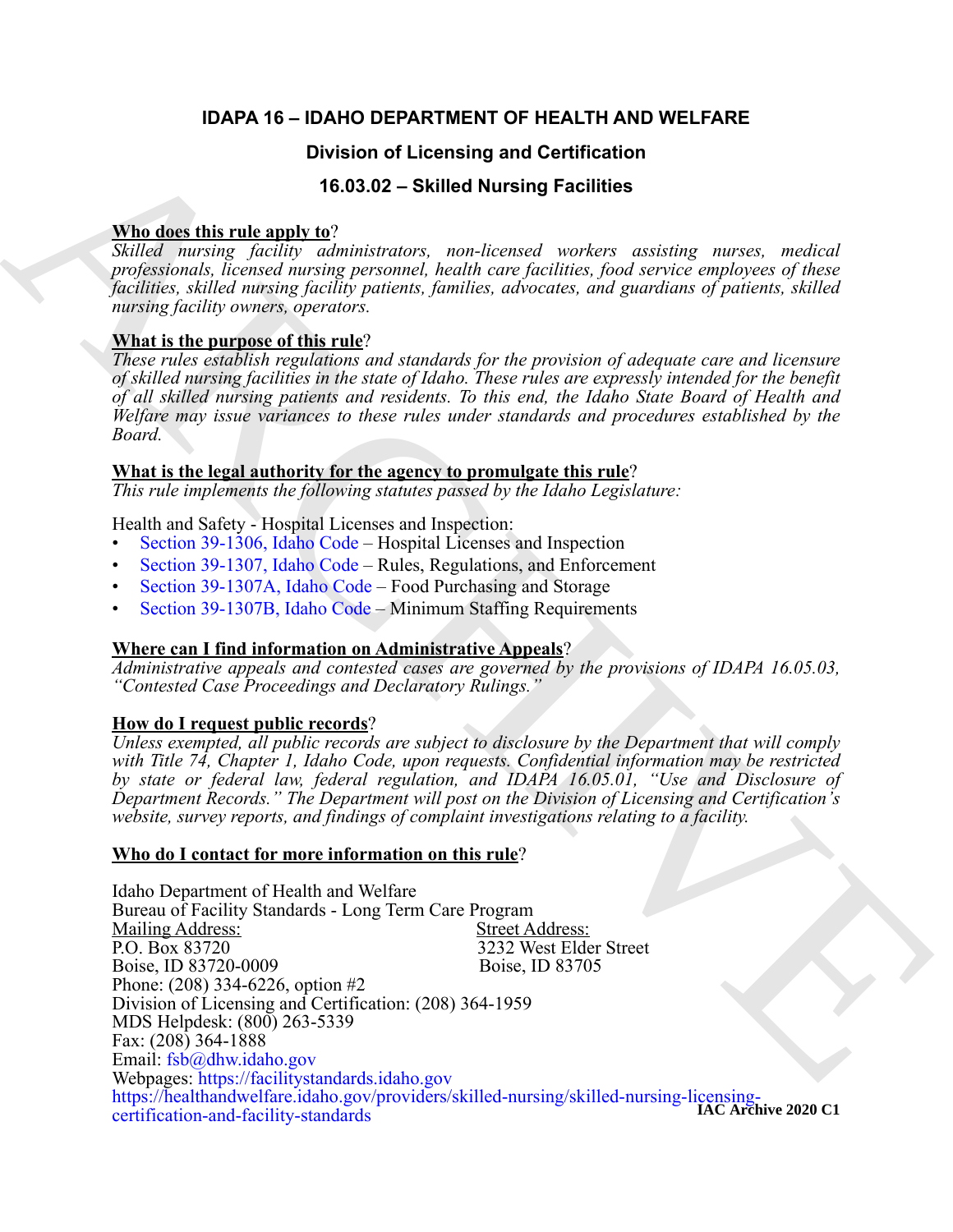# **Table of Contents**

# 16.03.02 - Skilled Nursing Facilities

| 105. Personnel. 30. 2008. 2009. 2010. 2010. 2010. 2010. 2010. 2010. 2010. 2010. 2010. 2010. 2010. 2010. 2010. 2010. 2010. 2010. 2010. 2010. 2010. 2010. 2010. 2010. 2010. 2010. 2010. 2010. 2010. 2010. 2010. 2010. 2010. 2010 |  |
|--------------------------------------------------------------------------------------------------------------------------------------------------------------------------------------------------------------------------------|--|
|                                                                                                                                                                                                                                |  |
|                                                                                                                                                                                                                                |  |
|                                                                                                                                                                                                                                |  |
|                                                                                                                                                                                                                                |  |
|                                                                                                                                                                                                                                |  |
|                                                                                                                                                                                                                                |  |
|                                                                                                                                                                                                                                |  |
|                                                                                                                                                                                                                                |  |
|                                                                                                                                                                                                                                |  |
|                                                                                                                                                                                                                                |  |
|                                                                                                                                                                                                                                |  |
|                                                                                                                                                                                                                                |  |
|                                                                                                                                                                                                                                |  |
|                                                                                                                                                                                                                                |  |
|                                                                                                                                                                                                                                |  |
|                                                                                                                                                                                                                                |  |
|                                                                                                                                                                                                                                |  |
|                                                                                                                                                                                                                                |  |
|                                                                                                                                                                                                                                |  |
|                                                                                                                                                                                                                                |  |
|                                                                                                                                                                                                                                |  |
|                                                                                                                                                                                                                                |  |
|                                                                                                                                                                                                                                |  |
|                                                                                                                                                                                                                                |  |
|                                                                                                                                                                                                                                |  |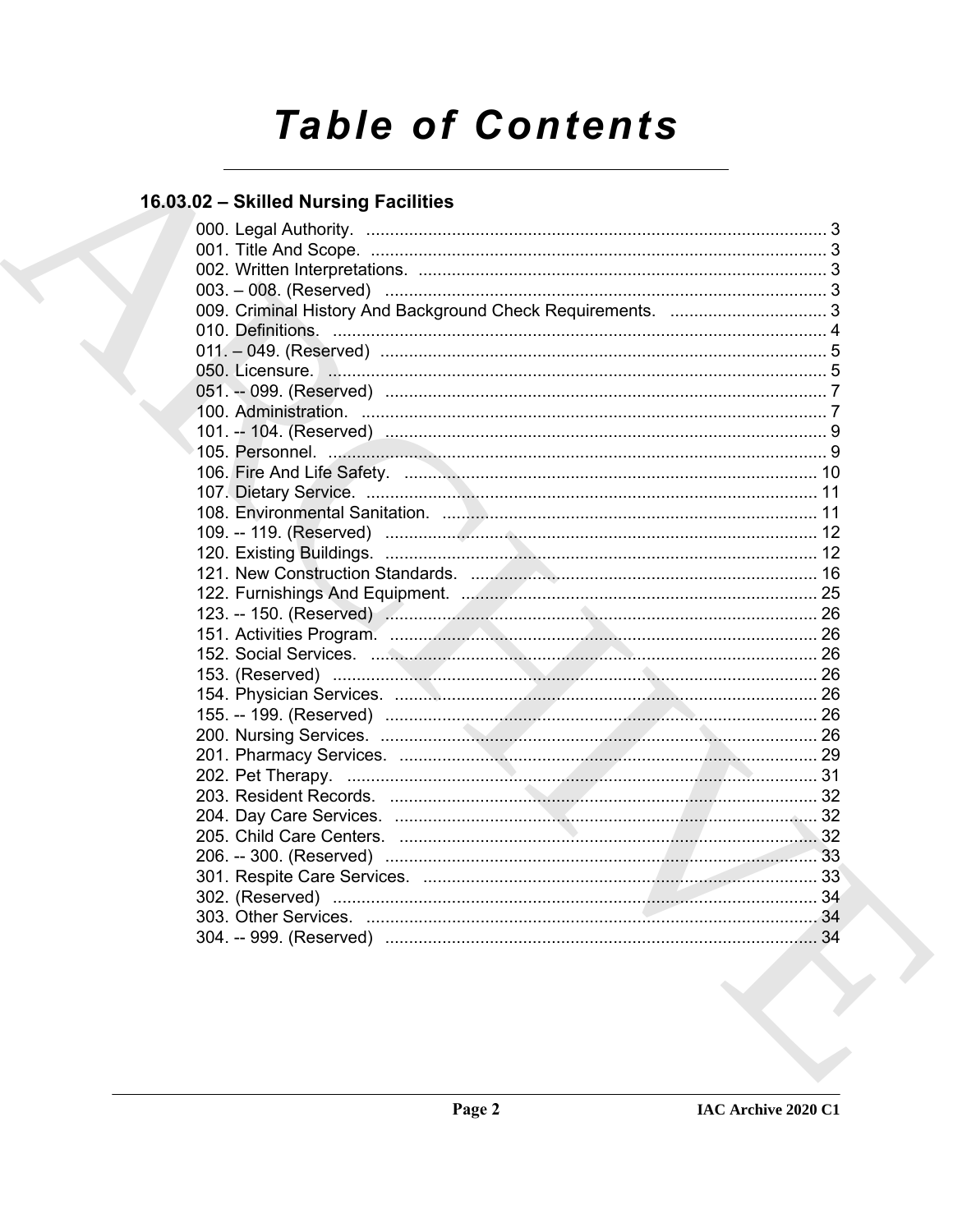#### **16.03.02 – SKILLED NURSING FACILITIES**

#### <span id="page-2-7"></span><span id="page-2-1"></span><span id="page-2-0"></span>**000. LEGAL AUTHORITY.**

#### <span id="page-2-8"></span><span id="page-2-2"></span>**001. TITLE AND SCOPE.**

#### <span id="page-2-9"></span><span id="page-2-3"></span>**002. WRITTEN INTERPRETATIONS.**

#### <span id="page-2-4"></span>**003. – 008. (RESERVED)**

#### <span id="page-2-6"></span><span id="page-2-5"></span>**009. CRIMINAL HISTORY AND BACKGROUND CHECK REQUIREMENTS.**

|                                   | The Idaho Legislature has delegated to the Board of Health and Welfare the responsibility to establish and enforce<br>rules to promote safe and adequate treatment of individuals within a Skilled Nursing Facility under Sections 39-1306,<br>39-1307, 39-1307A, and 39-1307B, Idaho Code.                                                                                                                                                                                                                                                                                                                                                                                                | $(3-20-20)$ |
|-----------------------------------|--------------------------------------------------------------------------------------------------------------------------------------------------------------------------------------------------------------------------------------------------------------------------------------------------------------------------------------------------------------------------------------------------------------------------------------------------------------------------------------------------------------------------------------------------------------------------------------------------------------------------------------------------------------------------------------------|-------------|
| 001.                              | TITLE AND SCOPE.                                                                                                                                                                                                                                                                                                                                                                                                                                                                                                                                                                                                                                                                           |             |
| 01.                               | Title. These rules are titled, IDAPA 16, Title 03, Chapter 02, "Skilled Nursing Facilities."                                                                                                                                                                                                                                                                                                                                                                                                                                                                                                                                                                                               | $(3-20-20)$ |
| 02.                               | Scope. These rules establish regulations and standards for the provision of adequate care and<br>licensure of Skilled Nursing Facilities in the state of Idaho. These rules are expressly intended for the benefit of all<br>skilled nursing residents. To this end, the Idaho State Board of Health and Welfare may issue variances to these rules<br>under standards and procedures established by the Board.                                                                                                                                                                                                                                                                            | $(3-20-20)$ |
| 002.                              | <b>WRITTEN INTERPRETATIONS.</b><br>This agency may have written statements that pertain to the interpretations of the rules of this chapter.                                                                                                                                                                                                                                                                                                                                                                                                                                                                                                                                               | $(3-20-20)$ |
| $003. - 008.$                     | (RESERVED)                                                                                                                                                                                                                                                                                                                                                                                                                                                                                                                                                                                                                                                                                 |             |
| 009.                              | CRIMINAL HISTORY AND BACKGROUND CHECK REQUIREMENTS.                                                                                                                                                                                                                                                                                                                                                                                                                                                                                                                                                                                                                                        |             |
| 01.<br>facility and the employee. | Criminal History and Background Check. A skilled nursing facility must complete a criminal<br>history and background check on employees and contractors hired or contracted with after October 1, 2007, who have<br>direct patient access to residents in the skilled nursing facility. A Department check conducted under IDAPA<br>16.05.06, "Criminal History and Background Checks," satisfies this requirement. Other criminal history and<br>background checks may be accepted provided they meet the criteria in Subsection 009.02 of this rule and the entity<br>conducting the check issues written findings. The entity must provide a copy of these written findings to both the | $(3-20-20)$ |
| 02.<br>following record sources:  | Scope of a Criminal History and Background Check. The criminal history and background<br>check must, at a minimum, be a fingerprint-based criminal history and background check that includes a search of the                                                                                                                                                                                                                                                                                                                                                                                                                                                                              | $(3-20-20)$ |
| a.                                | Federal Bureau of Investigation (FBI);                                                                                                                                                                                                                                                                                                                                                                                                                                                                                                                                                                                                                                                     | $(3-20-20)$ |
| b.                                | Idaho State Police Bureau of Criminal Identification;                                                                                                                                                                                                                                                                                                                                                                                                                                                                                                                                                                                                                                      | $(3-20-20)$ |
| c.                                | Sexual Offender Registry;                                                                                                                                                                                                                                                                                                                                                                                                                                                                                                                                                                                                                                                                  | $(3-20-20)$ |
| d.                                | Office of Inspector General List of Excluded Individuals and Entities; and                                                                                                                                                                                                                                                                                                                                                                                                                                                                                                                                                                                                                 | $(3-20-20)$ |
| e.                                | Nurse Aide Registry.                                                                                                                                                                                                                                                                                                                                                                                                                                                                                                                                                                                                                                                                       | $(3-20-20)$ |
| 03.                               | Availability to Work. Any direct resident access individual hired or contracted with on or after<br>October 1, 2007, must self-disclose all arrests and convictions before having access to residents. The individual is<br>allowed to only work under supervision until the criminal history and background check is completed. If a<br>disqualifying crime as described in IDAPA 16.05.06, "Criminal History and Background Checks," is disclosed, the<br>individual cannot have access to any resident.                                                                                                                                                                                 | $(3-20-20)$ |
| 04.                               | Submission of Fingerprints. The individual's fingerprints must be submitted to the entity<br>conducting the criminal history and background check within twenty-one $(21)$ days of their date of hire.                                                                                                                                                                                                                                                                                                                                                                                                                                                                                     | $(3-20-20)$ |
| 05.<br>background check when:     | New Criminal History and Background Check. An individual must have a criminal history and                                                                                                                                                                                                                                                                                                                                                                                                                                                                                                                                                                                                  | $(3-20-20)$ |
| a.                                | Accepting employment with a new employer; and                                                                                                                                                                                                                                                                                                                                                                                                                                                                                                                                                                                                                                              | $(3-20-20)$ |
| b.<br>their date of hire.         | Their last criminal history and background check was completed more than three $(3)$ years prior to                                                                                                                                                                                                                                                                                                                                                                                                                                                                                                                                                                                        | $(3-20-20)$ |
|                                   |                                                                                                                                                                                                                                                                                                                                                                                                                                                                                                                                                                                                                                                                                            |             |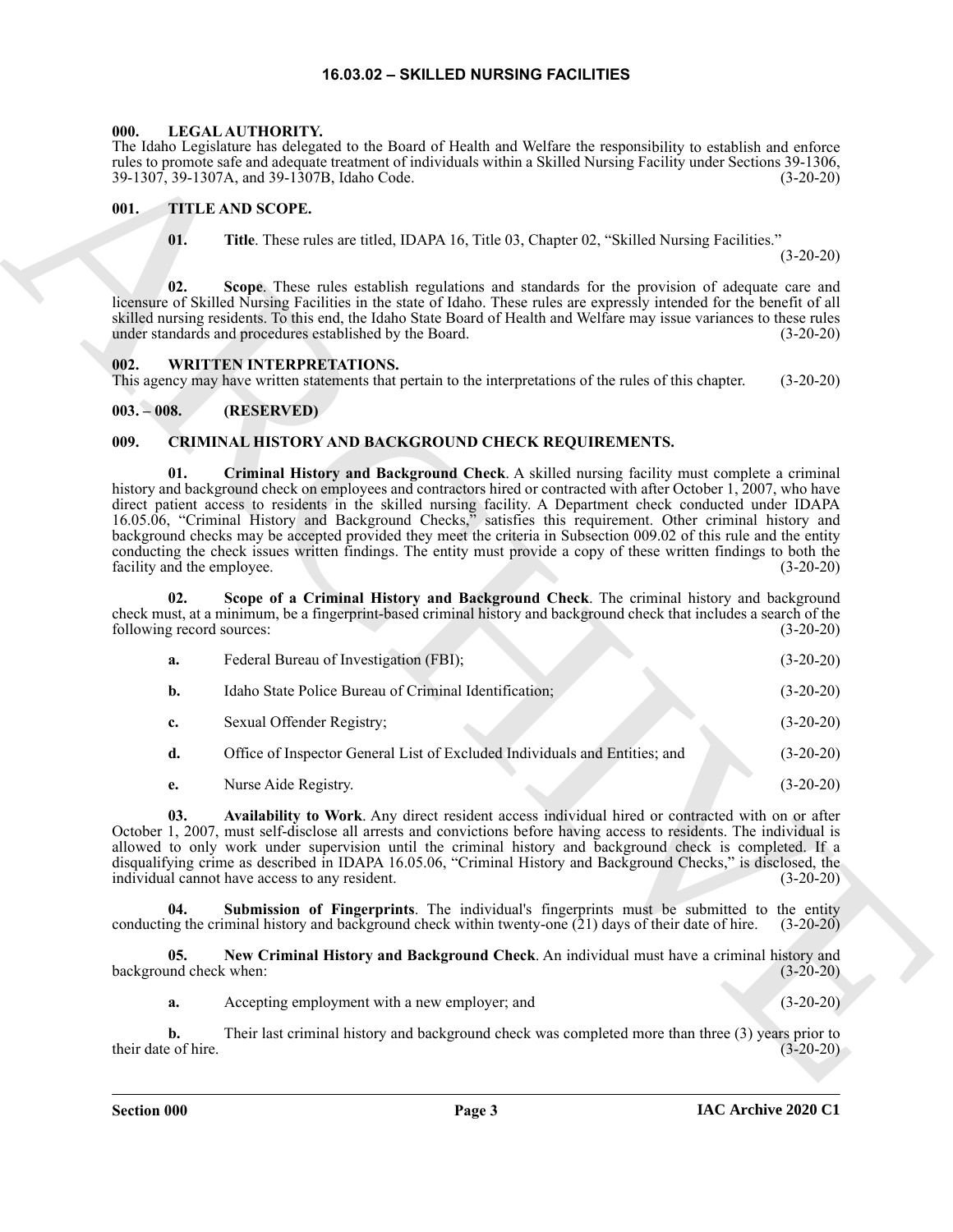| а. | No disqualifying crimes are found. | $(3-20-20)$ |
|----|------------------------------------|-------------|
|    |                                    |             |

# <span id="page-3-5"></span><span id="page-3-4"></span><span id="page-3-3"></span><span id="page-3-2"></span><span id="page-3-1"></span><span id="page-3-0"></span>**010. DEFINITIONS.**

|                     | <b>Department of Health and Welfare</b>                                                                                                                                                                                                                                                                                        | <b>Skilled Nursing Facilities</b> |
|---------------------|--------------------------------------------------------------------------------------------------------------------------------------------------------------------------------------------------------------------------------------------------------------------------------------------------------------------------------|-----------------------------------|
| 06.                 | Use of Criminal History Check Within Three Years of Completion. Any employer may use a<br>previous criminal history and background check obtained under these rules if:                                                                                                                                                        | $(3-20-20)$                       |
| a.<br>date of hire; | The individual has received a criminal history and background check within three (3) years of their                                                                                                                                                                                                                            | $(3-20-20)$                       |
| b.                  | The employer has documentation of the criminal history and background check findings; (3-20-20)                                                                                                                                                                                                                                |                                   |
| c.                  | The employer completes a state-only background check of the individual through the Idaho State<br>Police Bureau of Criminal Identification; and                                                                                                                                                                                | $(3-20-20)$                       |
| d.                  | No disqualifying crimes are found.                                                                                                                                                                                                                                                                                             | $(3-20-20)$                       |
| 07.                 | <b>Employer Discretion</b> . The new employer, at its discretion, may require an individual to complete a<br>criminal history and background check at any time, even if the individual has received a criminal history and<br>background check within the three (3) years of their date of hire.                               | $(3-20-20)$                       |
| 010.                | DEFINITIONS.<br>For the purposes of these rules the following terms are used, as defined herein:                                                                                                                                                                                                                               | $(1-1-88)$                        |
| 01.                 | Administrator. The person delegated the responsibility for management of a facility by the legal<br>owner, employed as a full-time administrator in each facility, and licensed by the state of Idaho. The administrator<br>and legal owner may be the same individual.                                                        | $(12-31-91)$                      |
| 02.                 | Advanced Practice Registered Nurse. A licensed registered nurse having specialized skills,<br>knowledge and experience who is authorized under the Idaho Board of Nursing rules to provide certain health<br>services in addition to those performed by licensed registered nurses (R.N.).                                     | $(3-20-20)$                       |
| 03.                 | <b>Board.</b> The Idaho State Board of Health and Welfare.                                                                                                                                                                                                                                                                     | $(12-31-91)$                      |
| 04.                 | Change of Ownership. The sale, purchase, exchange, or lease of an existing facility by the present<br>owner or operator to a new owner or operator.                                                                                                                                                                            | $(12-31-91)$                      |
| 05.                 | <b>Charge Nurse.</b> One $(1)$ or more licensed nurse(s) who has direct responsibility for nursing services<br>in an operating unit or physical subdivision of a facility during one (1) eight (8) hour shift, to be provided by herself<br>and by any other licensed nurse or auxiliary personnel under her immediate charge. | $(12-31-91)$                      |
| 06.                 | Department. The Idaho Department of Health and Welfare.                                                                                                                                                                                                                                                                        | $(12-31-91)$                      |
| 07.                 | Director. The Director of the Department of Health and Welfare or designee.                                                                                                                                                                                                                                                    | $(3-20-20)$                       |
| 08.                 | Director of Nursing Services (DNS). A licensed registered nurse currently licensed by the state of<br>Idaho and qualified by training and experience.                                                                                                                                                                          | $(3-20-20)$                       |
| 09.                 | Existing Facility. A nursing home currently licensed.                                                                                                                                                                                                                                                                          | $(12-31-91)$                      |
| 10.                 | Governmental Unit. The state of Idaho, any county, municipality, or other political subdivision, or<br>any department, division, board or other agency thereof.                                                                                                                                                                | $(12-31-91)$                      |
| 11.                 | Hospital Licensing Act. The act set out in Sections 39-1301 through 39-1314, Idaho Code.                                                                                                                                                                                                                                       | $(12-31-91)$                      |
| 12.                 | Licensee. The person or organization to whom a license is issued.                                                                                                                                                                                                                                                              | $(12-31-91)$                      |
| 13.                 | Licensing Agency. The Department of Health and Welfare.                                                                                                                                                                                                                                                                        | $(12-31-91)$                      |
| 14.                 | Licensed Nursing Personnel. A licensed registered nurse (R.N.) or licensed practical nurse                                                                                                                                                                                                                                     |                                   |

<span id="page-3-14"></span><span id="page-3-13"></span><span id="page-3-12"></span><span id="page-3-11"></span><span id="page-3-10"></span><span id="page-3-9"></span><span id="page-3-8"></span><span id="page-3-7"></span><span id="page-3-6"></span>

| 12. | <b>Licensee</b> . The person or organization to whom a license is issued. | $(12-31-91)$ |
|-----|---------------------------------------------------------------------------|--------------|
| 13. | Licensing Agency. The Department of Health and Welfare.                   | $(12-31-91)$ |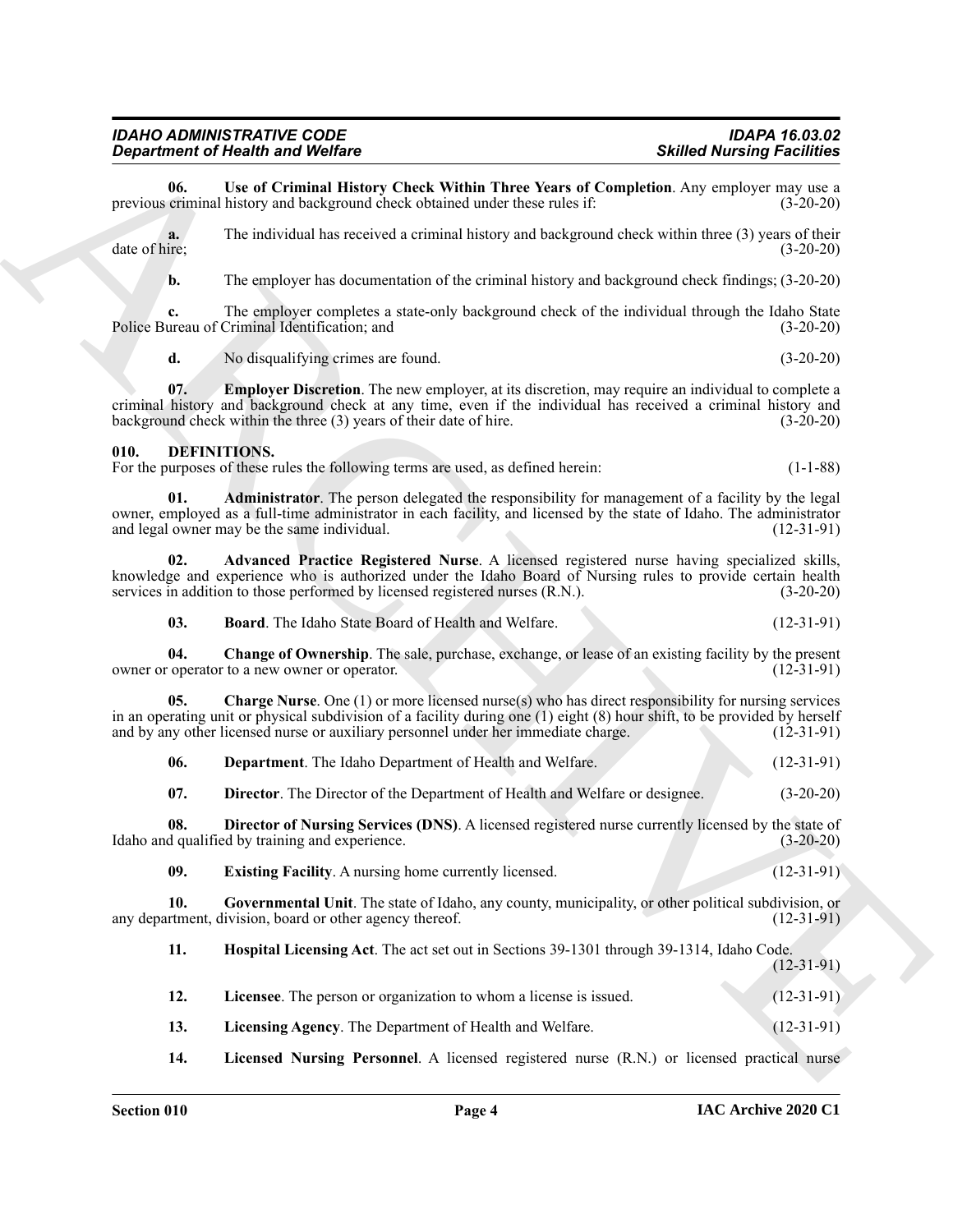<span id="page-4-6"></span><span id="page-4-5"></span><span id="page-4-4"></span><span id="page-4-3"></span><span id="page-4-2"></span>

|                     | <b>Department of Health and Welfare</b>                                                                                                                                                                                                                                                                                                                                                                                                                                                                                                                                                     | <b>Skilled Nursing Facilities</b> |
|---------------------|---------------------------------------------------------------------------------------------------------------------------------------------------------------------------------------------------------------------------------------------------------------------------------------------------------------------------------------------------------------------------------------------------------------------------------------------------------------------------------------------------------------------------------------------------------------------------------------------|-----------------------------------|
|                     | (L.P.N.) currently licensed by the Idaho State Board of Nursing.                                                                                                                                                                                                                                                                                                                                                                                                                                                                                                                            | $(12-31-91)$                      |
| 15.                 | New Construction.                                                                                                                                                                                                                                                                                                                                                                                                                                                                                                                                                                           | $(7-1-93)$                        |
| a.                  | New buildings to be used as a facility.                                                                                                                                                                                                                                                                                                                                                                                                                                                                                                                                                     | $(1-1-88)$                        |
| b.                  | Additions to existing buildings and/or added bed capacity.                                                                                                                                                                                                                                                                                                                                                                                                                                                                                                                                  | $(1-1-88)$                        |
| c.                  | Conversion of existing buildings or portions thereof for use as a facility.                                                                                                                                                                                                                                                                                                                                                                                                                                                                                                                 | $(1-1-88)$                        |
| 16.                 | Person. Any individual, firm, partnership, corporation, company, association, joint stock<br>association, governmental unit, or legal successor thereof.                                                                                                                                                                                                                                                                                                                                                                                                                                    | $(12-31-91)$                      |
| 17.                 | <b>Pharmacist.</b> Any person licensed by the Idaho Board of Pharmacy as a licensed pharmacist.                                                                                                                                                                                                                                                                                                                                                                                                                                                                                             | $(12-31-91)$                      |
| 18.<br>Code).       | Physician. Any person who holds a license issued by the State Board of Medicine to practice<br>medicine and surgery, osteopathic medicine and surgery, or osteopathic medicine, provided further, that others<br>authorized by law to practice any of the healing arts will not be considered physicians (Section 54-1803(3), Idaho                                                                                                                                                                                                                                                         | $(12-31-91)$                      |
| 19.                 | Resident. An individual requiring and receiving skilled nursing care and residing in a facility<br>licensed to provide the level of care required.                                                                                                                                                                                                                                                                                                                                                                                                                                          | $(3-20-20)$                       |
| 20.<br>Idaho Code). | Skilled Nursing Facility (SNF). A facility designed to provide area, space, and equipment to meet<br>the health needs of two (2) or more individuals who, at a minimum, require inpatient care and services for twenty-<br>four (24) or more consecutive hours for unstable chronic health problems requiring daily professional nursing<br>supervision and licensed nursing care on a twenty-four (24) hour basis, restorative, rehabilitative care and assistance<br>in meeting daily living needs. Medical supervision is necessary on a regular, but not daily, basis (Section 39-1301, | $(3-20-20)$                       |
| 21.                 | Substantial Compliance. A facility is in substantial compliance with these rules, regulations and<br>minimum standards when there are no deficiencies that would endanger the health, safety, or welfare of the residents.                                                                                                                                                                                                                                                                                                                                                                  | $(3-20-20)$                       |
| 22.                 | <b>Supervising Nurse</b> . The one $(1)$ licensed nurse designated by the DNS to be responsible for the<br>overall direction and control of all nursing services throughout the entire facility during one $(1)$ eight $(8)$ hour shift.                                                                                                                                                                                                                                                                                                                                                    | $(3-20-20)$                       |
| 23.                 | Waiver or Variance. A waiver or variance to these rules and minimum standards in whole or in<br>part that may be granted under the following conditions:                                                                                                                                                                                                                                                                                                                                                                                                                                    | $(12-31-91)$                      |
|                     | Good cause is shown for such waiver and the health, welfare or safety of residents will not be<br>endangered by granting such a waiver;                                                                                                                                                                                                                                                                                                                                                                                                                                                     | $(3-20-20)$                       |
| $\mathbf{b}$ .      | Precedent will not be set by granting of such waiver. The waiver may be renewed annually if<br>sufficient written justification is presented to the Licensing Agency.                                                                                                                                                                                                                                                                                                                                                                                                                       | $(3-20-20)$                       |
| $011. - 049.$       | (RESERVED)                                                                                                                                                                                                                                                                                                                                                                                                                                                                                                                                                                                  |                                   |
| 050.                | LICENSURE.                                                                                                                                                                                                                                                                                                                                                                                                                                                                                                                                                                                  |                                   |
| 01.                 | General Requirements. Before any person either directly or indirectly operates a facility, they<br>must make an application for and receive a valid license for operation of the facility, and no resident must be admitted<br>or cared for in a facility that is required under Idaho law to be licensed, until a license is obtained.                                                                                                                                                                                                                                                     | $(3-20-20)$                       |
|                     |                                                                                                                                                                                                                                                                                                                                                                                                                                                                                                                                                                                             |                                   |

# <span id="page-4-10"></span><span id="page-4-9"></span><span id="page-4-8"></span><span id="page-4-7"></span><span id="page-4-0"></span>**011. – 049. (RESERVED)**

# <span id="page-4-12"></span><span id="page-4-11"></span><span id="page-4-1"></span>**050. LICENSURE.**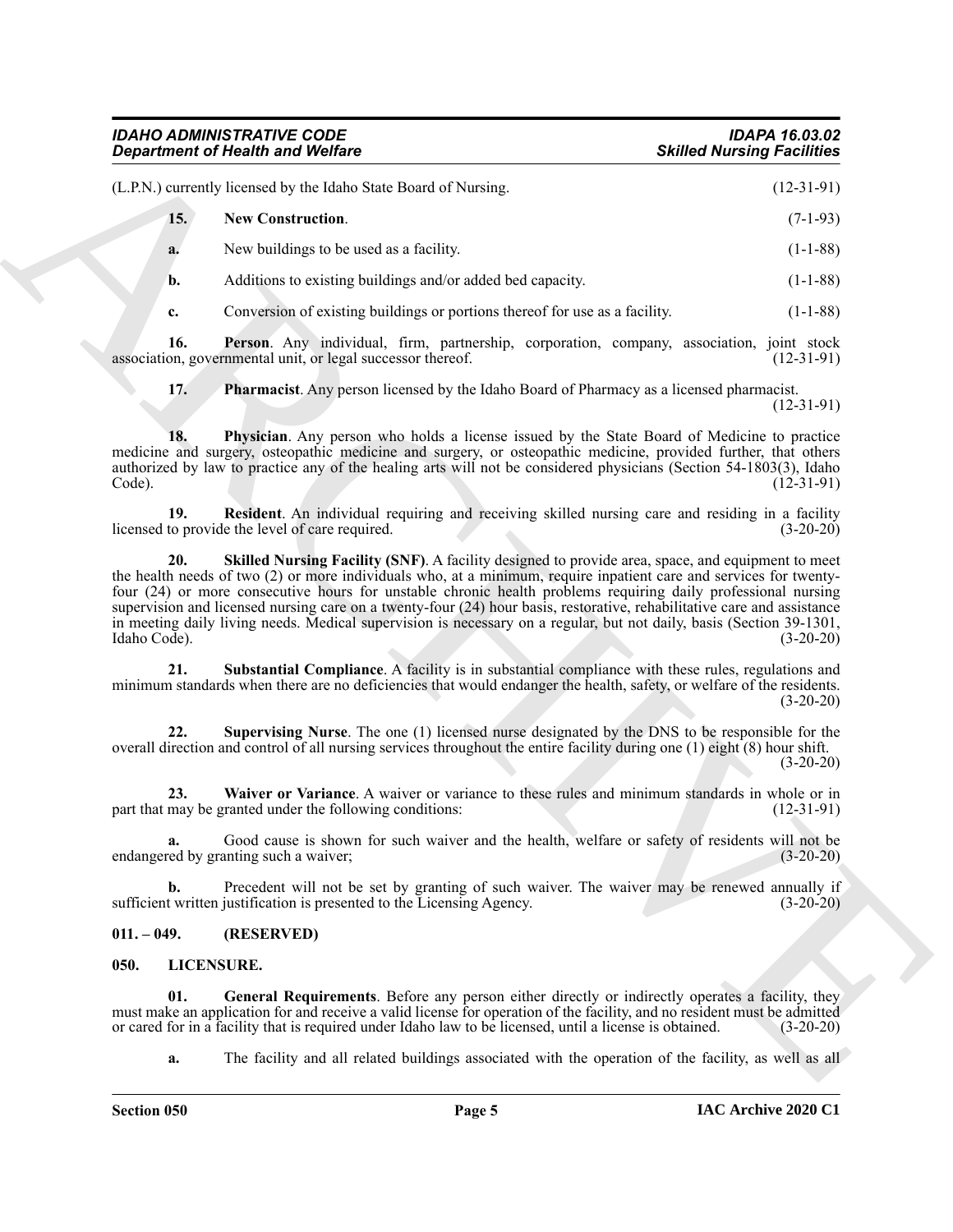records required under these rules, must be accessible at any reasonable time to authorized representatives of the Department for the purpose of inspection, with or without prior notice. (3-20-20) Department for the purpose of inspection, with or without prior notice.

**b.** Before any building is constructed or altered for use as a facility, written approval of construction or alteration of plans must be obtained from the Department. (3-20-20)

**State Marining State Warden**<br> **Contribution** Weight Ward Walley Ward March 19 November 2008 and the second state of the second state of the second state of the second state of the second state of the second state of the **c.** Information received by the licensing agency through filed reports, inspection, or as otherwise authorized under this law, must not be disclosed publicly in such a manner as to identify individual residents except in a proceeding involving the question of licensure. Public disclosure of information obtained by the licensing agency for the purposes of this law must be governed by rules, regulations, and minimum standards adopted by the Board.

 $(3-20-20)$ 

<span id="page-5-0"></span>**02. Application for an Initial License**. In addition to obtaining prior approval of plans for construction or alterations, all persons planning the operation of a facility must provide a Department-approved application for an initial facility license at least three (3) months prior to the planned opening date with the following:  $(3-20-20)$ 

**a.** Evidence of a request for a determination of applicability for Section 1122 (Social Security Act) regulatory review. (1-1-88)

**b.** A copy of the nursing home administrator's license with the application. (1-1-88)

<span id="page-5-3"></span>**c.** A certificate of occupancy from the local building and fire authority. (1-1-88)

**03. Issuance of License**. Every facility must be designated by a distinctive name in applying for a license, and the name must not be changed without first notifying the Department in writing at least thirty (30) days prior to the date the proposed change in name is to be effective. (3-20-20)

**a.** Each license will be issued only for the premises and persons or governmental units named in the application and will not be transferable. (3-20-20)

**b.** Each license will specify the maximum allowable number of beds in each facility, which may not be exceeded, except on a time-limited emergency basis, and authorized by the Department. (3-20-20)

<span id="page-5-2"></span><span id="page-5-1"></span>**c.** The facility license must be framed and posted so as to be visible to the general public. (3-20-20)

**04. Expiration and Renewal of License**. Each license to operate a facility must, unless sooner suspended or revoked, expire on the date designated on the license. Each application for renewal of a license must be submitted on a form prescribed by the Department and prior to the renewal of the license. (3-20-20)

**05. Denial or Revocation of License**. The Director may deny the issuance of a license or revoke any license when persuaded by a preponderance of the evidence that such conditions exist as to endanger the health or safety of any resident, or that the facility is not in substantial compliance with these rules and minimum standards.

(3-20-20)

**a.** Additional causes for denial of a license may include the following: (1-1-88)

i. The applicant has willfully misrepresented or omitted information on the application or other the pertinent to obtaining a license. documents pertinent to obtaining a license.

ii. The applicant of the person proposed as the administrator has been guilty of fraud, gross negligence, abuse, assault, battery, or exploitation in relationship to the operation of a health facility. (3-20-20)

iii. The applicant or the person proposed as the administrator of the facility: (1-1-88)

(1) Has been denied or has had revoked any health facility license; or (3-20-20)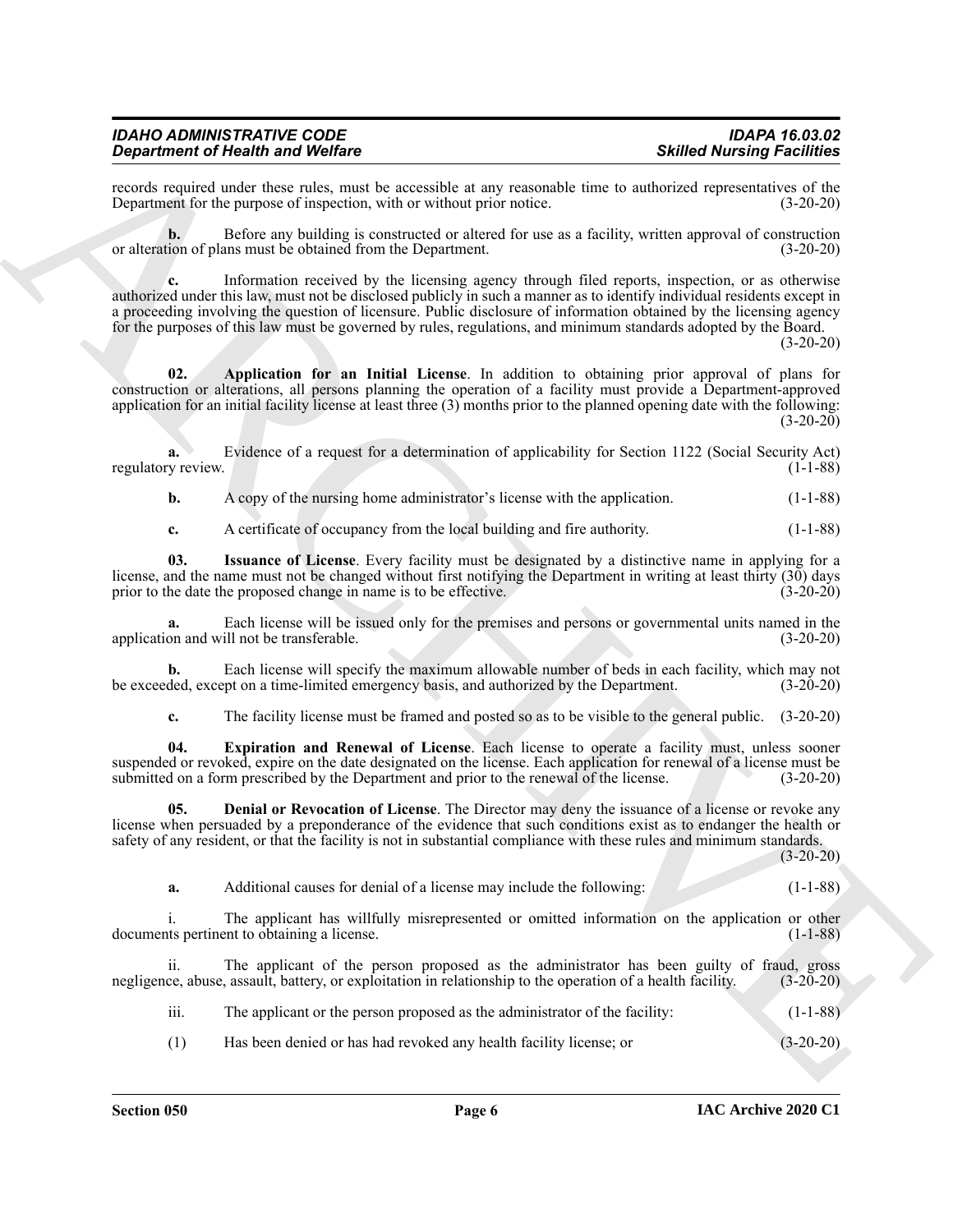| IDAHO ADMINISTRATIVE CODE               | <b>IDAPA 16.03.02</b>             |
|-----------------------------------------|-----------------------------------|
| <b>Department of Health and Welfare</b> | <b>Skilled Nursing Facilities</b> |

| Has been convicted of operating any health facility without a license; or | $(3-20-20)$ |
|---------------------------------------------------------------------------|-------------|
| Has been enjoined from operating a health facility; or                    | $(3-20-20)$ |
| Additional causes for revocation of license.                              | $(1-1-88)$  |

i. Any act adversely affecting the welfare of residents is being permitted, aided, performed, or abetted by the person or persons in charge of the facility. Such acts may include, but are not limited to, neglect, physical abuse, mental abuse, emotional abuse, violation of civil rights, or exploitation. (3-20-20)

ii. Any condition exists in the facility that endangers the health or safety of any resident. (3-20-20)

iii. The licensee has willfully misrepresented or omitted information on the application or other documents pertinent to obtaining a license. (1-1-88)

iv. The applicant or administrator has demonstrated lack of sound judgment in the operation or nent of the skilled nursing facility. (3-20-20) management of the skilled nursing facility.

v. The facility lacks adequate staff to properly care for the number and type of residents residing at the facility. (3-20-20)

vi. The applicant or administrator of the facility: (1-1-88)

(1) Has been denied or has had revoked any health facility license; or (3-20-20)

(2) Has been convicted of operating any health facility without a license; or (3-20-20)

<span id="page-6-4"></span>(3) Has been enjoined from operating a health facility or shelter home; or (1-1-88)

(4) Is directly under the control or influence of any person who has been subject to the proceedings in Subsection 050.05.

<span id="page-6-5"></span>**06. Change of Ownership, Operator, or Lessee**. When a change of a licensed facility's ownership, operator, or lessee is contemplated, the owner/operator must notify the Department at least thirty (30) days prior to the proposed date of change and new application submitted when there is a change of operator, ownership, or lessee.  $(3-20-20)$ 

ARCHIVE **07. Penalty for Operating a Facility or Agency Without a License**. Any person establishing, conducting, managing, or operating any facility or agency as defined, without a license, under Sections 39-1301 through 39-1314, Idaho Code, is guilty of a misdemeanor punishable by imprisonment in a county jail for a period of time not exceeding six (6) months, or by a fine not exceeding three hundred dollars (\$300), or by both such fine and imprisonment, and each day of continuing violation constitutes a separate offense. In the event that the prosecuting attorney in the county where the alleged violation occurred fails or refuses to act within sixty (60) days of notification of the violation, the attorney general is authorized to prosecute any violations (Section 39-1312, Idaho Code).

(3-20-20)

#### <span id="page-6-0"></span>**051. -- 099. (RESERVED)**

#### <span id="page-6-2"></span><span id="page-6-1"></span>**100. ADMINISTRATION.**

<span id="page-6-3"></span>**01. Governing Body**. Each facility must be organized and administered under one (1) authority which may be a proprietorship, partnership, association, corporation, or governmental unit. The following requirements must be met:  $(3-20-20)$ 

**a.** That the true name and current address for each person or business entity having a five percent (5%) or more direct, or indirect, ownership interest in the facility is supplied to the Department at the time of licensure application or preceding any change in ownership. (3-20-20)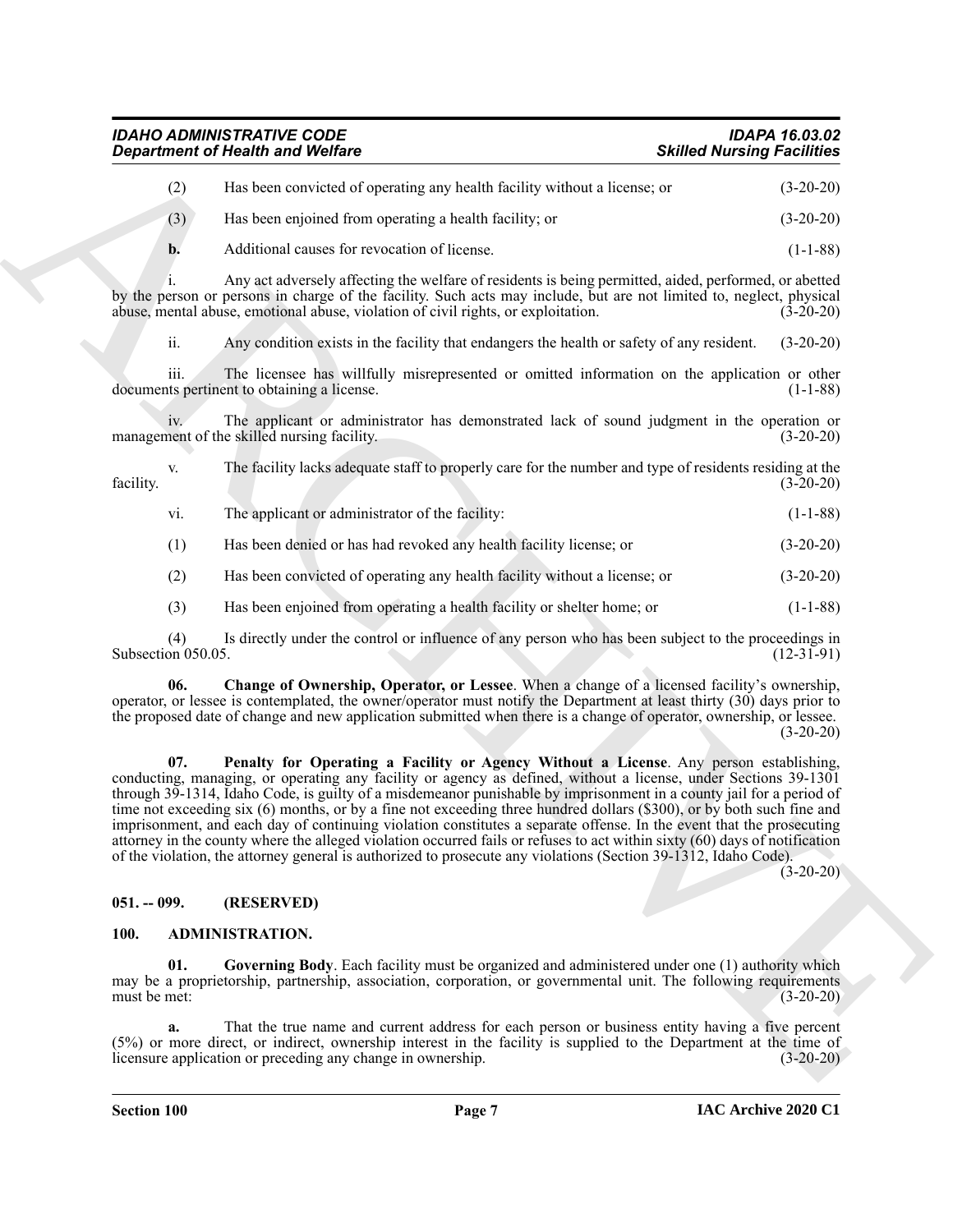**b.** That the names, addresses, and titles of offices held by all members of the facility's governing authority are submitted to the Department. (3-20-20)

<span id="page-7-0"></span>**c.** That a copy of the lease (if a building or buildings are leased to a person or persons to operate as a facility) showing clearly in the context which party to the agreement is to be held responsible for the maintenance and upkeep of the property to meet minimum standards is available for review by the Department. Terms of the financial arrangement may be omitted from the copy of the lease available to the Department. (3-20-20)

Given the chain and Wolfare<br>
Solution of Newton Solution Solution College and the of college and head of the methods in the signal policies of the chain and the college and the college and the college and the college and **02. Administrator**. The governing body, owner, or partnership must appoint a licensed nursing home administrator for each facility who is responsible and accountable for carrying out the policies determined by the governing body. In combined hospital and nursing home facilities, the administrator may serve both the hospital and nursing home provided they are currently licensed as a nursing home administrator. The following requirements must  $b$ e met:  $(3-20-20)$ 

**a.** In the absence of the administrator, an individual who is responsible and accountable and at least twenty-one (21) years of age is to be authorized, in writing, to act in their behalf to assure administrative direction of the facility. (3-20-20)

**b.** The administrator is responsible for establishing and assuring the implementation of written policies and procedures for each service offered by the facility, or through arrangements with an outside service.

(3-20-20)

**c.** The administrator, their relatives, or employees, are not to act as, the legal guardian of, or have power of attorney for any residents unless specifically adjudicated as such by appropriate legal order. (3-20-20)

**d.** The administrator is to provide to the public and the resident an accurate description of the facility and care. Representation of the facility's services to the public is not to be misleading. (3-20-20) services and care. Representation of the facility's services to the public is not to be misleading.

**e.** The administrator is responsible for providing sufficient and qualified staff to carry out all of the vices offered by the facility. (3-20-20) basic services offered by the facility.

**f.** The administrator, owner, and employees of a facility are governed by the provisions of Section 15- 2-616, Idaho Code, concerning the devise or bequest of a resident's property by a last will and testament. (3-20-20)

<span id="page-7-1"></span>**03. Admission Policies**. The administrator must establish written admission policies for all resident admissions and be available to residents, their relatives, and to the general public. The following requirements must  $b$ e met:  $(3-20-20)$ 

**a.** A history and physical examination is recorded within forty-eight (48) hours after admission to the facility, unless the resident is accompanied by a record of a physical examination completed by a physician not more than five (5) days prior to admission. (3-20-20)

**b.** Information upon admission includes the results of a tuberculosis skin test, chest x-ray, medical and/or psycho-social diagnosis, physician's plan of care, the resident's activity limitation, and the rehabilitation potential, and are to be dated and signed by the physician. (3-20-20) potential, and are to be dated and signed by the physician.

**c.** No children other than residents are to regularly occupy any portion of the resident living area.  $(3-20-20)$ 

**d.** Reasonable precautions are taken in all admissions for the safety of other residents. (3-20-20)

**e.** Nothing in these rules and minimum standards should be construed as to require any facility to compel any person to undergo any medical screening, examination, diagnosis, or treatment or to accept any other health care or services provided under such plan for any purpose (other than for the purpose of discovering and preventing the spread of infection or other contagious disease or for the purpose of protecting environmental health), if such person objects (or, in case such person is a child, their parent or guardian objects), thereto on religious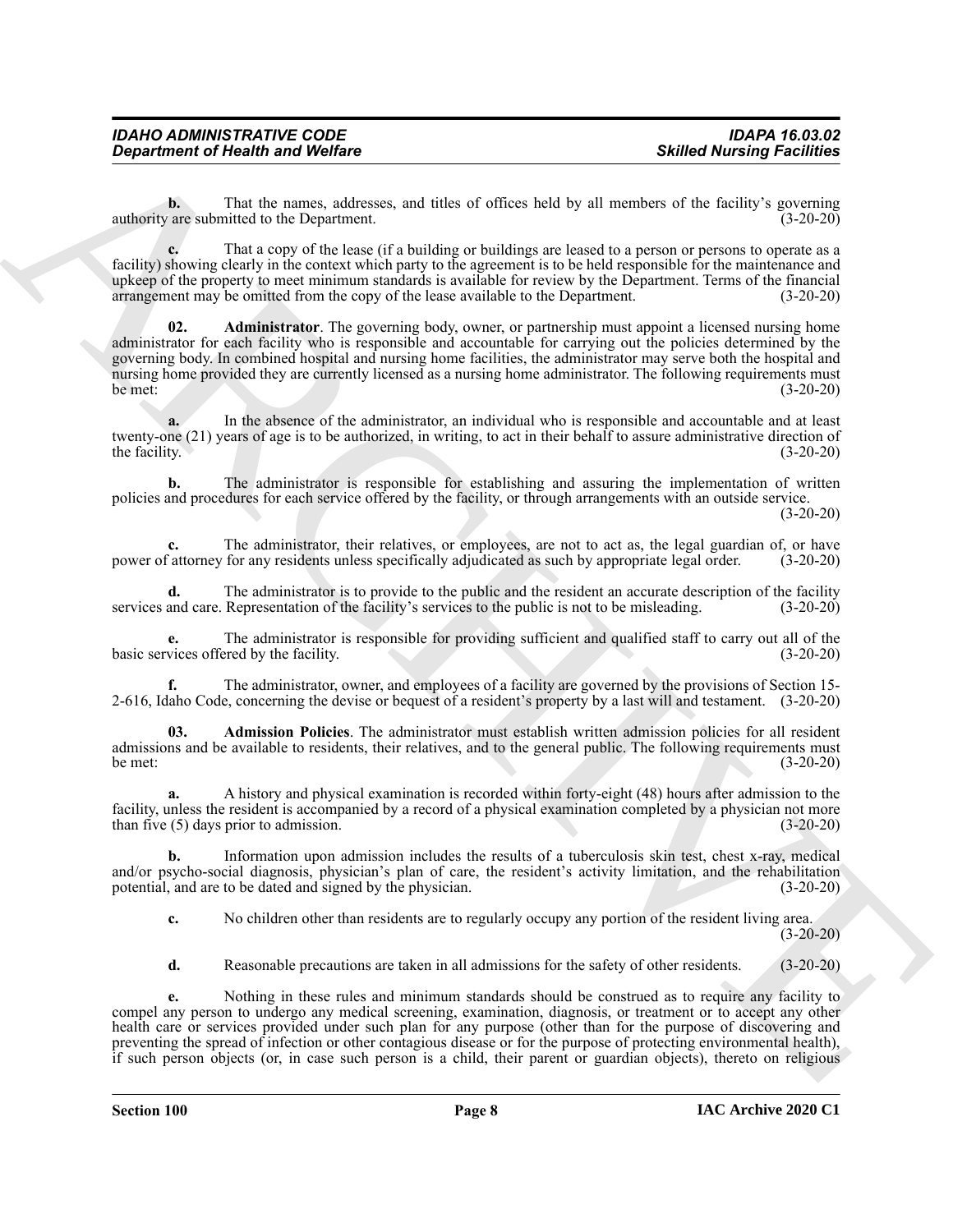<span id="page-8-3"></span><span id="page-8-2"></span>

| Name and address of employee, resident, or visitor; | $(3-20-20)$ |
|-----------------------------------------------------|-------------|
|                                                     |             |

#### <span id="page-8-0"></span>**101. -- 104. (RESERVED)**

#### <span id="page-8-9"></span><span id="page-8-8"></span><span id="page-8-7"></span><span id="page-8-6"></span><span id="page-8-5"></span><span id="page-8-1"></span>**105. PERSONNEL.**

<span id="page-8-4"></span>

|                                | <b>Department of Health and Welfare</b>                                                                                                                                                                                                                                                                | <b>Skilled Nursing Facilities</b> |
|--------------------------------|--------------------------------------------------------------------------------------------------------------------------------------------------------------------------------------------------------------------------------------------------------------------------------------------------------|-----------------------------------|
| grounds.                       |                                                                                                                                                                                                                                                                                                        | $(3-20-20)$                       |
| 04.<br>key.                    | Use of Restraints. The following types of restraints must not be used under any conditions: canvas<br>jackets, canvas sheets, canvas cuffs, leather belts, leather cuffs, leather hand mitts or restraints requiring a lock and                                                                        | $(3-20-20)$                       |
| 05.                            | Record of Resident's Personal Valuables. An inventory and proper accounting must be kept for<br>all valuables entrusted to the facility for safekeeping and the status of the inventory is to be available to the resident,<br>their conservator, guardian, or representative for review upon request. | $(3-20-20)$                       |
| 06.                            | Accident or Injury. The administrator must show evidence of written safety procedures for<br>handling of residents, equipment lifting, and the use of equipment. The following requirements must be met:                                                                                               | $(3-20-20)$                       |
| a.                             | That an incident-accident record be kept of all incidents or accidents sustained by employees,<br>residents, or visitors in the facility and include the following information:                                                                                                                        | $(3-20-20)$                       |
| i.                             | Name and address of employee, resident, or visitor;                                                                                                                                                                                                                                                    | $(3-20-20)$                       |
| ii.                            | A factual description of the incident or accident;                                                                                                                                                                                                                                                     | $(1-1-88)$                        |
| iii.<br>from the accident; and | Description of the condition of the resident, employee, or visitor including any injuries resulting                                                                                                                                                                                                    | $(3-20-20)$                       |
| iv.                            | Time of notification of physician, if necessary.                                                                                                                                                                                                                                                       | $(1-1-88)$                        |
| b.                             | That the physician is immediately notified regarding any resident injury or accident when there are<br>significant changes requiring intervention or assessment.                                                                                                                                       | $(3-20-20)$                       |
| c.                             | That immediate investigation of the cause of the incident or accident be instituted by the facility<br>administrator and any corrective measures indicated adopted.                                                                                                                                    | $(3-20-20)$                       |
| $101. - 104.$                  | (RESERVED)                                                                                                                                                                                                                                                                                             |                                   |
| 105.                           | PERSONNEL.                                                                                                                                                                                                                                                                                             |                                   |
| 01.                            | Daily Work Schedules. Daily work schedules must be maintained that reflect:                                                                                                                                                                                                                            | $(3-20-20)$                       |
| a.                             | Personnel on duty at any given time for the previous three (3) months;                                                                                                                                                                                                                                 | $(1-1-88)$                        |
| b.<br>and position; and        | The first and last names of each employee, including professional designation (R.N., L.P.N., etc.)                                                                                                                                                                                                     | $(1-1-88)$                        |
| c.                             | Any adjustments made to the schedule.                                                                                                                                                                                                                                                                  | $(1-1-88)$                        |
| 02.                            | Job Description. Job descriptions must be current, on file, and:                                                                                                                                                                                                                                       | $(3-20-20)$                       |
| a.                             | Include the authority, responsibilities, and duties of each classification of personnel; and (3-20-20)                                                                                                                                                                                                 |                                   |
|                                | Be given to each employee consistent with their classification.                                                                                                                                                                                                                                        | $(3-20-20)$                       |
| b.                             |                                                                                                                                                                                                                                                                                                        |                                   |
| 03.                            | Age Limitations. Employees, other than licensed personnel, who are less than eighteen (18) years<br>of age may not provide direct resident care except when employees are students or graduates of a recognized<br>vocational health care training program.                                            | $(3-20-20)$                       |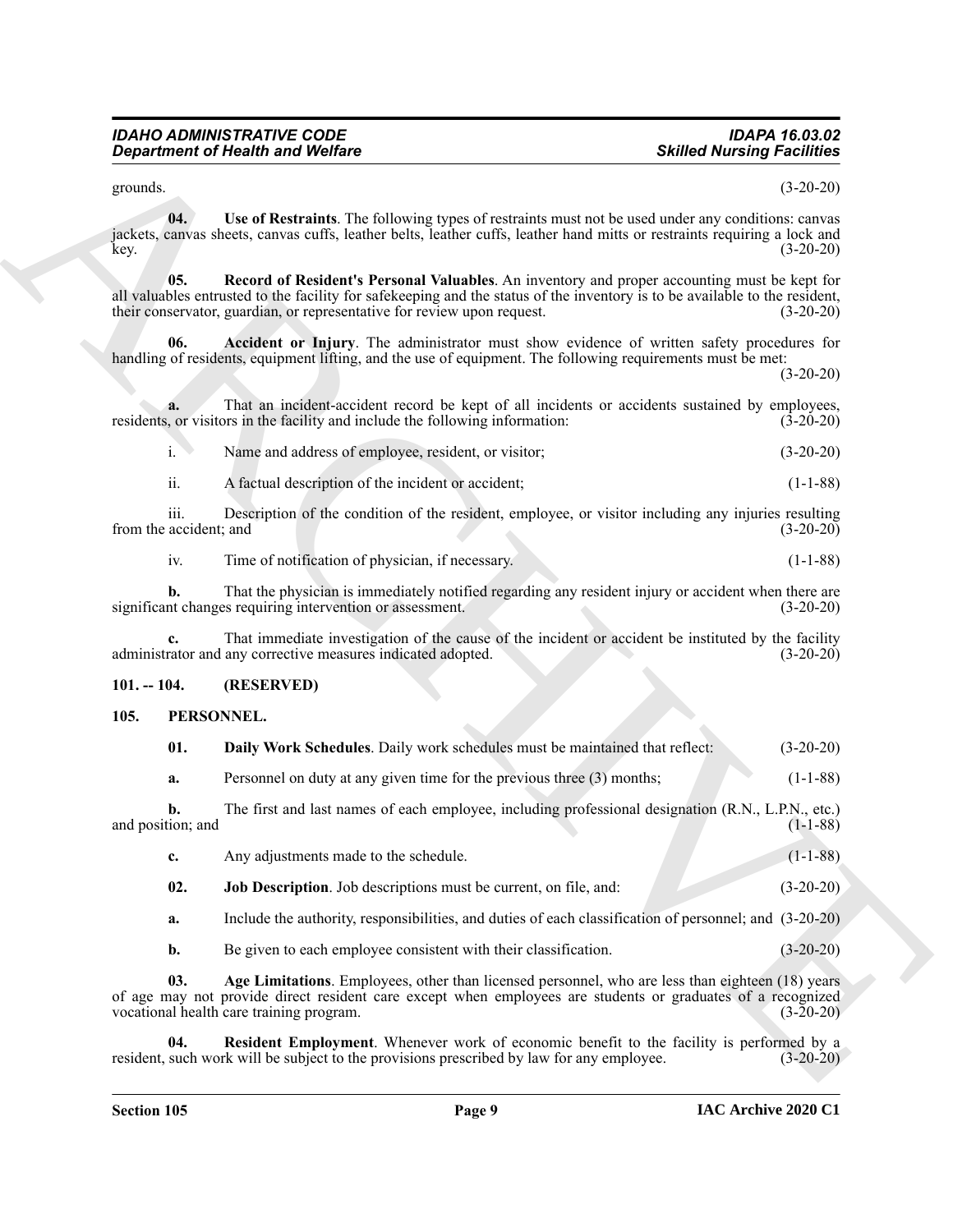<span id="page-9-4"></span>

| <b>IDAHO ADMINISTRATIVE CODE</b> | <b>IDAPA 16.03.02</b>             |
|----------------------------------|-----------------------------------|
| Department of Health and Welfare | <b>Skilled Nursing Facilities</b> |

<span id="page-9-5"></span>

| -06. |  | <b>Personnel Files.</b> Personnel files must be kept for each employee containing: |  |  |  | $(3-20-20)$ |
|------|--|------------------------------------------------------------------------------------|--|--|--|-------------|
|------|--|------------------------------------------------------------------------------------|--|--|--|-------------|

| a. | Name, current address, and telephone number of the employee: | $(1-1-88)$ |
|----|--------------------------------------------------------------|------------|
|----|--------------------------------------------------------------|------------|

| <b>b.</b> | Social security number: | $(1-1-88)$ |
|-----------|-------------------------|------------|
|           |                         |            |

|                                      | <b>Department of Health and Welfare</b>                                                                                                                                                                                                                                                                                                                                                                                                                                                                                                                                                                 | <b>Skilled Nursing Facilities</b> |
|--------------------------------------|---------------------------------------------------------------------------------------------------------------------------------------------------------------------------------------------------------------------------------------------------------------------------------------------------------------------------------------------------------------------------------------------------------------------------------------------------------------------------------------------------------------------------------------------------------------------------------------------------------|-----------------------------------|
| 05.                                  | Employee Health. Personnel policies relating to employee health must include:                                                                                                                                                                                                                                                                                                                                                                                                                                                                                                                           | $(3-20-20)$                       |
| a.<br>routine surveillance.          | That the facility establishes, upon hiring a new employee, the current status of a tuberculin skin<br>test. The determination may be based upon a report of the skin test taken prior to employment or within thirty (30)<br>days after employment. If the skin test is positive, either by history or current test, a chest X-ray is taken, or a report<br>of the results of a chest X-ray taken within three (3) months preceding employment and accepted. The TB Skin Test<br>status is recorded and a chest X-ray alone is not a substitute. No subsequent chest X-ray or skin test is required for | $(3-20-20)$                       |
| $\mathbf{b}$ .                       | That a repeat skin test is required if a resident or other staff develop tuberculosis.                                                                                                                                                                                                                                                                                                                                                                                                                                                                                                                  | $(3-20-20)$                       |
| c.<br>symptoms of personal illness.  | That the facility requires all employees report immediately to their supervisor any signs or                                                                                                                                                                                                                                                                                                                                                                                                                                                                                                            | $(3-20-20)$                       |
| d.                                   | That personnel who have a communicable disease, infectious wound, or other transmittable<br>condition and who provide care or services to residents are required to implement protective infection control<br>techniques approved by administration; are not to work until the infectious stage is corrected; are reassigned to a<br>work area where contact with others is not expected and likelihood of transmission of infection is absent; or seeks<br>other remedy to avoid spreading the employee's infection.                                                                                   | $(3-20-20)$                       |
| 06.                                  | Personnel Files. Personnel files must be kept for each employee containing:                                                                                                                                                                                                                                                                                                                                                                                                                                                                                                                             | $(3-20-20)$                       |
| a.                                   | Name, current address, and telephone number of the employee;                                                                                                                                                                                                                                                                                                                                                                                                                                                                                                                                            | $(1-1-88)$                        |
| b.                                   | Social security number;                                                                                                                                                                                                                                                                                                                                                                                                                                                                                                                                                                                 | $(1-1-88)$                        |
| c.                                   | Qualifications for the position for which the employee is hired, including education and experience;                                                                                                                                                                                                                                                                                                                                                                                                                                                                                                    | $(1-1-88)$                        |
| d.                                   | If Idaho license is required, verification of current license;                                                                                                                                                                                                                                                                                                                                                                                                                                                                                                                                          | $(1-1-88)$                        |
| e.                                   | Position in facility;                                                                                                                                                                                                                                                                                                                                                                                                                                                                                                                                                                                   | $(1-1-88)$                        |
| f.                                   | Date of employment;                                                                                                                                                                                                                                                                                                                                                                                                                                                                                                                                                                                     | $(1-1-88)$                        |
| g.                                   | Date of termination and reason; and                                                                                                                                                                                                                                                                                                                                                                                                                                                                                                                                                                     | $(3-20-20)$                       |
| h.                                   | Verification of TB skin test upon employment and any subsequent test results.                                                                                                                                                                                                                                                                                                                                                                                                                                                                                                                           | $(3-20-20)$                       |
| 106.                                 | FIRE AND LIFE SAFETY.<br>Facilities must meet general requirements for the fire and life safety standards for a health care facility as follows:                                                                                                                                                                                                                                                                                                                                                                                                                                                        | $(3-20-20)$                       |
| 01.<br>care facility are as follows: | General Requirements. General requirements for the fire and life safety standards for a health                                                                                                                                                                                                                                                                                                                                                                                                                                                                                                          | $(3-20-20)$                       |
| a.<br>employees, and the public.     | The facility must be structurally sound, maintained, and equipped to assure the safety of residents,                                                                                                                                                                                                                                                                                                                                                                                                                                                                                                    | $(3-20-20)$                       |
| b.                                   | Where natural or man-made hazards are present on the premises, that the facility must provide<br>suitable fences, guards, and/or railings to isolate the hazard from the resident's environment.                                                                                                                                                                                                                                                                                                                                                                                                        | $(3-20-20)$                       |
| 02.                                  | Life Safety Code Requirements. The facility must meet provisions of the Life Safety Code of the<br>National Fire Protection Association, 2012 Edition as are applicable to a health care facility except existing facilities<br>licensed prior to the effective date of these rules and in compliance with a previous edition of the Life Safety Code<br>may continue to comply with the edition in force at that time.                                                                                                                                                                                 | $(3-20-20)$                       |

#### <span id="page-9-3"></span><span id="page-9-2"></span><span id="page-9-1"></span><span id="page-9-0"></span>**106. FIRE AND LIFE SAFETY.**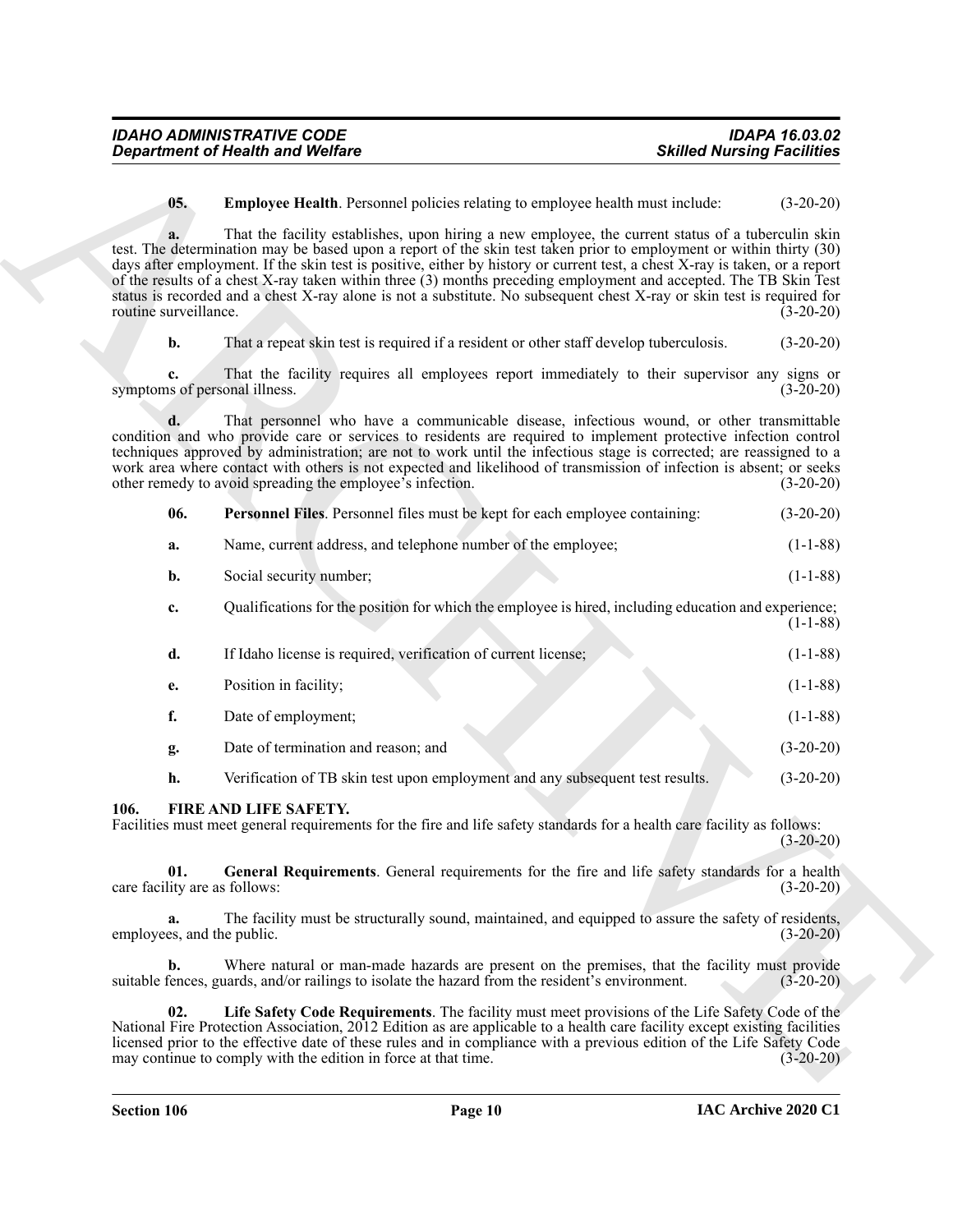| <b>IDAHO ADMINISTRATIVE CODE</b>        | <b>IDAPA 16.03.02</b>             |
|-----------------------------------------|-----------------------------------|
| <b>Department of Health and Welfare</b> | <b>Skilled Nursing Facilities</b> |

<span id="page-10-6"></span>**03. Smoking**. Because smoking has been acknowledged to be a potential fire hazard, a continuous effort must be made to reduce such a hazard in the facility to include adopting written rules available to all facility personnel, residents, and the public with the following: (3-20-20) personnel, residents, and the public with the following:

**a.** That smoking is prohibited in any area where flammable liquids, gases, or oxygen are in use or d posted with "No Smoking" signs. (3-20-20) stored and posted with "No Smoking" signs.

**b.** That residents are not permitted to smoke in bed. (3-20-20)

**c.** That unsupervised smoking by residents not mentally or physically responsible is prohibited. This includes residents affected by medication. (3-20-20)

<span id="page-10-5"></span>**d.** That designated areas are assigned for employee, resident, and public smoking. (3-20-20)

**e.** Nothing in Section 106 requires that smoking be permitted in facilities whose admission policies smoking. (12-31-91) prohibit smoking.

Generation of Nearly is not Wolfrey<br>
Shifted Numering Presiding<br>
Shifted Numering Presiding<br>
Shifted Numering Shifted Numering Shifted Numering Shifted Numering Shifted Numering Shifted Numering Shifted Numering Shifted N **04. Report of Fire**. A separate report of each fire incident occurring within the facility must be submitted to the licensing agency within thirty (30) days of the occurrence. The reporting form "Facility Fire Incident Report" will be issued by the licensing agency to secure specific data concerning date, origin, extent of damage, method of extinguishment, and injuries (if any). method of extinguishment, and injuries (if any).

<span id="page-10-7"></span>**05. Storage, Heating Appliances, Hazardous Substances**. The following requirements must be met:  $(3-20-20)$ 

**a.** That attics and crawl spaces are not used for storage of any materials. (3-20-20)

**b.** That rooms housing heating appliances are not used for storage of combustible materials. (3-20-20)

**c.** That all fuel-fired heating devices have an easily accessible, plainly marked, functional remote fuel valve. (3-20-20) shut-off valve.

<span id="page-10-2"></span>**d.** That all ranges are provided with hoods, mechanical ventilation, and removable filters. (3-20-20)

<span id="page-10-0"></span>**107. DIETARY SERVICE.**

The following requirements must be met: (3-20-20)

**01. Approved Diet Manual**. A current diet manual approved by the Department and available in the Idaho Diet Manual is approved by the Department). (3-20-20) kitchen (the Idaho Diet Manual is approved by the Department).

**02. Preparation and Correction of Menus**. That menus are prepared at least a week in advance and corrected to conform with food actually served (items not served deleted and food actually served written in.) The corrected copy of the menu and diet plan is to be dated and kept on file for thirty (30) days. (3-20-20) corrected copy of the menu and diet plan is to be dated and kept on file for thirty (30) days.

**03. Variety and Adequacy of Food**. That menus provide a sufficient variety of foods in adequate amounts at each meal. Menus are to be different for the same days each week and adjusted for seasonal changes.

 $(3-20-20)$ 

### <span id="page-10-3"></span><span id="page-10-1"></span>**108. ENVIRONMENTAL SANITATION.**

The following requirements must be met: (3-20-20)

<span id="page-10-4"></span>**01. Water Supply**. An approved public or municipal water supply is used wherever available.

(3-20-20)

**a.** In areas where an approved public or municipal water supply is not available, a private water supply is provided, and meets the standards approved by the Department. (3-20-20)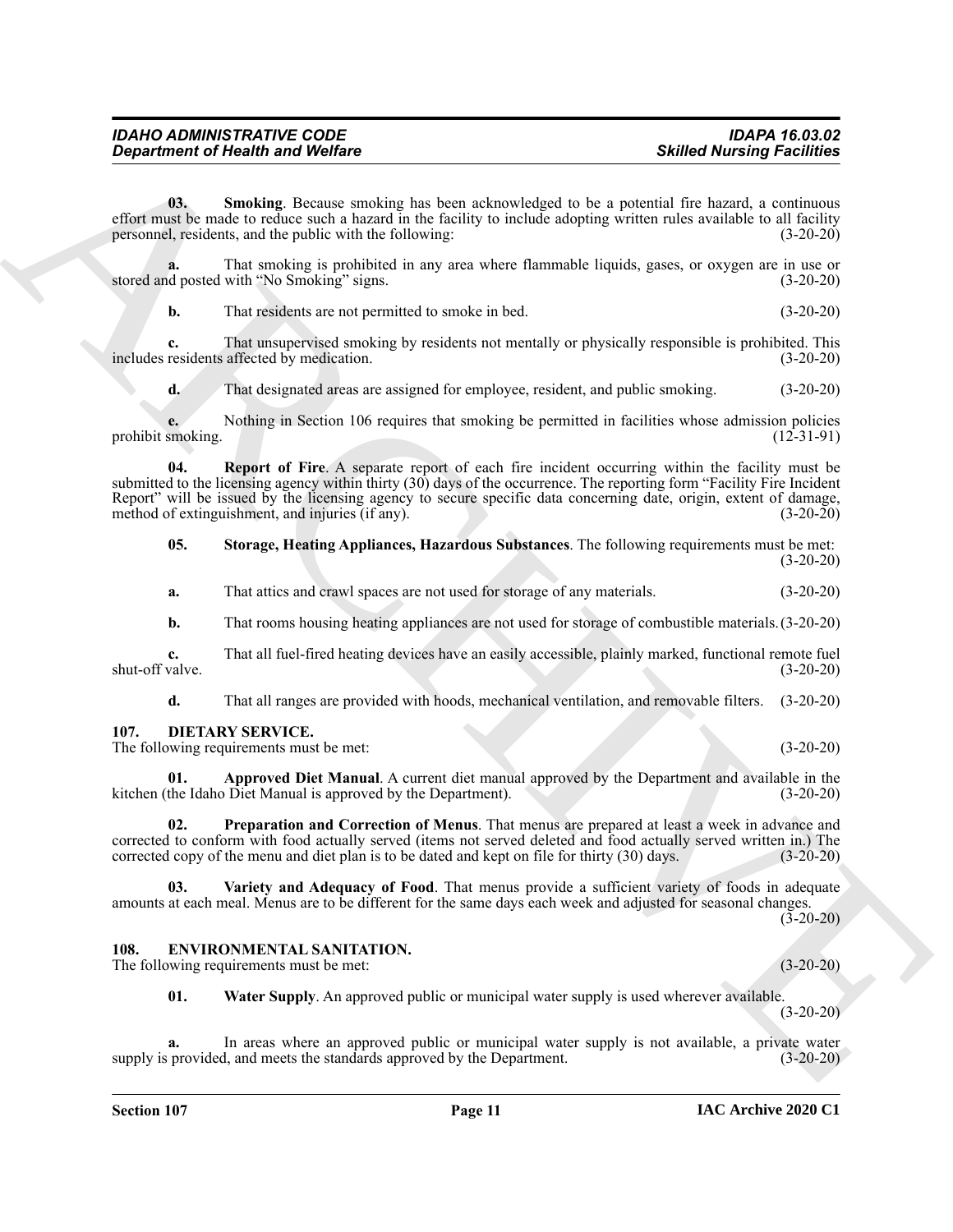**Exparament of Newth Workers** Website<br>
The same interaction of the same of the same of the same of the same of the same of the same of the same of the same of the same of the same of the same of the same of the same of th **b.** If water is from a private supply, water samples are submitted to the Department through the district public health laboratory for bacteriological examination at least once every three (3) months. Monthly bacteriological examinations are recommended. Copies of the laboratory reports are kept on file in the facility by the administrator.  $(3-20-20)$ 

**c.** There is sufficient amount of water under adequate pressure to meet the sanitary requirements of ty at all times. (3-20-20) the facility at all times.

<span id="page-11-2"></span>**02. Linen-Laundry Facilities**. Personal Laundry. Residents' and employees' laundry must be collected, transported, sorted, washed, and dried in a sanitary manner and not be washed with bed linens. Residents' clothing is to be labeled to ensure proper return to the owner. (3-20-20)

#### <span id="page-11-0"></span>**109. -- 119. (RESERVED)**

#### <span id="page-11-3"></span><span id="page-11-1"></span>**120. EXISTING BUILDINGS.**

These standards must be applied to all currently licensed health care facilities. Any minor alterations, repairs, and maintenance must meet these standards. In the event of a change in ownership of a facility, the entire facility must meet these standards prior to issuance of a new license. (3-20-20)

**01. Codes and Standards**. Construction features of all existing facilities must be in accordance with applicable local, state, national codes, standards, and regulations in effect at the time of adoption of these rules.

(3-20-20)

<span id="page-11-4"></span>**a.** In the event of a conflict of requirement between the codes, the most restrictive apply. (3-20-20)

**b.** In addition, existing facilities are to comply with applicable fire and life safety codes and standards th in Section 106. (3-20-20) as set forth in Section 106.

<span id="page-11-6"></span>**02. Site Requirements**. The location of an existing facility must meet the following criteria: (3-20-20)

- **a.** It must be served by an all-weather road, kept open to motor vehicles at all times of the year. (3-20-20)
- **b.** It must be accessible to physician and medical services. (3-20-20)
- **c.** It must be remote from railroads, factories, airports and similar noise, odor, smoke, dust and other nuisances. (3-20-20)
	- **d.** It must be accessible to public utilities. (3-20-20)
	- **e.** It must be in a lawfully constituted fire district. (3-20-20)

**f.** It must provide off-street motor vehicle parking at the rate of one (1) space for every three (3) licensed beds. (3-20-20)

**03. General Building Requirements**. An existing facility must be of such character to be suitable for use as a facility. The facility is subject to approval by the Department. Other requirements are as follows: (3-20-20)

- <span id="page-11-5"></span>**a.** That the building and all equipment are in good repair. (3-20-20)
- **b.** That handrails of sturdy construction are provided on both sides of all corridors used by residents.  $(3-20-20)$
- **c.** That no facility is maintained in an apartment house or other multiple dwelling. (3-20-20)
- **d.** That roomers or boarders are not accepted for lodging in any facility. (3-20-20)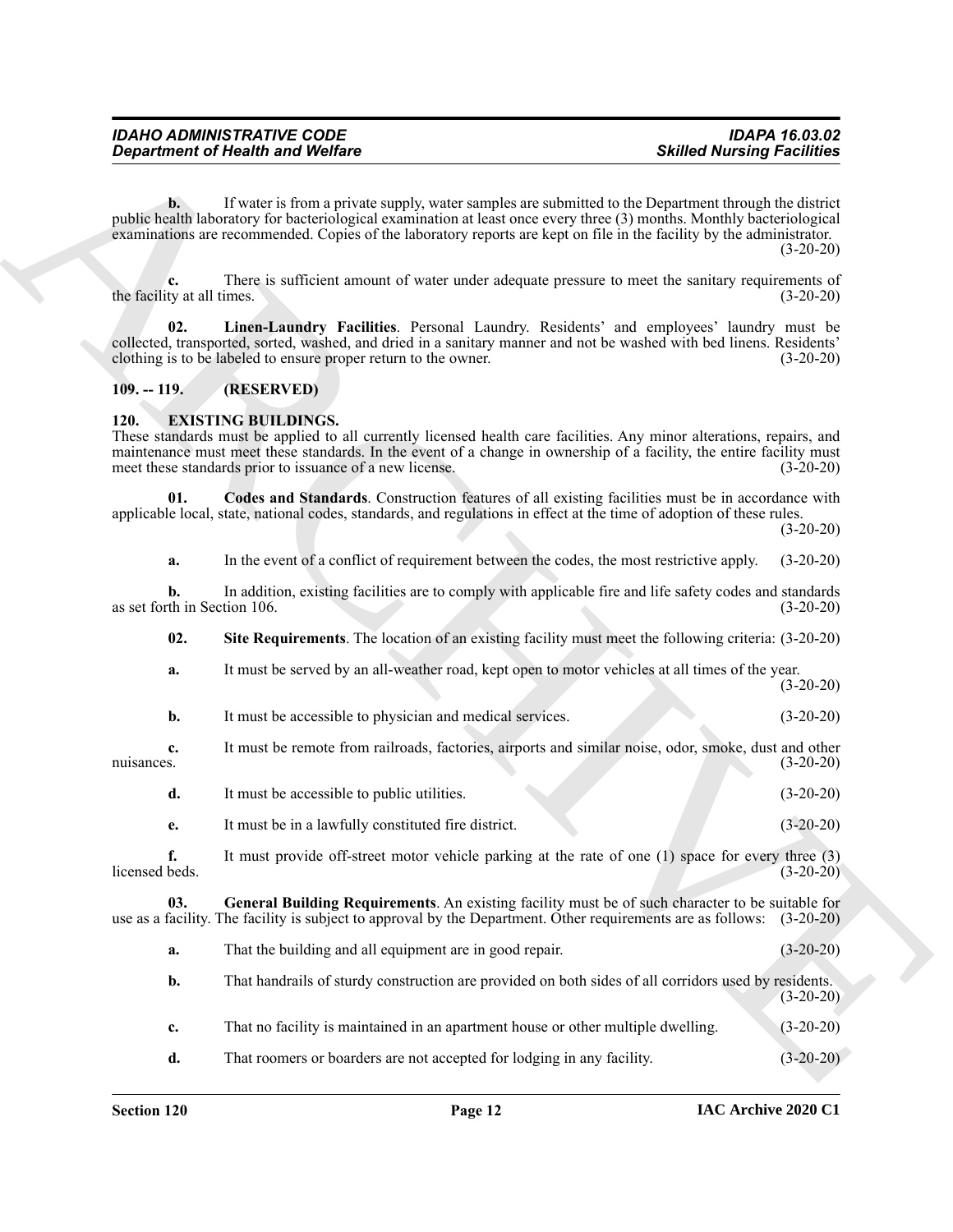#### <span id="page-12-1"></span><span id="page-12-0"></span>**04. Resident/Staff Communication**. Requirements governing communication must be as follows: (3-20-20)

|                           | <b>Department of Health and Welfare</b>                                                                                                                                                                                                                                                                                                                                                                                                                        | <b>Skilled Nursing Facilities</b> |
|---------------------------|----------------------------------------------------------------------------------------------------------------------------------------------------------------------------------------------------------------------------------------------------------------------------------------------------------------------------------------------------------------------------------------------------------------------------------------------------------------|-----------------------------------|
| 04.                       | Resident/Staff Communication. Requirements governing communication must be as follows:                                                                                                                                                                                                                                                                                                                                                                         | $(3-20-20)$                       |
| a.<br>impaired.           | That each building has a telephone for resident use so located as to provide wheelchair access for<br>personal, private telephone communications. A telephone with amplifying equipment is available for the hearing                                                                                                                                                                                                                                           | $(3-20-20)$                       |
| b.                        | That a staff calling system is installed at each resident bed and in each resident toilet, bath, and<br>shower room. The staff call in the toilet, bath, or shower room must be an emergency call. All calls are to register at<br>the staff station and actuate a visible signal in the corridor at the resident's door. The activating mechanism within the<br>resident's sleeping room is to be located as readily accessible to the resident at all times. | $(3-20-20)$                       |
| 05.<br>following:         | Resident Accommodations. Accommodations for the residents of the facility must include the                                                                                                                                                                                                                                                                                                                                                                     | $(3-20-20)$                       |
| a.                        | That each resident room is an outside room.                                                                                                                                                                                                                                                                                                                                                                                                                    | $(3-20-20)$                       |
| b.                        | That not more than four (4) residents can be housed in any multi-bed sleeping room.                                                                                                                                                                                                                                                                                                                                                                            | $(3-20-20)$                       |
| c.                        | That every resident sleeping room is provided with a window as follows:                                                                                                                                                                                                                                                                                                                                                                                        | $(3-20-20)$                       |
| $\mathbf{i}$ .            | Equal to at least one-eighth $(1/8)$ of the floor area.                                                                                                                                                                                                                                                                                                                                                                                                        | $(3-20-20)$                       |
| ii.                       | Openable to obtain fresh air.                                                                                                                                                                                                                                                                                                                                                                                                                                  | $(3-20-20)$                       |
| iii.                      | Provided with curtains, drapes, or shades.                                                                                                                                                                                                                                                                                                                                                                                                                     | $(3-20-20)$                       |
| iv.                       | Located to permit the resident a view from a sitting position.                                                                                                                                                                                                                                                                                                                                                                                                 | $(3-20-20)$                       |
| V.                        | Has screens.                                                                                                                                                                                                                                                                                                                                                                                                                                                   | $(3-20-20)$                       |
| d.                        | No resident room can be located:                                                                                                                                                                                                                                                                                                                                                                                                                               | $(3-20-20)$                       |
| $\mathbf{i}$ .            | In such a way that its outside walls are below grade.                                                                                                                                                                                                                                                                                                                                                                                                          | $(1-1-88)$                        |
| ii.                       | In an attic, trailer house or in any room other than an approved room.                                                                                                                                                                                                                                                                                                                                                                                         | $(1-1-88)$                        |
| iii.<br>room.             | So it can be reached only by passing through another individual's room, a utility room, or any other                                                                                                                                                                                                                                                                                                                                                           | $(1-1-88)$                        |
| iv.                       | So it opens into any room in which food is prepared or stored.                                                                                                                                                                                                                                                                                                                                                                                                 | $(1-1-88)$                        |
| e.<br>usable floor space. | That resident rooms are a sufficient size to allow no less than eighty (80) square feet of usable floor<br>space per resident in multiple-bed rooms. Private rooms will have no less than one hundred (100) square feet of                                                                                                                                                                                                                                     | $(3-20-20)$                       |
| f.<br>bedroom purposes.   | That resident beds are not placed in hallways or in any location commonly used for other than                                                                                                                                                                                                                                                                                                                                                                  | $(3-20-20)$                       |
| g.                        | That rooms have dimensions that allow no less than three (3) feet between beds and two (2) feet of<br>space between the bed and side wall.                                                                                                                                                                                                                                                                                                                     | $(3-20-20)$                       |
| h.                        | That ceiling heights in resident rooms are a minimum of seven $(7)$ feet, six $(6)$ inches.                                                                                                                                                                                                                                                                                                                                                                    | $(3-20-20)$                       |
| i.                        | That closet space in each sleeping room is twenty (20) inches by twenty-two (22) inches per<br>resident. Common closets utilized by two (2) or more residents are provided with substantial dividers for separation                                                                                                                                                                                                                                            |                                   |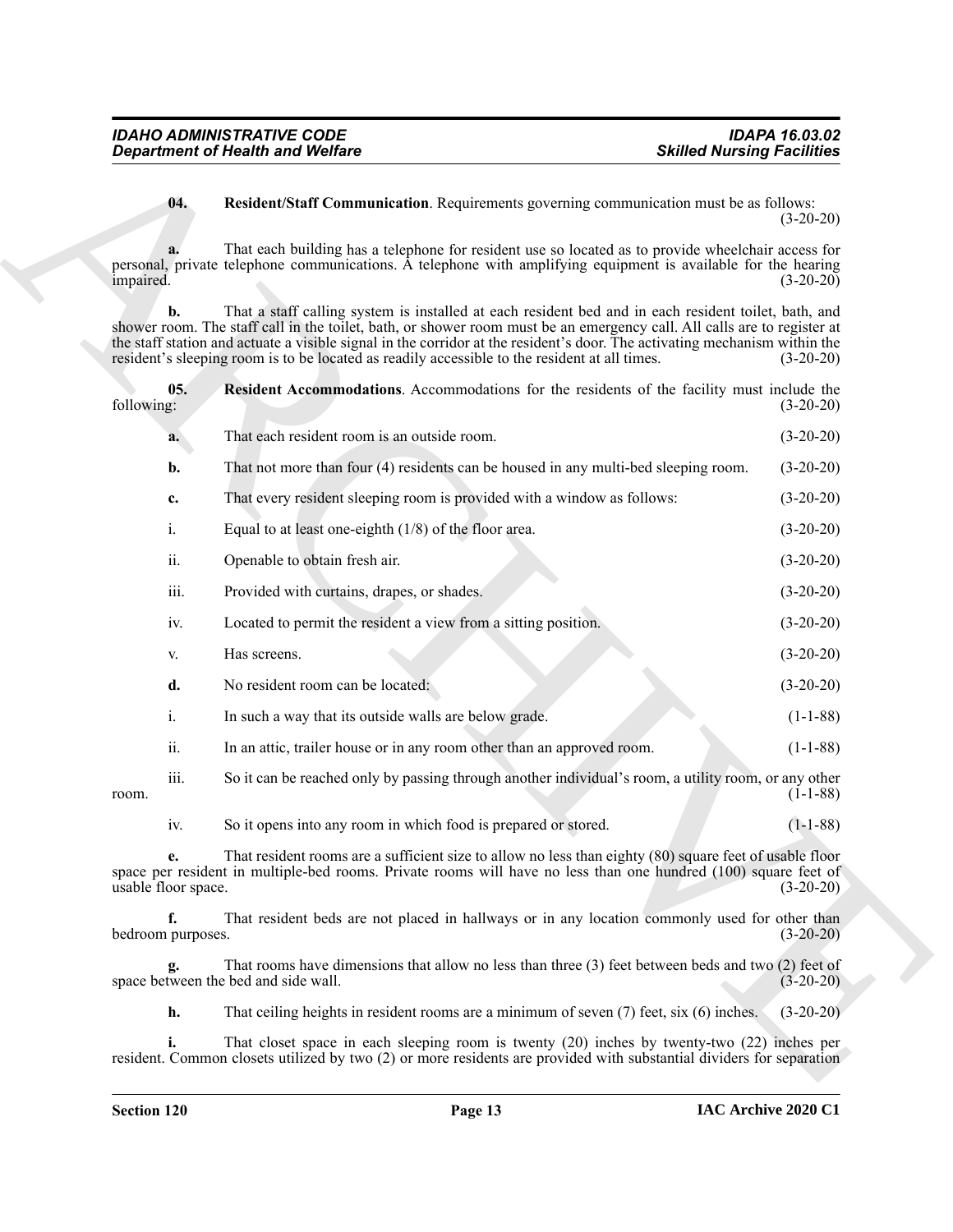#### *IDAHO ADMINISTRATIVE CODE IDAPA 16.03.02 Department of Health and Welfare*

of each resident's clothing for prevention of cross contamination. All closets are equipped with doors. Freestanding closets will be deducted from the square footage in the sleeping room. (3-20-20) closets will be deducted from the square footage in the sleeping room.

**j.** That every health care facility provides a living room or recreation room for the sole use of the residents. Under no circumstances may these rooms be used as bedrooms by residents or personnel. A hall or entry is not acceptable as a living room or recreation room. (3-20-20)

**k.** That all resident rooms are numbered and all other rooms numbered or identified as to purpose. (3-20-20)

**l.** That a drinking fountain is connected to cold running water, is accessible to both wheelchair and non-wheelchair residents, and located in each nursing or staff unit. (3-20-20)

**m.** That residents of the opposite sex are not housed in the same bedroom or ward, except in cases of husband and wife. (3-20-20)

**n.** That gardens, yards, or portions of yards are secure for outdoor use by all residents and bounded by a substantial enclosure if intended for unsupervised use by residents who may wander away from the facility.

 $(3-20-20)$ 

**o.** That toilet rooms, tub/shower rooms, and handwashing facilities are constructed as follows: (3-20-20)

i. Toilet rooms and bathrooms for residents and personnel are not to open directly into any room in which food, drink, or utensils are handled or stored. (3-20-20)

ii. Toilet and bathroom are separated from all other rooms by solid walls or partitions. (3-20-20)

iii. On floors where wheelchair residents are housed, there is at least one (1) toilet and one (1) bathing facility large enough to accommodate wheelchairs. (3-20-20) (3-20-20)

iv. All inside bathrooms and toilet rooms have forced ventilation to the outside. (3-20-20)

v. Toilet rooms for resident use are arranged that it is not necessary for an individual to pass through nother resident's room to reach the toilet facilities. (3-20-20) or into another resident's room to reach the toilet facilities.

vi. Handrails and/or grab bars are provided in resident toilet rooms and bathrooms and are located so as to be functionally adequate. (3-20-20)

vii. Each resident floor or nursing unit has at least one (1) tub or shower for every twelve (12) licensed beds; one (1) toilet for every eight (8) licensed beds; and one (1) lavatory with mirror for every eight (8) licensed beds. Tubs, showers, and lavatories are connected to hot and cold running water. (3-20-20)

<span id="page-13-0"></span>**06. Dining/Recreation Facilities**. Facilities must provide one (1) or more attractively furnished, multipurpose areas for dining/recreation purposes that meets the following requirements: (3-20-20)

**Since the risk of Ward Wardres**<br> **Constraints for the construent of New York and New York and New York and New York and New York and New York and New York and New York and New York and New York and New York and New York a.** A minimum of twenty-five (25) square feet per licensed bed is to be provided. Any facility not in compliance on the effective date of this rule will not be required to comply until the number of licensed beds is increased or until there is a change of ownership of the facility. Provided, however, that a facility not in compliance may not reduce the number of licensed beds and reduce its present dining/recreation space until at least twenty-five (25) square feet per licensed bed is provided. (3-20-20)  $(25)$  square feet per licensed bed is provided.

<span id="page-13-1"></span>**b.** It is for the sole use of the residents, and a hall or entry is not acceptable. (3-20-20)

**07. Isolation Units (Temporary)**. Each health care facility must have available a room with private toilet, lavatory, and other accessory facilities for temporary isolation of a resident with a communicable or infectious disease. (3-20-20)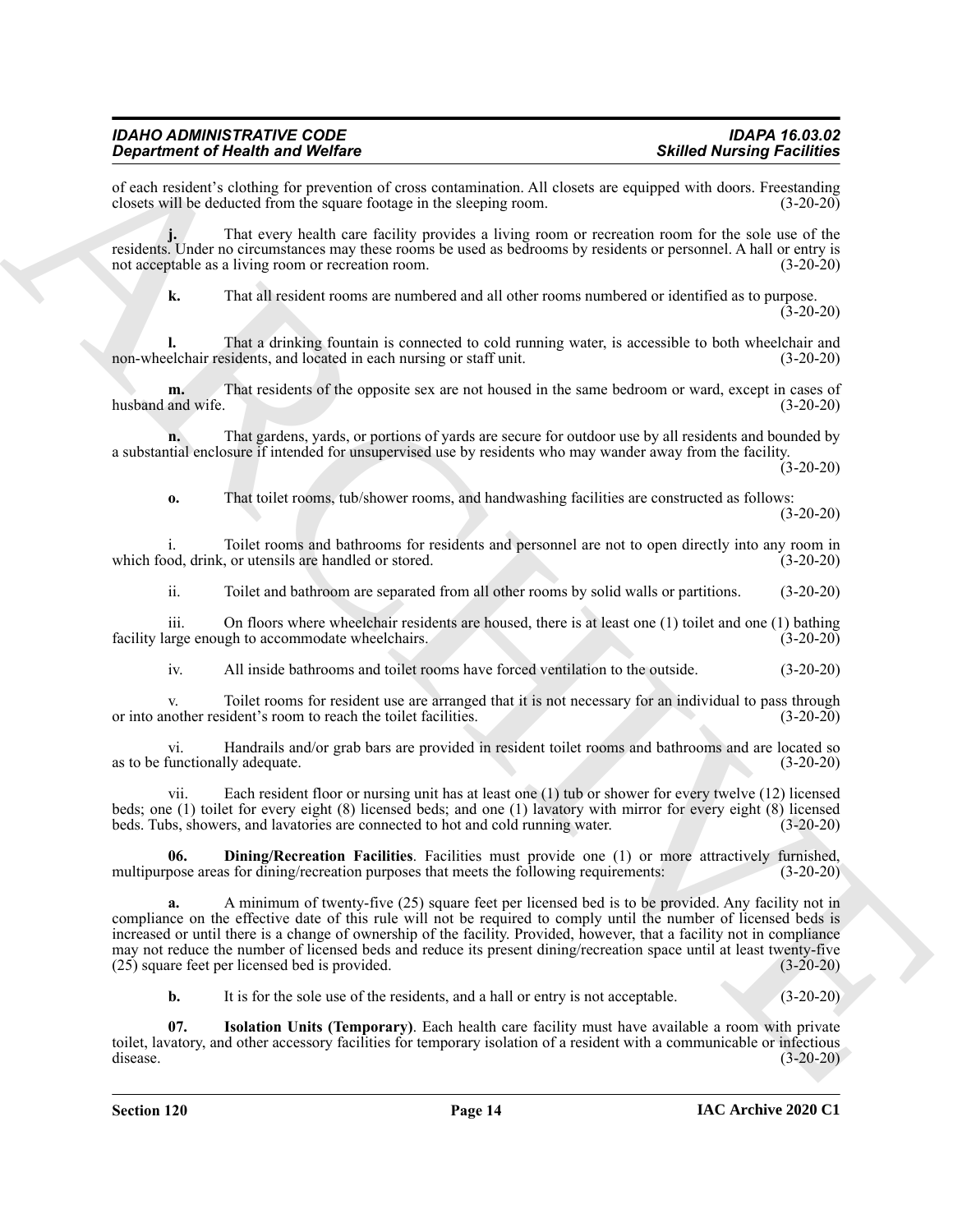<span id="page-14-4"></span><span id="page-14-3"></span>

| <b>IDAHO ADMINISTRATIVE CODE</b>        | <b>IDAPA 16.03.02</b>             |
|-----------------------------------------|-----------------------------------|
| <b>Department of Health and Welfare</b> | <b>Skilled Nursing Facilities</b> |

<span id="page-14-5"></span><span id="page-14-2"></span><span id="page-14-1"></span><span id="page-14-0"></span>

| а. |  |  | All electrical equipment intended to be grounded is grounded. | $(3-20-20)$ |
|----|--|--|---------------------------------------------------------------|-------------|
|----|--|--|---------------------------------------------------------------|-------------|

| <b>Department of Health and Welfare</b>                                 |                                                                                                                                                                                                                                                                                                                                                                                                                                                                                                                                                                                        | <b>Skilled Nursing Facilities</b> |
|-------------------------------------------------------------------------|----------------------------------------------------------------------------------------------------------------------------------------------------------------------------------------------------------------------------------------------------------------------------------------------------------------------------------------------------------------------------------------------------------------------------------------------------------------------------------------------------------------------------------------------------------------------------------------|-----------------------------------|
| 08.                                                                     | Utility Areas. A utility room with a separate entrance and physically partitioned from any toilet<br>and/or bathing facility must be provided for the preparation, cleansing, sterilization, and storing of nursing supplies<br>and equipment. A utility room must be provided on each floor in each nursing or staff unit of the facility. Provisions<br>must be made for the separation of clean and soiled activities. Food and/or ice must not be stored or handled in a<br>utility room. Soiled utility rooms must be provided with forced mechanical ventilation to the outside. | $(3-20-20)$                       |
| 09.<br>follows:                                                         | Storage Space. The facility must provide general storage areas and medical storage areas as                                                                                                                                                                                                                                                                                                                                                                                                                                                                                            | $(3-20-20)$                       |
| a.<br>provided in the resident's sleeping room.                         | General storage at the rate of ten (10) square feet per licensed bed, in addition to suitable storage                                                                                                                                                                                                                                                                                                                                                                                                                                                                                  | $(3-20-20)$                       |
| $\mathbf{b}$ .<br>space appropriate for the preparation of medications. | The facility provides safe and adequate storage space for medical supplies and equipment and a                                                                                                                                                                                                                                                                                                                                                                                                                                                                                         | $(3-20-20)$                       |
| 10.<br>National Electrical Code and as follows:                         | Electrical and Lighting. All electrical and lighting installation must be in accordance with the                                                                                                                                                                                                                                                                                                                                                                                                                                                                                       | $(3-20-20)$                       |
| a.                                                                      | All electrical equipment intended to be grounded is grounded.                                                                                                                                                                                                                                                                                                                                                                                                                                                                                                                          | $(3-20-20)$                       |
| b.                                                                      | Frayed cords, broken plugs, and the like are repaired or replaced.                                                                                                                                                                                                                                                                                                                                                                                                                                                                                                                     | $(3-20-20)$                       |
| Plug adaptors and multiple outlets are prohibited.<br>c.                |                                                                                                                                                                                                                                                                                                                                                                                                                                                                                                                                                                                        | $(1-1-88)$                        |
| d.                                                                      | Extension cords are U.L. approved, adequate in size (wire gauge), and limited to temporary usage.                                                                                                                                                                                                                                                                                                                                                                                                                                                                                      | $(3-20-20)$                       |
| e.<br>or administrator.                                                 | All resident personal electrical appliances are inspected and approved by the facility engineer and/                                                                                                                                                                                                                                                                                                                                                                                                                                                                                   | $(3-20-20)$                       |
| f.<br>and ten (10) foot candles of light in the rest of the room.       | All resident rooms have a minimum of thirty (30) foot candles of light delivered to reading surfaces                                                                                                                                                                                                                                                                                                                                                                                                                                                                                   | $(3-20-20)$                       |
| (5) foot candles of light measured in the darkest corner.               | All hallways, storerooms, stairways, inclines, ramps, exits, and entrances have a minimum of five                                                                                                                                                                                                                                                                                                                                                                                                                                                                                      | $(3-20-20)$                       |
| 11.<br>the facility.                                                    | Ventilation. The facility must be ventilated and precautions taken to eliminate offensive odors in                                                                                                                                                                                                                                                                                                                                                                                                                                                                                     | $(3-20-20)$                       |
| 12.                                                                     | Heating. A heating system must be provided for the facility that is capable of maintaining a<br>temperature of seventy-five degrees (75F) to eighty degrees (80F) Fahrenheit in all weather conditions.                                                                                                                                                                                                                                                                                                                                                                                | $(3-20-20)$                       |
| a.<br>for health care facilities.                                       | Oil space heaters, recessed gas wall heaters, and floor furnaces cannot be used as heating systems                                                                                                                                                                                                                                                                                                                                                                                                                                                                                     | $(1-1-88)$                        |
| b.<br>Portable comfort heating devices are not used.                    |                                                                                                                                                                                                                                                                                                                                                                                                                                                                                                                                                                                        | $(3-20-20)$                       |
| 13.<br>Plumbing. Plumbing at the facility must be as follows:           |                                                                                                                                                                                                                                                                                                                                                                                                                                                                                                                                                                                        | $(3-20-20)$                       |
| a.                                                                      | All plumbing complies with applicable local and state codes.                                                                                                                                                                                                                                                                                                                                                                                                                                                                                                                           | $(3-20-20)$                       |
| b.                                                                      | Vacuum breakers are installed where necessary to prevent backsiphonage.                                                                                                                                                                                                                                                                                                                                                                                                                                                                                                                | $(3-20-20)$                       |
| c.<br>degrees (105F) and one hundred twenty degrees (120F) Fahrenheit.  | The temperature of hot water at plumbing fixtures used by residents is between one hundred five                                                                                                                                                                                                                                                                                                                                                                                                                                                                                        | $(3-20-20)$                       |
|                                                                         |                                                                                                                                                                                                                                                                                                                                                                                                                                                                                                                                                                                        |                                   |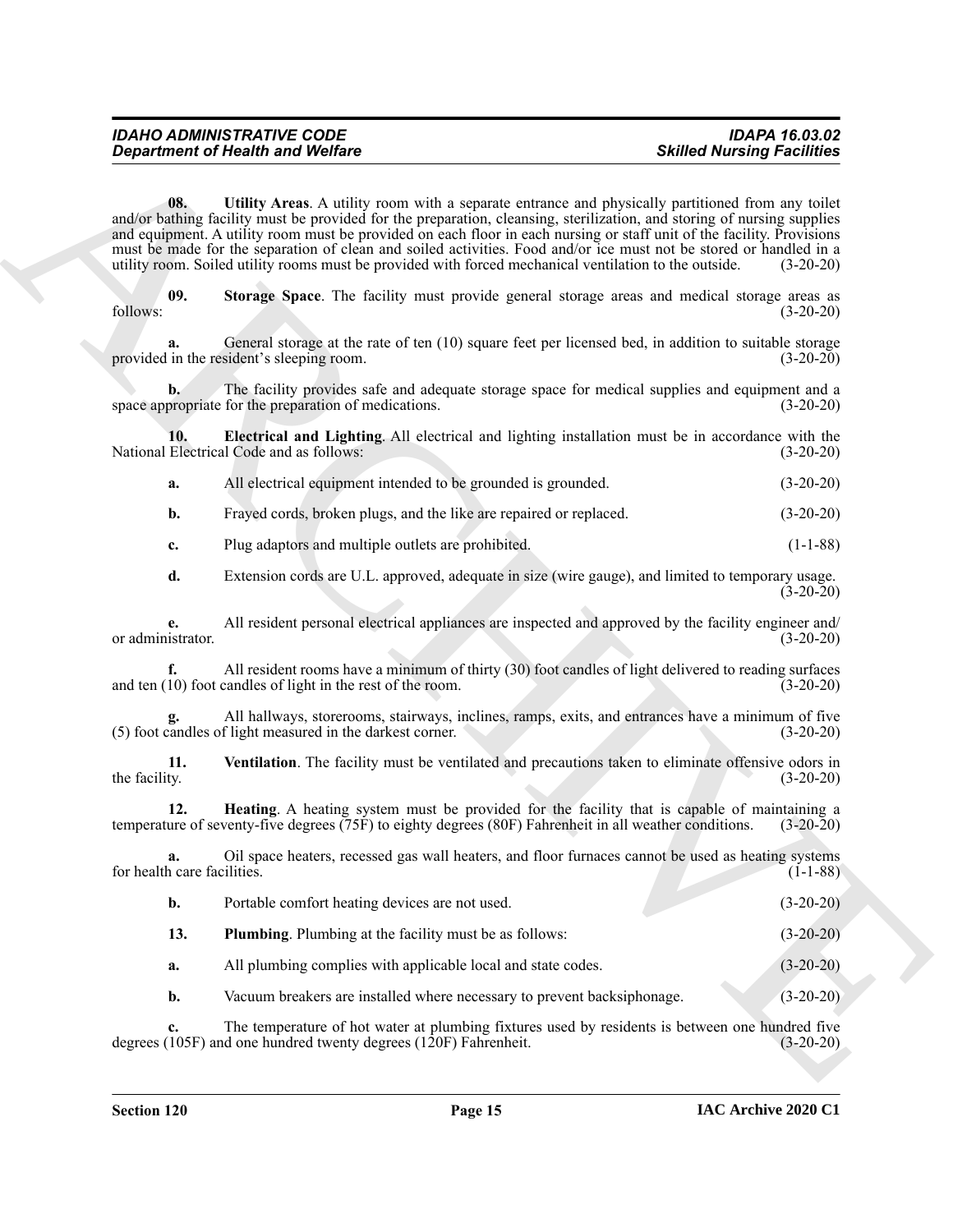<span id="page-15-1"></span><span id="page-15-0"></span>**121. NEW CONSTRUCTION STANDARDS.**

The following requirements must be met: (3-20-20)

<span id="page-15-3"></span>**01. Plans, Specifications, and Inspections**. New facility construction or any addition, conversion, or renovation of an existing facility is governed by the following rules: (1-1-88)

**EXERCISION WAS CONSTRUCTION SYSTEMS.**<br>
SAIRLY NUTRICISED STATISTICS CONSTRUCTION SYSTEMS CONSTRUES.<br>
The Goldwin Construction and Inspections, Now Government and The Construction Construction and The Construction and Ins **a.** Prior to commencing work pertaining to construction of new buildings, any additions, structural changes to existing facilities, or conversion of buildings to be used as a facility, plans and specifications must be submitted to, and approved by, the Department to assure compliance with the applicable construction standards, codes, rules, and regulations. (3-20-20)

**b.** The plans and specifications must be prepared by, or executed under, the immediate supervision of a licensed architect registered in the state of Idaho. The employment of an architect may be waived by the Department in certain minor alterations. (3-20-20)

**c.** Preliminary plans must be submitted and include at least the following: (3-20-20)

i. The assignment of all spaces, size of areas and rooms, and indicated in outline the fixed and movable equipment and furniture. (1-1-88)

ii. The plans are drawn at a scale sufficiently large to clearly present the proposed design, but not less ale of one-eighth inch  $(1/8)$  equals one foot  $(1)$ .  $(3-20-20)$ than a scale of one-eighth inch  $(1/8)$  equals one foot  $(1)$ .

iii. The drawings include a plan for each floor, including the basement or ground floor with approach or site plan, showing roads, parking areas, sidewalks, etc. (3-20-20)

iv. The total floor area and number of beds are computed and noted on the drawings. (3-20-20)

v. Outline specifications provide a general description of the construction, including interior finishes, acoustical material, its extent and type and heating, electrical, and ventilation systems. (1-1-88)

**d.** Before commencing construction, the working drawings must be developed in close cooperation with, and approved by, the Department and other appropriate agencies with the following. (3-20-20)

Working drawings and specifications are prepared so that clear, distinct prints may be obtained, accurately dimensioned, and include all necessary explanatory notes, schedules, legends, and stamped with the licensed architect's seal. (3-20-20) licensed architect's seal.

ii. Working drawings are complete and adequate for contract purposes. Separate drawings are for each of the following branches of work: architectural, mechanical and electrical. (3-20-20) prepared for each of the following branches of work: architectural, mechanical and electrical.

**e.** Prior to occupancy, the facility must be inspected and approved by the licensing agency. The agency will be notified at least two (2) weeks prior to completion in order to schedule a final inspection. (3-20-20)

**02. Codes and Standards**. New construction features must be in accordance with applicable local, state, national standards, codes, and regulations in effect at the time of the construction, addition, remodeling, or renovation. (3-20-20)

<span id="page-15-2"></span>**a.** In the event of a conflict of requirements between codes, the most restrictive applies. (3-20-20)

**b.** Compliance with the applicable provisions of the following codes and standards must be required by, and reviewed for, by this agency: (3-20-20)

American National Standard Specifications for Making Buildings and Facilities Accessible to and ally Handicapped People (ANSI A117.1). Usable by Physically Handicapped People (ANSI A117.1).

ii. Idaho Department of Health and Welfare Rules, IDAPA 16.02.19, "Idaho Food Code." (3-20-20)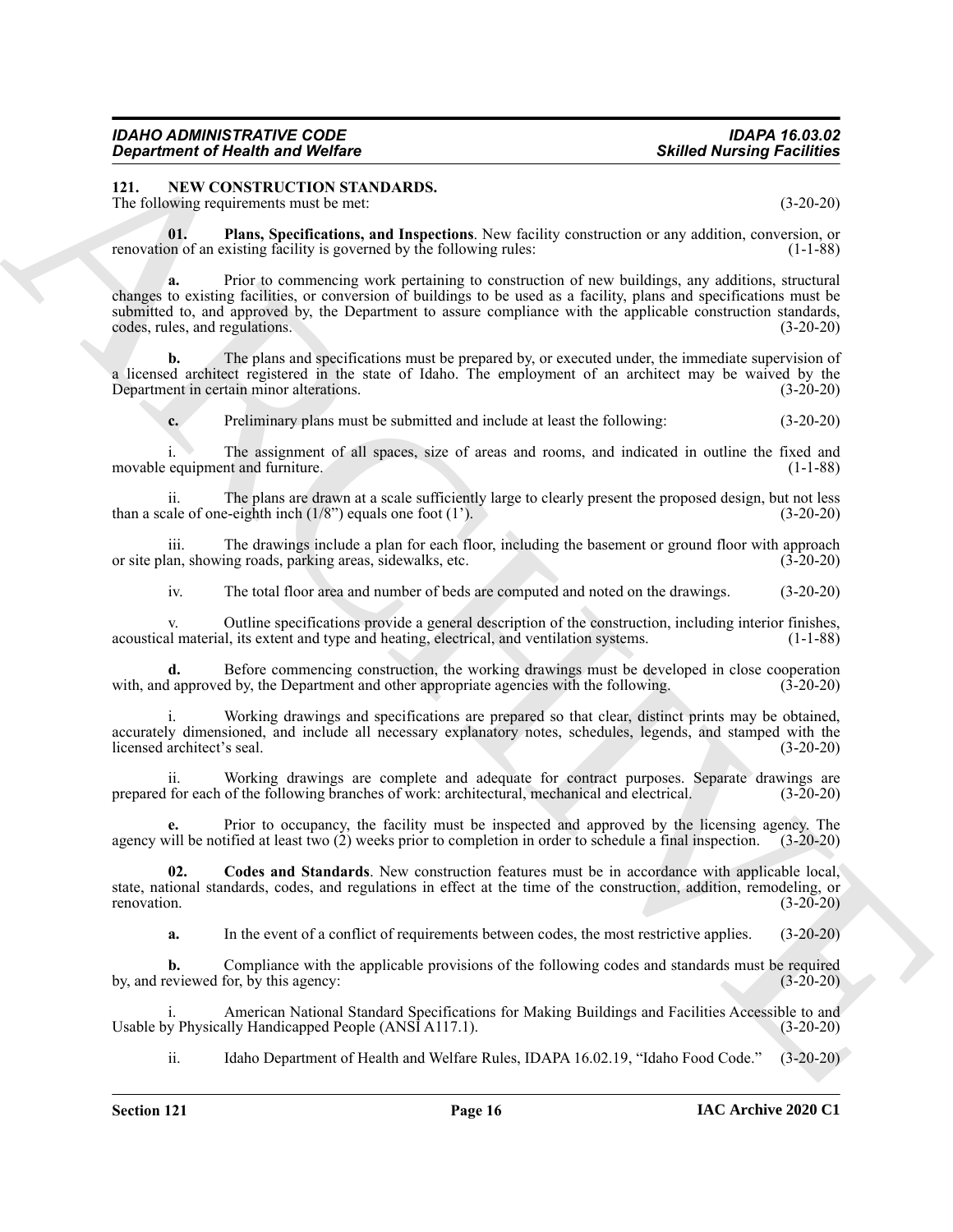<span id="page-16-1"></span><span id="page-16-0"></span>

| a. | That it is adjacent to an all-weather road(s).                        | $(3-20-20)$ |
|----|-----------------------------------------------------------------------|-------------|
| b. | That it is accessible to physician's services and medical facilities. | $(3-20-20)$ |
| c. | That it is accessible to public utilities.                            | $(3-20-20)$ |
| d. | That it is in a lawfully constituted fire district.                   | $(3-20-20)$ |

|                              | <b>Department of Health and Welfare</b>                                                                                                                                                                                                                                                                                                                                                                                                                                                                                                                                                                   | <b>Skilled Nursing Facilities</b> |
|------------------------------|-----------------------------------------------------------------------------------------------------------------------------------------------------------------------------------------------------------------------------------------------------------------------------------------------------------------------------------------------------------------------------------------------------------------------------------------------------------------------------------------------------------------------------------------------------------------------------------------------------------|-----------------------------------|
| 03.                          | Site Requirements. The location of all new facilities or conversion of existing buildings is<br>controlled by the following criteria:                                                                                                                                                                                                                                                                                                                                                                                                                                                                     | $(1-1-88)$                        |
| a.                           | That it is adjacent to an all-weather road(s).                                                                                                                                                                                                                                                                                                                                                                                                                                                                                                                                                            | $(3-20-20)$                       |
| b.                           | That it is accessible to physician's services and medical facilities.                                                                                                                                                                                                                                                                                                                                                                                                                                                                                                                                     | $(3-20-20)$                       |
| c.                           | That it is accessible to public utilities.                                                                                                                                                                                                                                                                                                                                                                                                                                                                                                                                                                | $(3-20-20)$                       |
| d.                           | That it is in a lawfully constituted fire district.                                                                                                                                                                                                                                                                                                                                                                                                                                                                                                                                                       | $(3-20-20)$                       |
| e.                           | That each facility has parking spaces to satisfy the minimum needs of residents, employees, staff,<br>and visitors. In the absence of a local requirement, each facility provides not less than one (1) space for each day shift<br>staff member and employee, plus one $(1)$ space for each five $(5)$ resident beds. This ratio may be reduced in areas<br>convenient to a public transportation system or to public parking facilities provided that approval of any reduction is<br>obtained from the appropriate state agency. Space must be provided for emergency and delivery vehicles. (3-20-20) |                                   |
| 04.                          | <b>Resident Care Unit.</b> Each resident care unit must be in compliance with the following: (3-20-20)                                                                                                                                                                                                                                                                                                                                                                                                                                                                                                    |                                   |
| a.                           | That the number of beds in a unit does not exceed sixty $(60)$ ;                                                                                                                                                                                                                                                                                                                                                                                                                                                                                                                                          | $(3-20-20)$                       |
| $\mathbf{b}$ .<br>residents; | That at least eighty percent $(80%)$ of the beds are located in rooms designed for one $(1)$ or two $(2)$                                                                                                                                                                                                                                                                                                                                                                                                                                                                                                 | $(3-20-20)$                       |
| c.<br>requirements:          | That at least one (1) room in each facility is available for single occupancy for isolation of disease,<br>for privacy in personality conflict, or disruptive resident situations. Each isolation room meets the following                                                                                                                                                                                                                                                                                                                                                                                | $(3-20-20)$                       |
| i.                           | All features of regular resident rooms, as described in Subsection 121.05.d.;                                                                                                                                                                                                                                                                                                                                                                                                                                                                                                                             | $(3-20-20)$                       |
| ii.                          | Supply an entry area that is adequate for gowning;                                                                                                                                                                                                                                                                                                                                                                                                                                                                                                                                                        | $(1-1-88)$                        |
| iii.                         | Supply a handwashing lavatory in or directly adjacent to the resident room entry;                                                                                                                                                                                                                                                                                                                                                                                                                                                                                                                         | $(3-20-20)$                       |
| iv.                          | Provide a private toilet;                                                                                                                                                                                                                                                                                                                                                                                                                                                                                                                                                                                 | $(1-1-88)$                        |
| V.                           | Have finishes easily cleanable; and                                                                                                                                                                                                                                                                                                                                                                                                                                                                                                                                                                       | $(1-1-88)$                        |
| vi.                          | Not be carpeted;                                                                                                                                                                                                                                                                                                                                                                                                                                                                                                                                                                                          | $(1-1-88)$                        |
| d.                           | That each resident room meets the following requirements:                                                                                                                                                                                                                                                                                                                                                                                                                                                                                                                                                 | $(3-20-20)$                       |
| $\mathbf{i}$ .               | Minimum room area, exclusive of toilet rooms, closets, lockers, wardrobes, alcoves, or vestibules<br>is one hundred (100) square feet in single-bed rooms and eighty (80) square feet in multiple bed rooms per resident;                                                                                                                                                                                                                                                                                                                                                                                 | $(3-20-20)$                       |
| ii.<br>obstructions;         | Beds in all rooms are placed so that they are three $(3)$ feet apart, two $(2)$ feet away from the side<br>wall parallel with beds, and three (3) feet, six (6) inches from the end of the bed to the opposite wall, or other                                                                                                                                                                                                                                                                                                                                                                             | $(3-20-20)$                       |
| iii.                         | A lavatory is provided in each resident room. The lavatory may be omitted from a single-bed or<br>two (2) bed room when a lavatory is located in an adjoining toilet room that serves that room only;                                                                                                                                                                                                                                                                                                                                                                                                     | $(3-20-20)$                       |
| iv.                          | Each resident has access to a toilet room without entering the general corridor area. One (1) toilet<br>room serves no more than four (4) beds, and no more than two (2) resident rooms. The toilet room contains a water<br>closet and a lavatory. The lavatory may be omitted from a toilet room if each resident room served by that toilet room                                                                                                                                                                                                                                                       |                                   |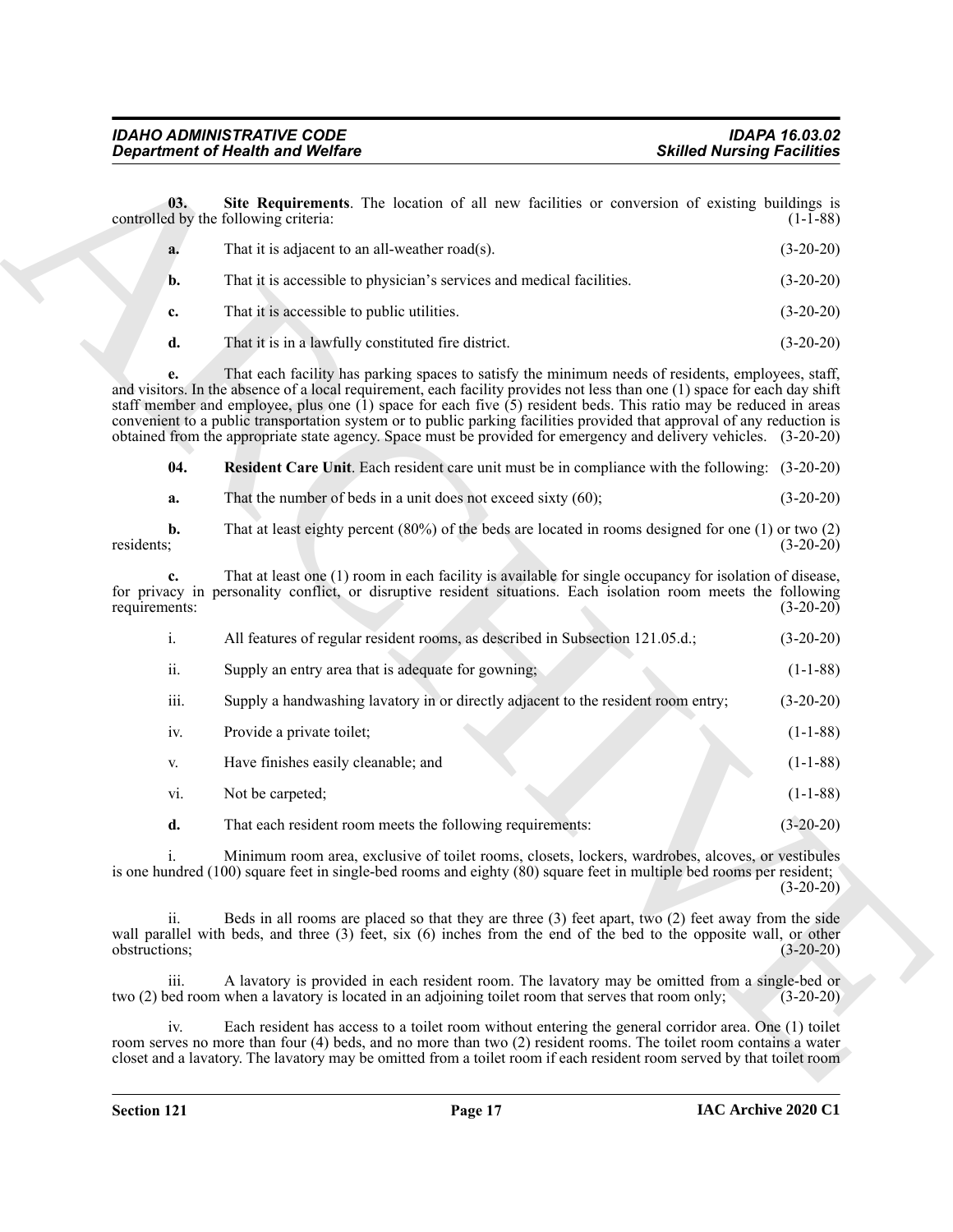contains a lavatory; (3-20-20)

v. Each resident is provided, within the room, a wardrobe, locker, or closet with a minimum of four (4) square feet. Common closets are not permitted. An adjustable clothes rod and adjustable shelf is provided; (3-20-20)

vi. Each resident room cannot be located more than one hundred twenty (120) feet from the soiled<br>m or the soiled holding room; (3-20-20) workroom or the soiled holding room;

vii. Each room has a window that can be opened without the use of tools. The window sill must not be higher than three (3) feet above the floor and needs to be above grade. The window is at least one-eighth (1/8) of the floor area and provided with shades or drapes; (3-20-20)

Cubicle curtains of fire retardant material, capable of enclosing the bed is provided in multiple-bed rooms to insure privacy for the residents. Alternatives to this arrangement may be allowed if the alternative provides the same assurance of privacy;  $(3-20-20)$ 

ix. Mirror(s) are arranged for convenient use by residents in wheelchairs, as well as by residents in position; (3-20-20) standing position;

x. A staff calling system is installed at each resident bed and in each resident toilet, bath, and shower room. The staff call in the toilet, bath, and shower room is an emergency call. All calls register at the staff station and activate a visible signal in the corridor at the resident's door. The emergency call system is designed so that a signal light activated at the resident's station will remain lit until turned off at the resident's calling station; (3-20-20)

|  | xi. | All resident rooms are visible to a staffed nurse's station: | $(3-20-20)$ |
|--|-----|--------------------------------------------------------------|-------------|
|--|-----|--------------------------------------------------------------|-------------|

xii. Each resident room is an outside room; (3-20-20)

xiii. Residents cannot be cared for or housed in any attic story, trailer house, or in any room other than an approved resident room; (3-20-20)

xiv. Resident beds are not be placed in hallways or any location commonly used for other than bedroom purposes;  $(3-20-20)$ 

xv. Ceiling heights in resident rooms are a minimum of eight (8) feet; (3-20-20)

xvi. No room can be used for a resident room that can only be reached by passing through another resident room, utility room or any other room. All resident rooms have direct access to an exit corridor; (3-20-20)

xvii. Resident rooms do not open into any room in which food is prepared, served, or stored; and (3-20-20)

xviii. All resident rooms are numbered. All other rooms are numbered or identified as to purpose.  $(3-20-20)$ 

**Equipment of Nearly wave Wedler<br>
Solution of Nearly Wedler<br>
Solution and Wedler<br>
Solution of Nearly Wedler<br>
Solution Control of Nearly Wedler<br>
Solution Control of Nearly Control of Nearly Wedler<br>
Solution Control of Near e.** Service Areas. That the following service areas are located in, or readily available to, each resident care unit. The size and disposition of each service will depend upon the number and types of beds to be served. Although identifiable spaces are required to be provided for each of the indicated functions, consideration will be given to design solutions that would accommodate some functions without specific designation of areas or rooms. Details of such proposals are submitted for prior approval. Each service area may be arranged and located to serve more than one (1) resident care unit, but at least (1) such service area is provided on each resident floor and as follows: (3-20-20)

i. Staff station with space for charting and storage for administrative supplies convenient to handwashing facilities; (3-20-20)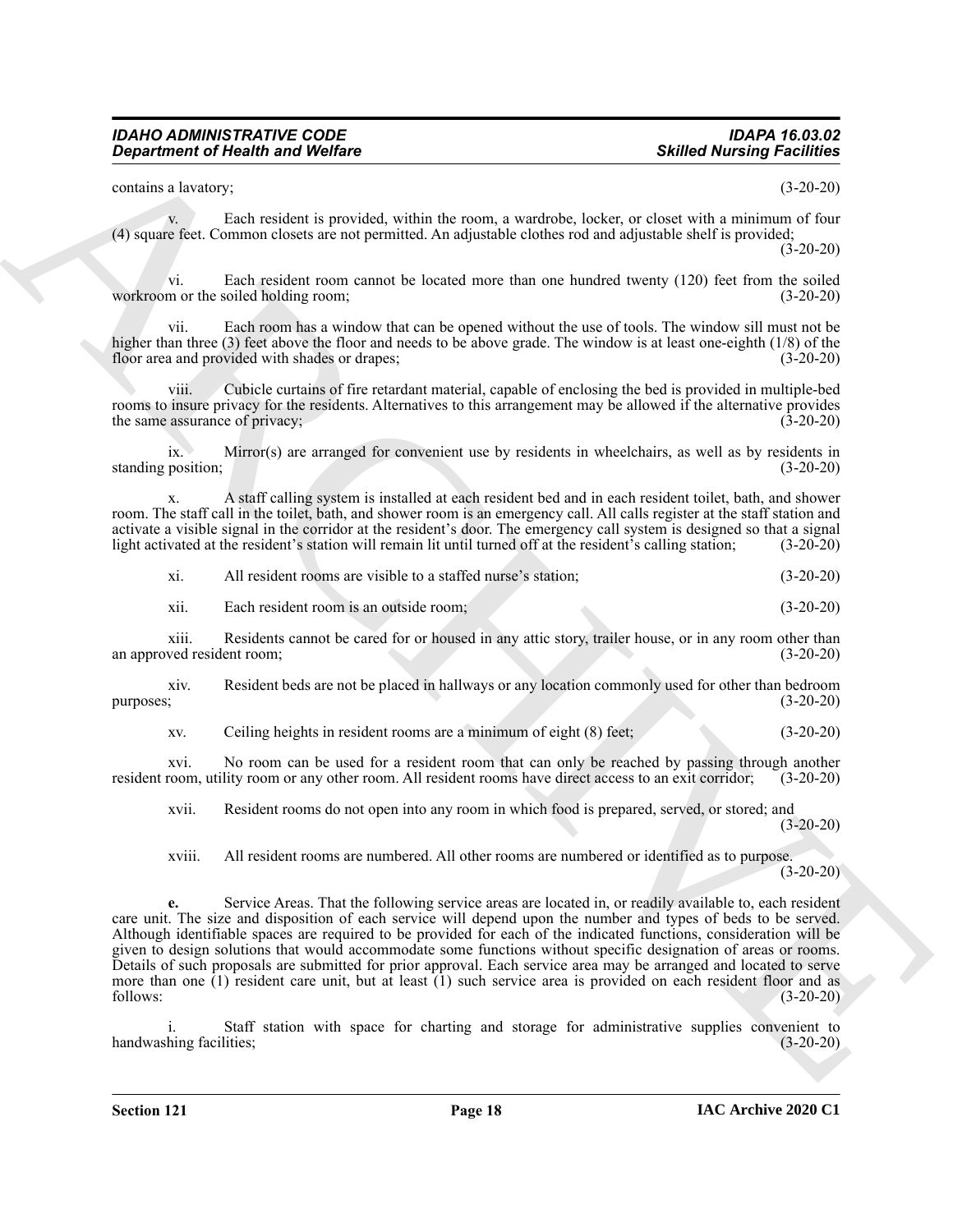| <b>IDAHO ADMINISTRATIVE CODE</b>        | <b>IDAPA 16.03.02</b>             |
|-----------------------------------------|-----------------------------------|
| <b>Department of Health and Welfare</b> | <b>Skilled Nursing Facilities</b> |

ii. Lounge and toilet room(s) for staff (toilet room may be unisex); (1-1-88)

iii. Individual closets or compartments for the safekeeping of coats and personal effects of personnel<br>lose to the duty station of personnel or in a central location: (3-20-20) located close to the duty station of personnel or in a central location;

iv. Clean workroom or clean holding room. If the room is used for work, that it contains a counter and handwashing facilities. When the room is used only for storage as part of a system for distributing clean and sterile supplies, the work counter and handwashing facilities may be omitted; (3-20-20)

A soiled workroom contains a clinical sink or equivalent flushing rim fixture sink for handwashing, work counter, waste receptacle, and soiled linen receptacle. When the room is used only for temporary holding of soiled materials, the work counter may be omitted; (3-20-20) (3-20-20)

**Exparament of Newton Wolfres**<br>
Lemantant Wolfres<br>
Lemantant Reservoir Reservoir Reservoir Reservoir Reservoir Reservoir Reservoir Reservoir Reservoir Reservoir Reservoir Reservoir Reservoir Reservoir Reservoir Reservoir Drug distribution station. Provisions are made for secure, convenient, and prompt twenty-four (24) hour availability of medicine to residents. A secure medicine preparation area is available and under the nursing staff's visual control and contains a work counter, refrigerator, and locked storage for controlled drugs, and has a minimum area of fifty (50) square feet. A medicine dispensing unit may be located at the nurse's station, in the clean workroom, or in an alcove or other space convenient to staff for staff control; (3-20-20)

vii. Clean linen storage. A separate closet or a designated area within the clean workroom is provided. If a closed cart system is used, storage may be in an alcove; (3-20-20)

viii. Nourishment station. The station contains a sink equipped for handwashing, equipment for serving nourishment between scheduled meals, refrigerator, and storage cabinets. Ice for residents' service and treatment is provided only by icemaker-dispenser units; (3-20-20)

ix. Equipment storage room(s). Room(s) is available for storage of equipment such as I.V. stands, s, air mattresses, and walkers; (3-20-20) inhalators, air mattresses, and walkers;

Resident bathing facilities. A minimum of one (1) bathtub or shower is provided for each ten (10) beds not otherwise served by bathing facilities at resident rooms. Residents have access to at least one (1) bathtub in each nursing unit. Each tub or shower is in an individual room or enclosure that provides space for private use of the bathing fixture, for drying and dressing, and for a wheelchair and attendant. At least one (1) shower in each central bathing facility has a minimum of four (4) feet square without curbs and designed for use by a wheelchair. (3-20-20)

**f.** Resident Toilet Facilities. That each resident toilet room meets the following criteria: (3-20-20)

The minimum dimensions of a room containing only a water closet is three  $(3)$  feet by six  $(6)$  feet. Additional space is provided if a lavatory is located within the same room. Water closets are accessible for use by wheelchair residents. (3-20-20) wheelchair residents.

ii. At least one (1) room on each floor is appropriate for toilet training. It is accessible from the corridor. A clearance of three (3) feet is provided at the front and at each side of the water closet and the room contains a lavatory. (3-20-20) contains a lavatory.

iii. A toilet room is accessible to each central bathing area without having to go through the general corridor. This may be arranged to serve as the required toilet training facility. (3-20-20)

<span id="page-18-0"></span>**g.** Sterilizing Facilities. That a system for the sterilization of equipment and supplies is provided.  $(3-20-20)$ 

**05. Resident Dining and Recreation Areas**. The following minimum requirements apply to dining/ recreation areas. (3-20-20)

**a.** Area Requirement. The total area set aside for these purposes is at least thirty (30) square feet per bed with a minimum, total area of at least two hundred twenty-five (225) square feet. For facilities with more than one hundred (100) beds, the minimum area may be reduced to twenty-five (25) square feet per bed. If day care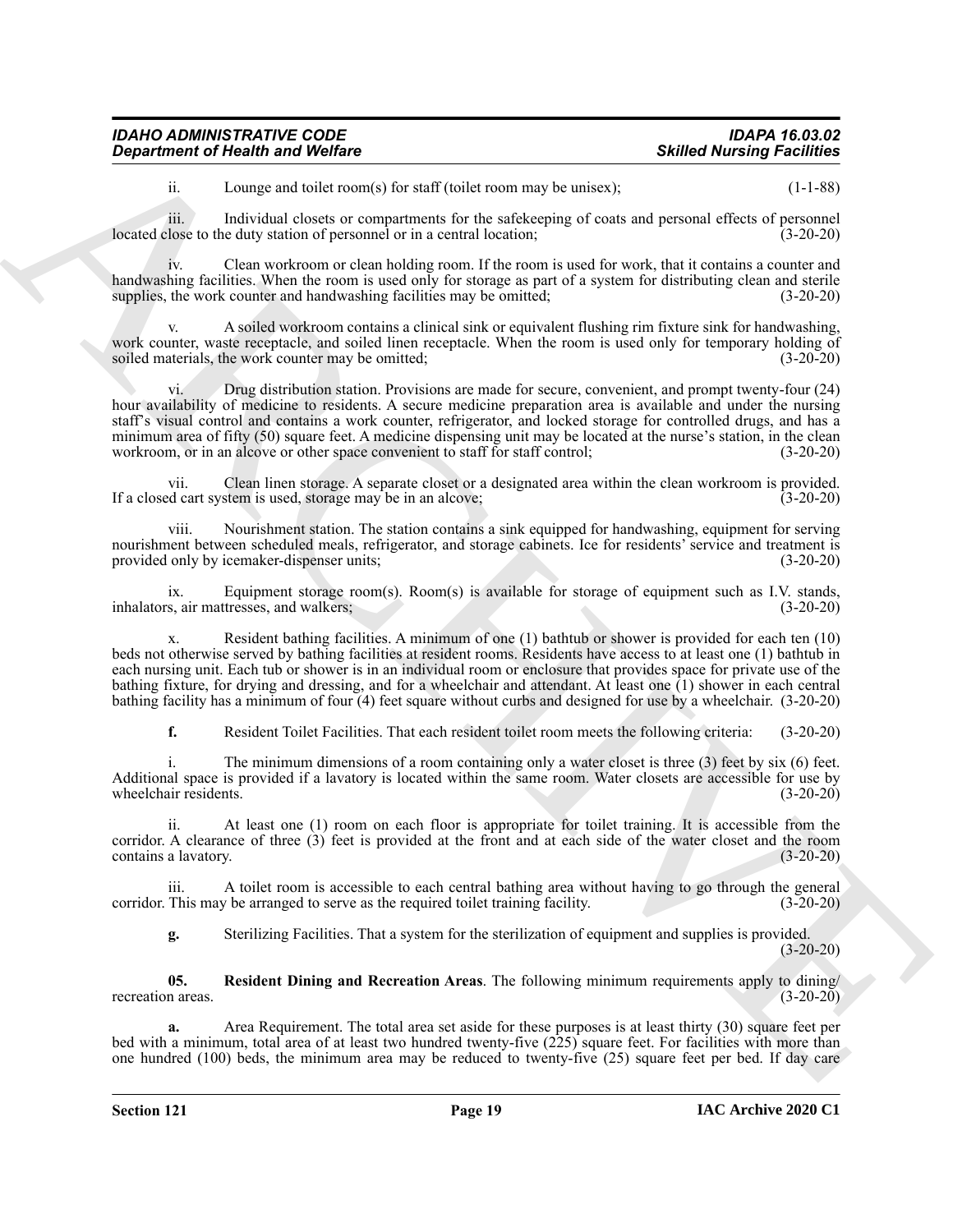#### <span id="page-19-2"></span>*IDAHO ADMINISTRATIVE CODE IDAPA 16.03.02 Department of Health and Welfare*

|                                | <b>Department of Health and Welfare</b>                                                                                                                                                                                                                                                                                               | <b>Skilled Nursing Facilities</b> |
|--------------------------------|---------------------------------------------------------------------------------------------------------------------------------------------------------------------------------------------------------------------------------------------------------------------------------------------------------------------------------------|-----------------------------------|
| for dining and activities.     | programs are offered, additional space is provided as needed to accommodate for day care residents needing naps or                                                                                                                                                                                                                    | $(3-20-20)$                       |
| $\mathbf{b}$ .                 | Storage. Storage space is provided for recreational equipment and supplies.                                                                                                                                                                                                                                                           | $(3-20-20)$                       |
| 06.                            | Rehabilitation Therapy Facilities. Each facility must include provisions for physical and<br>occupational therapy for rehabilitation of long term care residents. Areas and equipment is necessary to meet the<br>intent of the program. As a minimum, the following must be located on-site, convenient for use to the nursing unit: | $(3-20-20)$                       |
| a.                             | Space for files, records and administrative activities.                                                                                                                                                                                                                                                                               | $(1-1-88)$                        |
| b.                             | Storage for supplies and equipment.                                                                                                                                                                                                                                                                                                   | $(1-1-88)$                        |
| c.                             | Storage for clean and soiled linen.                                                                                                                                                                                                                                                                                                   | $(1-1-88)$                        |
| d.                             | Handwashing facilities within the therapy unit.                                                                                                                                                                                                                                                                                       | $(1-1-88)$                        |
| e.                             | Space and equipment for carrying out each of the types of therapy that may be prescribed. $(1-1-88)$                                                                                                                                                                                                                                  |                                   |
| f.                             | Provisions for resident privacy.                                                                                                                                                                                                                                                                                                      | $(3-20-20)$                       |
| g.                             | Janitor closets, in or near unit.                                                                                                                                                                                                                                                                                                     | $(1-1-88)$                        |
| h.                             | If the program includes outpatient treatment, additional provisions include:                                                                                                                                                                                                                                                          | $(1-1-88)$                        |
| i.                             | Convenient access from exterior for use by the handicapped.                                                                                                                                                                                                                                                                           | $(1-1-88)$                        |
| ii.                            | Lockers for secure storage of residents' clothing and personal effects.                                                                                                                                                                                                                                                               | $(3-20-20)$                       |
| iii.                           | Outpatient facilities for dressing and changing.                                                                                                                                                                                                                                                                                      | $(1-1-88)$                        |
| iv.                            | Showers for resident use.                                                                                                                                                                                                                                                                                                             | $(3-20-20)$                       |
| i.                             | Waiting area with provision for wheelchair outpatients.                                                                                                                                                                                                                                                                               | $(1-1-88)$                        |
| 07.<br>needs of the residents. | Personal Care Unit. A separate room must be provided with equipment for hair care and grooming                                                                                                                                                                                                                                        | $(3-20-20)$                       |
| 08.                            | Dietary Facilities. The following must be provided:                                                                                                                                                                                                                                                                                   | $(3-20-20)$                       |
| a.                             | Handwashing facilities in the food preparation area.                                                                                                                                                                                                                                                                                  | $(1-1-88)$                        |
| b.                             | Resident meal service space including facilities for tray assembly and distribution.                                                                                                                                                                                                                                                  | $(1 - 1 - 88)$                    |
| c.<br>conveniently available.  | Warewashing in a room or an alcove separate from food preparation and serving areas. This<br>includes commercial type dishwashing equipment. Space is also provided for receiving, scraping, sorting, and<br>stacking soiled tableware and for transferring clean tableware to the using area. Handwashing facilities are             | $(3-20-20)$                       |
| d.                             | Potwashing facilities.                                                                                                                                                                                                                                                                                                                | $(1-1-88)$                        |
| e.                             | Waste storage facilities that are easily accessible for direct pickup or disposal.                                                                                                                                                                                                                                                    | $(1-1-88)$                        |
| f.                             | Office or suitable work space for the dietitian or food service supervisor.                                                                                                                                                                                                                                                           | $(1-1-88)$                        |
| g.                             | Toilets for dietary staff with handwashing facility immediately available.                                                                                                                                                                                                                                                            | $(1-1-88)$                        |

<span id="page-19-1"></span><span id="page-19-0"></span>

| d. | Potwashing facilities.                                                             | $(1-1-88)$ |
|----|------------------------------------------------------------------------------------|------------|
| e. | Waste storage facilities that are easily accessible for direct pickup or disposal. | $(1-1-88)$ |
| f. | Office or suitable work space for the dietitian or food service supervisor.        | $(1-1-88)$ |
| g. | Toilets for dietary staff with handwashing facility immediately available.         | $(1-1-88)$ |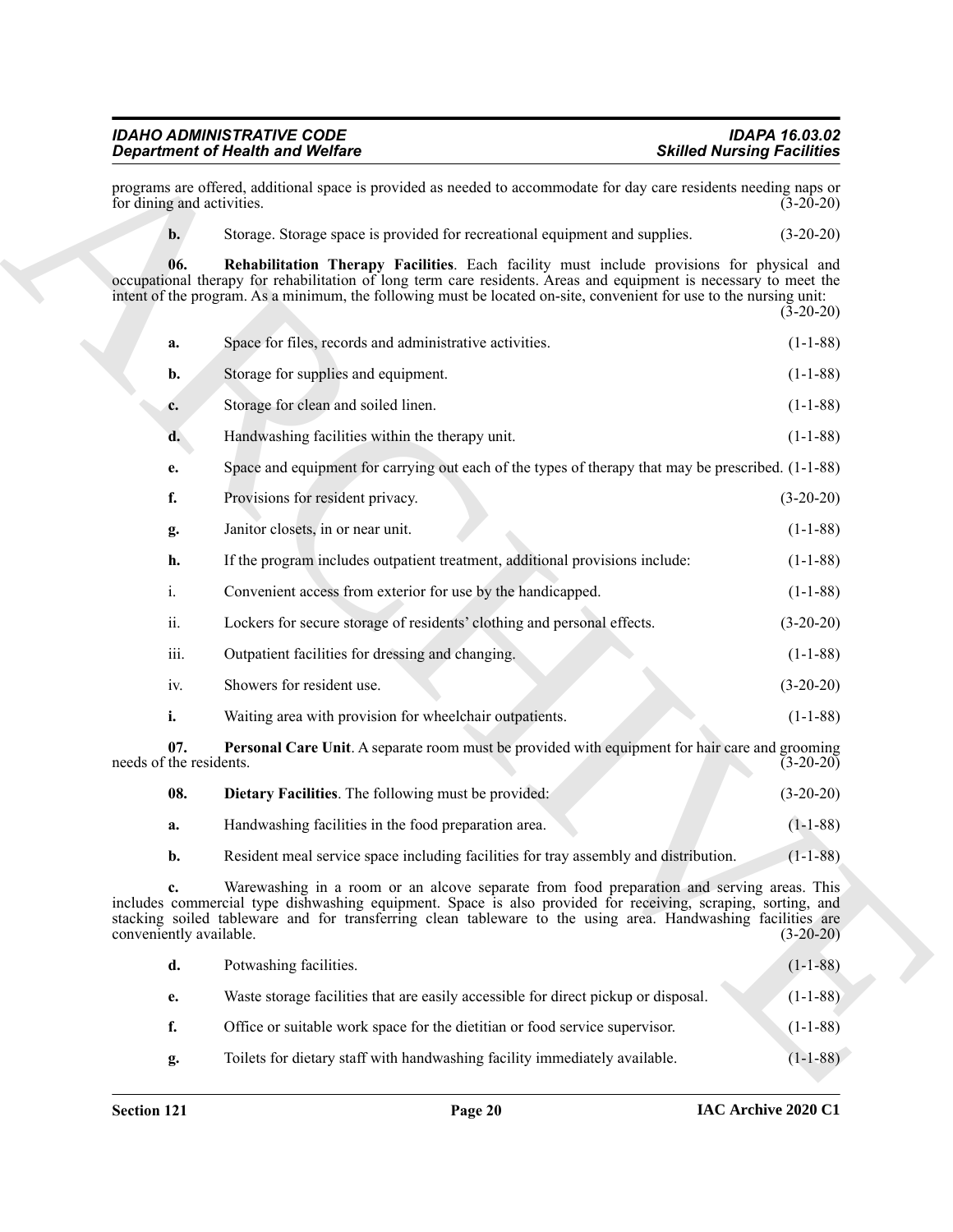<span id="page-20-0"></span>

|                  | <b>Department of Health and Welfare</b>                                                                                                                                                                                                                                                                                                                                                                       | <b>Skilled Nursing Facilities</b> |
|------------------|---------------------------------------------------------------------------------------------------------------------------------------------------------------------------------------------------------------------------------------------------------------------------------------------------------------------------------------------------------------------------------------------------------------|-----------------------------------|
| h.               | Janitor's closet located within the dietary department. The closet contains a floor receptor or<br>service sink and storage space for housekeeping equipment and supplies.                                                                                                                                                                                                                                    | $(3-20-20)$                       |
| 09.              | Administration and Public Areas. The following must be provided:                                                                                                                                                                                                                                                                                                                                              | $(3-20-20)$                       |
| a.               | Entrance at grade level, sheltered from the weather and able to accommodate wheelchairs. (1-1-88)                                                                                                                                                                                                                                                                                                             |                                   |
| b.               | Lobby space, including:                                                                                                                                                                                                                                                                                                                                                                                       | $(1-1-88)$                        |
| i.               | Storage space for wheelchairs.                                                                                                                                                                                                                                                                                                                                                                                | $(1-1-88)$                        |
| ii.              | Reception and information counter or desk.                                                                                                                                                                                                                                                                                                                                                                    | $(1-1-88)$                        |
| 111.             | Waiting space(s).                                                                                                                                                                                                                                                                                                                                                                                             | $(1-1-88)$                        |
| iv.              | Public toilet facilities.                                                                                                                                                                                                                                                                                                                                                                                     | $(1-1-88)$                        |
| V.               | Public telephone(s).                                                                                                                                                                                                                                                                                                                                                                                          | $(1-1-88)$                        |
| vi.              | Drinking fountain(s).                                                                                                                                                                                                                                                                                                                                                                                         | $(1-1-88)$                        |
| c.               | General or individual office(s) assuring privacy for interviews, business transactions, medical and<br>financial records, and administrative and professional staff.                                                                                                                                                                                                                                          | $(1-1-88)$                        |
| d.               | Multipurpose room for conferences, meetings, and health education purposes.                                                                                                                                                                                                                                                                                                                                   | $(1-1-88)$                        |
| e.               | Storage for office equipment and supplies.                                                                                                                                                                                                                                                                                                                                                                    | $(1-1-88)$                        |
| 10.              | Linen Services. The following requirements apply: Laundry processing room with commercial<br>type equipment with which a seven (7) days' need can be processed.                                                                                                                                                                                                                                               | $(3-20-20)$                       |
| 11.              | <b>Central Stores.</b> General storage rooms must have a total area of not less than ten (10) square feet<br>per bed and concentrated in one (1) area.                                                                                                                                                                                                                                                        | $(3-20-20)$                       |
| 12.              | Janitors' Closets. In addition to the janitors' closets called for in certain departments, sufficient<br>janitor's closets must be provided throughout the facility to maintain a clean and sanitary environment. These contain<br>a floor receptor or service sink and storage space for housekeeping equipment and supplies.                                                                                | $(3-20-20)$                       |
| 13.              | Engineering Services and Equipment Areas. The following must be provided:                                                                                                                                                                                                                                                                                                                                     | $(3-20-20)$                       |
| a.<br>equipment. | Equipment room(s) or separate building(s) for boilers, mechanical equipment and electrical                                                                                                                                                                                                                                                                                                                    | $(1-1-88)$                        |
| b.               | Office or suitable desk space for the engineer.                                                                                                                                                                                                                                                                                                                                                               | $(1-1-88)$                        |
| c.               | Maintenance shop(s).                                                                                                                                                                                                                                                                                                                                                                                          | $(1-1-88)$                        |
| d.               | Storage room(s) for building maintenance supplies.                                                                                                                                                                                                                                                                                                                                                            | $(1-1-88)$                        |
| e.               | Yard equipment storage consisting of a separate room or building for yard maintenance equipment<br>and supplies if ground maintenance is provided by the facility.                                                                                                                                                                                                                                            | $(1-1-88)$                        |
| 14.              | Details and Finishes. A high degree of safety for the residents must be provided to minimize the<br>incidence of accidents with special consideration for residents who will be ambulatory to assist them in self-care.<br>Hazards such as sharp corners must be avoided. All details and finishes for modernization projects as well as for new<br>construction must comply with the following requirements: | $(3-20-20)$                       |

<span id="page-20-5"></span><span id="page-20-4"></span><span id="page-20-3"></span><span id="page-20-2"></span><span id="page-20-1"></span>

| equipment. |                                                    | $(1-1-88)$     |
|------------|----------------------------------------------------|----------------|
| b.         | Office or suitable desk space for the engineer.    | $(1-1-88)$     |
| c.         | Maintenance shop $(s)$ .                           | $(1-1-88)$     |
|            | Storage room(s) for building maintenance supplies. | $(1 - 1 - 88)$ |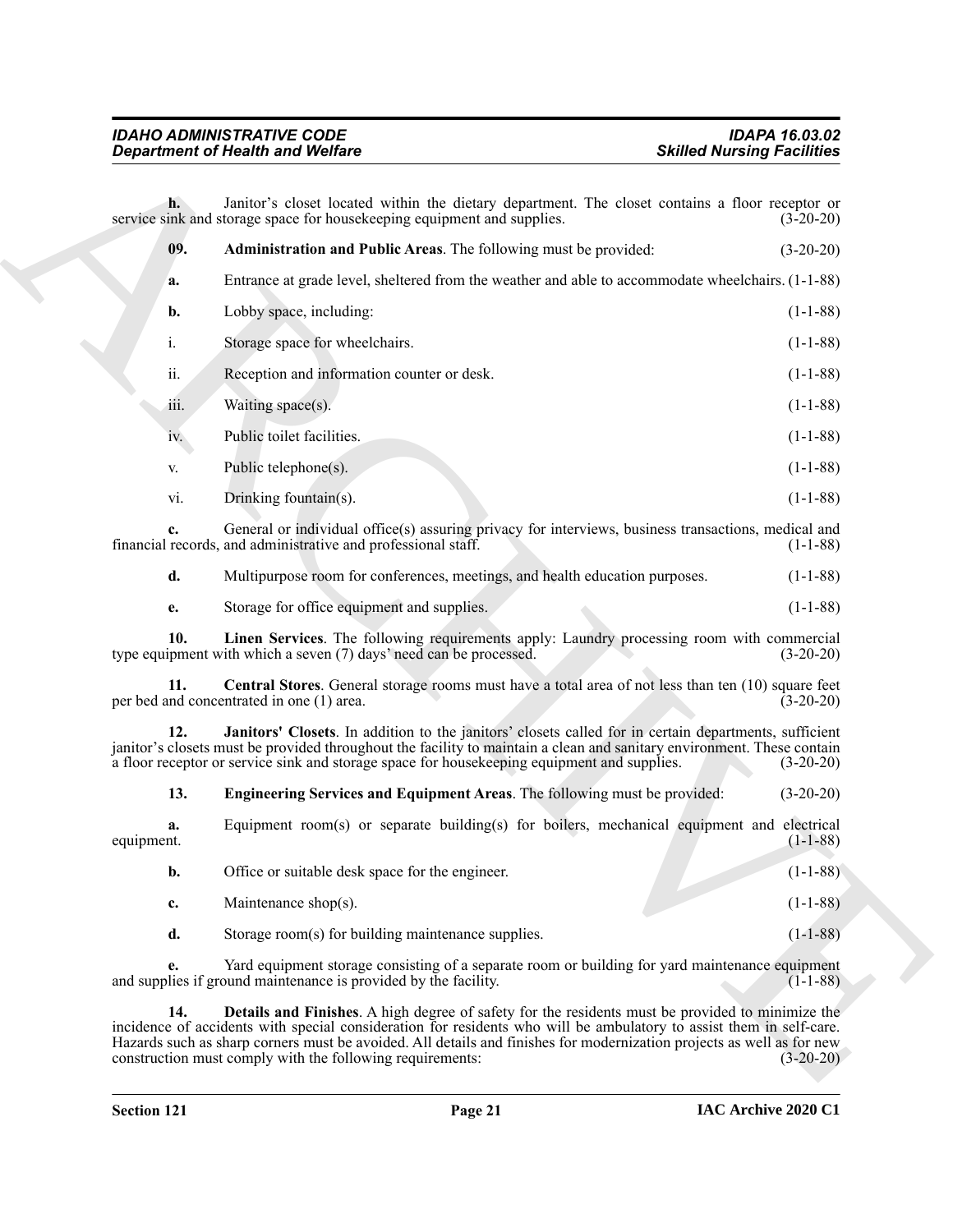**a.** Details: (1-1-88)

i. All rooms containing bathtubs, sitz baths, showers, and water closets subject to occupancy by residents are equipped with doors and hardware that will permit access from the outside of the rooms in an emergency. When such rooms have only one (1) opening or are small, the doors must open outwards or be designed to be opened without the need to push against a resident who may have collapsed within the room. (3-20-20) to be opened without the need to push against a resident who may have collapsed within the room.

ii. Windows and outer doors that may be frequently left in an open position are provided with insect screens. (3-20-20)

**Exparament of Newth Workers**<br> **Solution of Newth Workers**<br> **Solution Constraints (Solution Science)**<br> **Solution Constraints (Solution Science)**<br> **Solution Constraints (Solution Science)**<br> **Solution Constraints (Solution** iii. Doors, sidelights, borrowed lights, and windows in which the glazing extends down to within eighteen (18) inches of the floor (thereby creating a possibility for accidental breakage by pedestrian traffic) is glazed with safety glass, wire glass, or plastic glazing material that will resist breaking and will not create dangerous cutting edges when broken. Similar materials are used in wall openings of recreation rooms and exercise rooms unless required otherwise for safety. Safety glass or plastic glazing materials as noted above are used for shower doors and bath enclosures. (3-20-20) bath enclosures.

iv. Dumbwaiters, conveyors, and material handling systems do not open directly into a corridor or exitway. (3-20-20)

vi. Thresholds and expansion joint covers are made flush with the floor surface to facilitate use of air and carts. (3-20-20) wheelchair and carts.

vi. Grab bars are provided at all resident toilets, showers, tubs, and sitz baths. The bars have one and one-half (1-1/2) inches clearance to walls and sufficient strength and anchorage to sustain a concentrated load of two hundred fifty (250) pounds. (3-20-20)

vii. Recessed soap dishes are provided in showers and bathrooms. (3-20-20)

viii. Handrails are provided on both sides of corridors used by residents. A clear distance of one and  $(1-1/2)$  inches is provided between the handrail and the wall. Ends are returned to the wall. (3-20-20) one-half  $(1-1/2)$  inches is provided between the handrail and the wall. Ends are returned to the wall.

ix. The arrangement of handwashing facilities provides sufficient clearance for blade-type operating ind are installed to permit use by wheelchair residents. (3-20-20) handles and are installed to permit use by wheelchair residents.

x. Lavatories and handwashing facilities are securely anchored to withstand an applied vertical load of not less than two hundred fifty (250) pounds on the front of the fixture. (3-20-20)

xi. Mirrors are arranged for convenient use by residents in wheelchairs as well as by residents in a standing position. (3-20-20)

xii. Paper towel dispensers and waste receptacles are provided at all handwashing fixtures. (3-20-20)

xiii. Ceiling heights are as follows: (3-20-20)

(1) Boiler rooms have ceiling clearances not less than two (2) feet, six (6) inches above the main boiler header and connecting piping. (1-1-88)

(2) Rooms containing ceiling-mounted equipment have height required to accommodate the equipment. (1-1-88)

(3) All other rooms have not less than eight (8) foot ceilings except that corridors, storage rooms, toilet rooms, and other minor rooms may not have less than seven (7) feet, eight (8) inches. Suspended tracks, rails, and pipes located in the path of normal traffic are not less than six  $(6)$  feet, eight  $(8)$  inches above the floor. (3-20-20)

xiv. Recreation rooms, exercise rooms, and similar spaces where impact noises may be generated are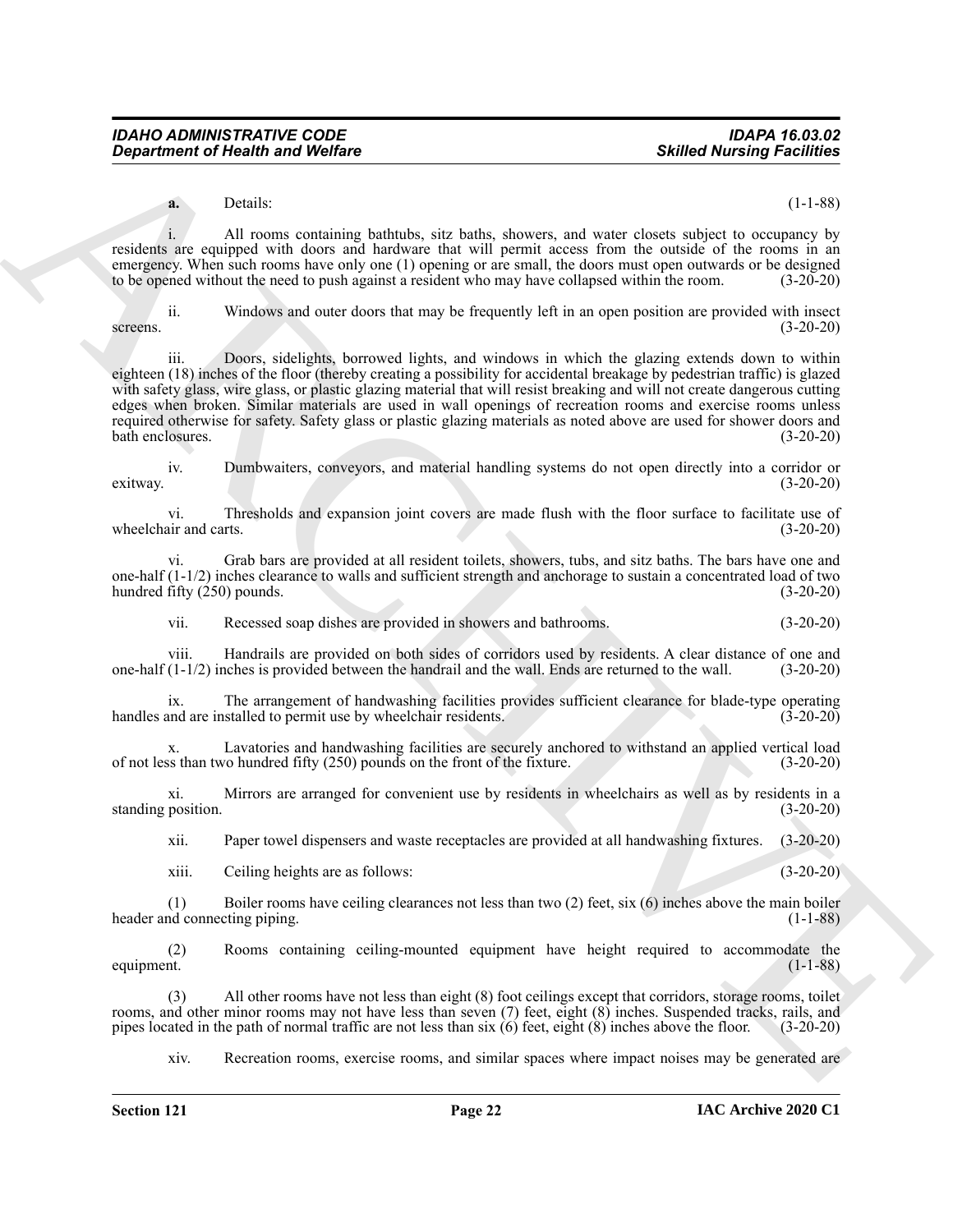| <b>IDAHO ADMINISTRATIVE CODE</b>        | <b>IDAPA 16.03.02</b>             |
|-----------------------------------------|-----------------------------------|
| <b>Department of Health and Welfare</b> | <b>Skilled Nursing Facilities</b> |

not located directly over resident bed areas unless special provisions are made to minimize the noise. (3-20-20)

**b.** Finishes: (1-1-88)

**Experiment of Newther location** and Wolfing<br>
and Jackson Converticular control and state and state and state and state and state and state  $(32-32)$ <br>
The Findence and state and state and state and state were residence ap i. Floor materials are easily cleaned and have wear resistance appropriate for the location involved. Floors in areas used for food preparation or food assembly are water resistant and grease proof. Joints in tile and similar materials in such areas are resistant to food acids. In all areas frequently subject to wet cleaning methods or spillage, floor materials are not physically affected by germicidal and cleaning solutions. Floors that are subject to traffic while wet (such as shower and bath areas, kitchens, and similar work areas) have an impervious nonslip surface. Vinyl asbestos tile is not acceptable for such areas. (3-20-20)

Wall bases in kitchens, soiled workrooms, and other areas that are frequently subject to wet cleaning methods are made integral and coved with the floor, tightly sealed within the wall, and constructed without voids that can harbor insects. (3-20-20)

iii. Wall finishes are washable and in the immediate area of plumbing fixtures smooth and moisture resistant. Finish, trim, and wall and floor construction in dietary and food preparation areas are free from spaces that can harbor rodents and insects. (3-20-20)

iv. Floor and wall penetrations by pipes, ducts and conduits are tightly sealed to minimize entry of rodents and insects. Joints of structural elements are similarly sealed.  $(1-1-88)$ 

v. Ceilings throughout the facility are easily cleanable. Ceilings in the dietary and food preparation areas have a finished ceiling covering all overhead piping and duct work. Finished ceilings may be omitted in mechanical and equipment spaces, shops, general storage areas and similar spaces, unless required for fire resistance purposes. (1-1-88)

<span id="page-22-0"></span>**15. Construction Features**. The facility must be designed and constructed to sustain dead and live loads in accordance with local building codes. All construction must comply with applicable provisions of the codes and standards as listed in Section 121 and as follows: (12-31-91)

**a.** All buildings having resident use areas on more than one (1) floor have at least one (1) electrical or electrohydraulic elevator. (3-20-20)

**b.** All mechanical installations comply with applicable codes and the following: (3-20-20)

i. Prior to completion, all mechanical systems are tested, balanced, and operated to demonstrate to the owner or representative that the installation and operation conform to the plans and specifications. (3-20-20)

ii. Heating and cooling ventilating systems. (1-1-88)

(1) Normal comfort the design temperature for all occupied areas provides a minimum of sixty-eight degrees (68) and a maximum of eighty degrees (80) Fahrenheit. (1-1-88)

(2) All air supply and air exhaust systems are mechanically operated. All fans serving exhaust systems are located at the discharge end of the system.

**c.** Outdoor air intakes are located as far as practical but not less than twenty-five (25) feet from exhaust outlets of ventilating systems, combustion equipment stacks, medical-surgical vacuum systems, plumbing vent stacks, or from areas that may collect vehicular exhaust and other noxious fumes. The bottom of outdoor air intakes serving central systems are located as high as practical but not less than six (6) feet above ground level or, if installed above the roof, three (3) feet above roof level. (1-1-88)

**d.** The bottom of ventilation opening is not be less than three (3) inches above the floor of any room.  $(1-1-88)$ 

**e.** All central ventilation or air-conditioning systems are equipped with filters having efficiencies no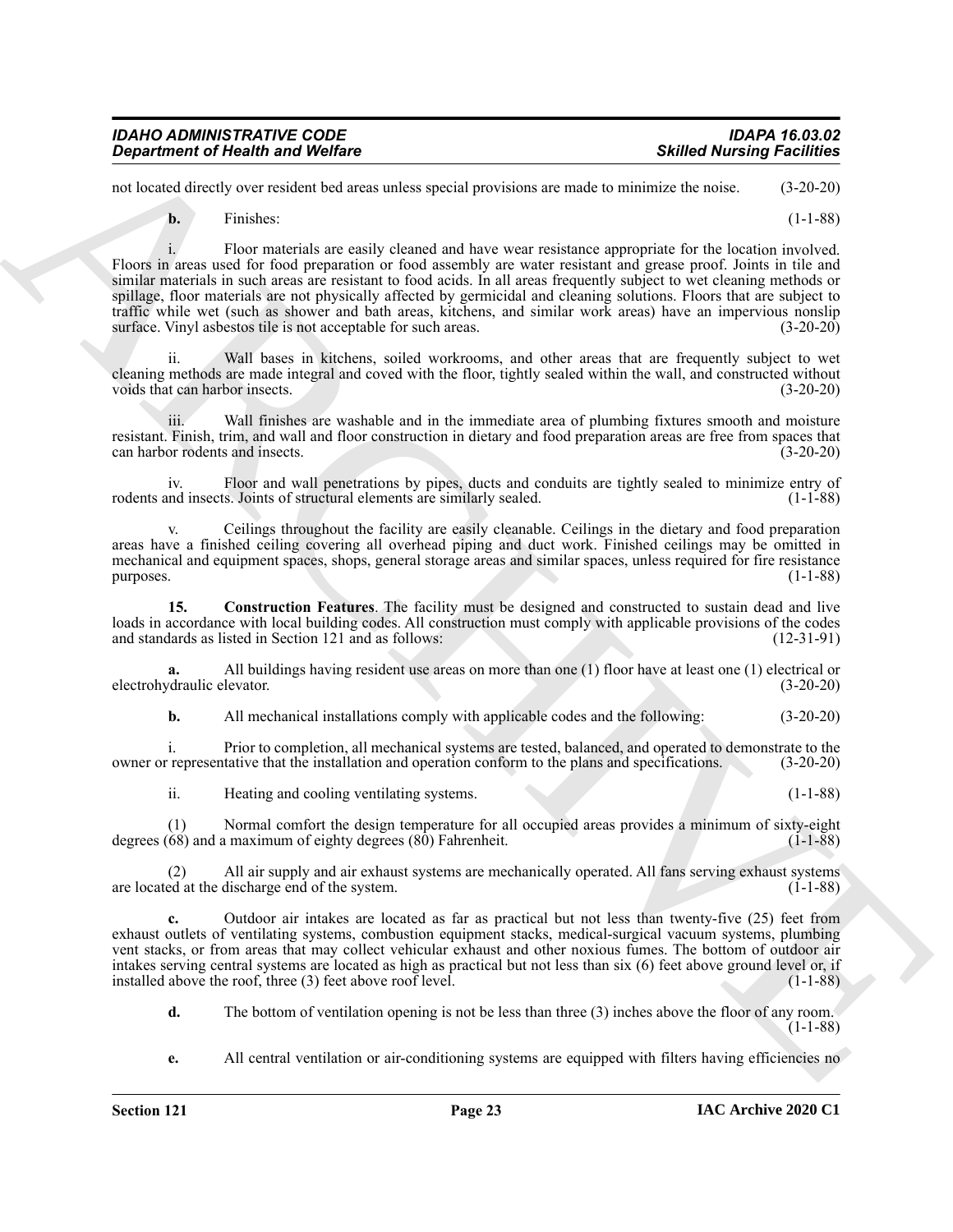#### *IDAHO ADMINISTRATIVE CODE IDAPA 16.03.02 Department of Health and Welfare Skilled Nursing Facilities*

|                                        | <b>Department of Health and Welfare</b>                                                                                                                                                                                                                                                               | <b>Skilled Nursing Facilities</b> |
|----------------------------------------|-------------------------------------------------------------------------------------------------------------------------------------------------------------------------------------------------------------------------------------------------------------------------------------------------------|-----------------------------------|
| less than:                             |                                                                                                                                                                                                                                                                                                       | $(1-1-88)$                        |
|                                        | Eighty percent (80%) for resident care, treatment, diagnostic, and related areas that may be reduced<br>to thirty-five $(35\%)$ for all outdoor air systems.                                                                                                                                          | $(1-1-88)$                        |
| ii.                                    | Eighty percent (80%) for food preparation areas and laundries.                                                                                                                                                                                                                                        | $(1-1-88)$                        |
| iii.                                   | Twenty-five percent (25%) for all administrative, bulk storage, and sorted holding areas.                                                                                                                                                                                                             | $(1-1-88)$                        |
| f.                                     | Plumbing standards. All plumbing systems are designed to meet the following:                                                                                                                                                                                                                          | $(1-1-88)$                        |
| i.                                     | Shower bases and tubs are provided with nonslip surfaces.                                                                                                                                                                                                                                             | $(1-1-88)$                        |
| ii.                                    | The water supply system are designed to supply water at sufficient pressure to operate all fixtures<br>and equipment during maximum demand periods.                                                                                                                                                   | $(1-1-88)$                        |
| iii.                                   | Vacuum breakers are installed on hose bibs, janitors' sinks, bedpan flushing attachments, and on all<br>other fixtures to which hoses or tubing can be attached.                                                                                                                                      | $(1-1-88)$                        |
| iv.                                    | Water distribution systems are arranged to provide hot water at each hot water outlet at all times.<br>Hot water at shower, bathing, and handwashing facilities do not exceed one hundred twenty degrees (120) Fahrenheit.                                                                            | $(1-1-88)$                        |
| V.<br>amounts as follows:              | Hot water heating equipment has sufficient capacity to supply water at the temperature and                                                                                                                                                                                                            | $(1-1-88)$                        |
| (1)<br>Fahrenheit.                     | Clinical. Six and one-half $(6\ 1/2)$ gallons per hour per bed at one hundred twenty degrees $(120)$                                                                                                                                                                                                  | $(1-1-88)$                        |
| (2)                                    | Dietary. Four (4) gallons per hour per bed at one hundred eighty degrees (180) Fahrenheit. (1-1-88)                                                                                                                                                                                                   |                                   |
| (3)<br>Fahrenheit.                     | Laundry. Four and one-half $(4\ 1/2)$ gallons per hour per bed at one hundred sixty-five degrees (165)                                                                                                                                                                                                | $(1-1-88)$                        |
| g.                                     | Electrical standards. All electrical installations comply with applicable codes and the following:                                                                                                                                                                                                    | $(1-1-88)$                        |
|                                        | General. Prior to completion, all electrical installations and systems are tested to show that the<br>equipment is installed and operating as planned or specified.                                                                                                                                   | $(1-1-88)$                        |
| ii.<br>personnel.                      | Switchboards and power panels are located in a separate enclosure accessible only to authorized                                                                                                                                                                                                       | $(1-1-88)$                        |
| iii.<br>they serve.                    | Panel boards serving lighting and appliance circuits are located on the same floor as the circuits                                                                                                                                                                                                    | $(1-1-88)$                        |
| iv.                                    | Lighting:                                                                                                                                                                                                                                                                                             | $(1-1-88)$                        |
| (1)<br>and parking lots have lighting. | All spaces occupied by people, machinery and equipment within buildings, approaches to buildings                                                                                                                                                                                                      | $(1-1-88)$                        |
| (2)                                    | Residents have general lighting and night lighting. A reading light is provided for each resident. At<br>least one (1) light fixture for night lighting is switched at the entrance to each resident room. All switches for control<br>of lighting in resident areas are of the quiet operating type. | $(1-1-88)$                        |
|                                        | Receptacles (convenience outlets):                                                                                                                                                                                                                                                                    | $(1-1-88)$                        |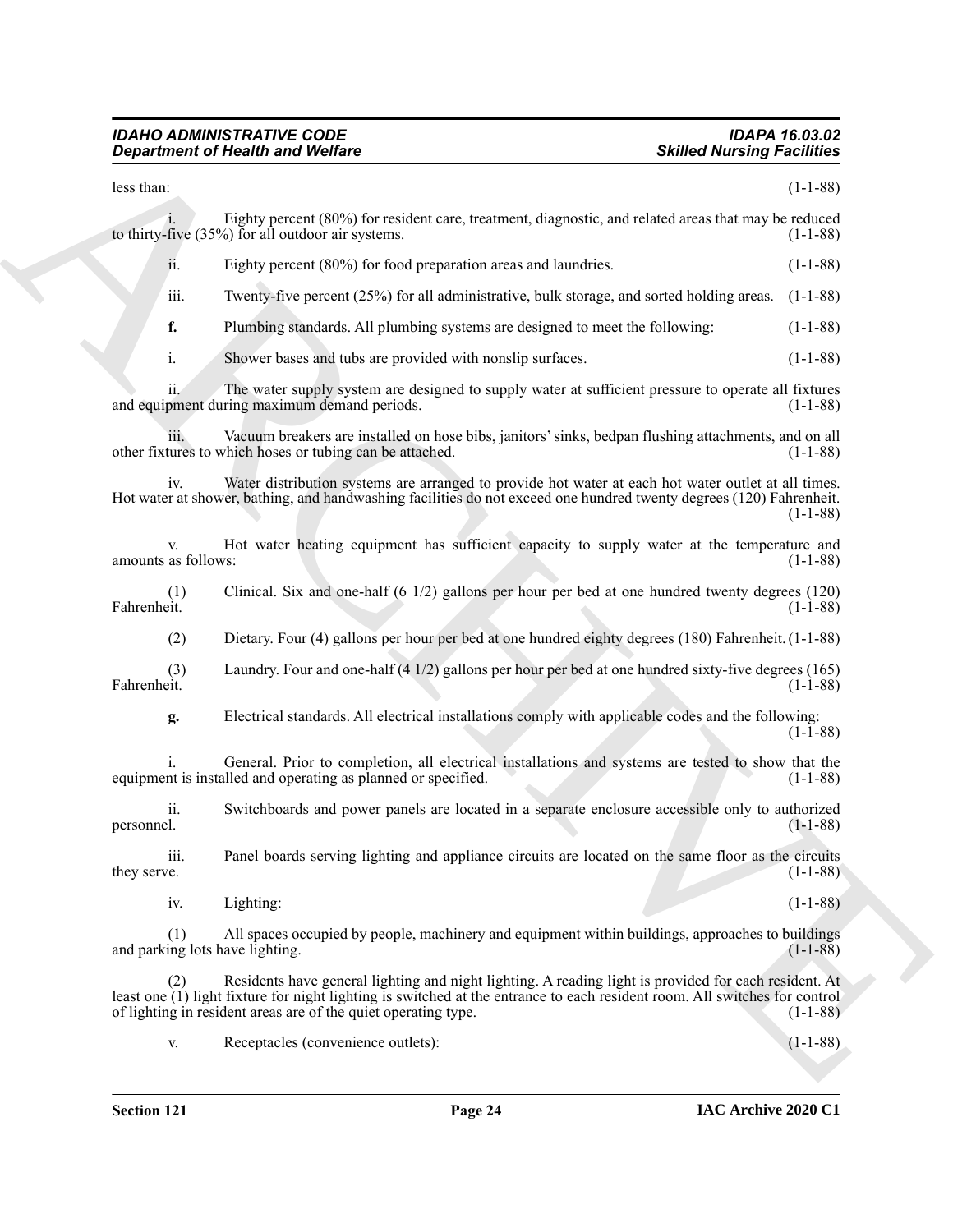| <b>IDAHO ADMINISTRATIVE CODE</b>        | <b>IDAPA 16.03.02</b>             |
|-----------------------------------------|-----------------------------------|
| <b>Department of Health and Welfare</b> | <b>Skilled Nursing Facilities</b> |

(1) Resident rooms. Each resident room has duplex ground type receptacles as follows: One (1) on e of the head of each bed; one (1) for television if used; and one (1) on another wall.  $(1-1-88)$ each side of the head of each bed; one  $(1)$  for television if used; and one  $(1)$  on another wall.

(2) Corridors. Duplex receptacles for general use are installed approximately fifty (50) feet apart in all corridors and within twenty-five (25) feet of ends in corridors. (1-1-88)

vi. Equipment installation in special areas. The electrical circuits to fixed or portable equipment in hydrotherapy units are provided with five (5) milliampere ground fault interrupters. (1-1-88)

vii. Nurse/staff calling system. A nurse/staff calling system is provided as specified in Subsection 121.05.d.x. (12-31-91)

#### <span id="page-24-1"></span><span id="page-24-0"></span>**122. FURNISHINGS AND EQUIPMENT.**

<span id="page-24-2"></span>**01. Furnishings – Resident Living Rooms and Bedrooms**. Living rooms for residents' use must be provided with a sufficient number of reading lamps, tables, chairs, or sofas of satisfactory design for age and condition of the residents. The following requirements must be met: (3-20-20)

**a.** Each resident is provided with their own bed that is at least thirty-six (36) inches wide, have a head and a footboard, be substantially constructed, and in good repair. Roll-away type beds, cots, folding beds, double beds, or Hollywood-type beds are not to be used. (3-20-20)

**b.** Each bed is provided with satisfactory type springs in good repair and a clean, comfortable mattress at least five (5) inches thick, (four (4) inches if of foam rubber construction and four and one-half (4-1/2) inches if of innerspring type) and standard in size for the bed. (12-31-91)

**c.** Each resident is provided with an individual rack with towel and washcloth. (3-20-20)

**d.** In addition to basic resident care equipment, each resident is provided an individual reading light, bedside cabinet with drawer, comfortable chair, and storage space for clothing and other possessions. (3-20-20)

<span id="page-24-3"></span>**e.** Each resident is provided with a cup and a covered pitcher of fresh water (or the equivalent) at the bedside if the resident needs assistance to ambulate but is able to drink without assistance. (3-20-20)

**Equation of Nearly and Wellers**<br> **Example 2008** and Wellers Constant Proposed by Pays and SMR of Nearly 1960<br>
and the same of the same of the same of the same of the same of the same of the same of the same of the same o **02. General Requirements**. Equipment and supplies must be provided to satisfactorily meet the individualized needs of the residents of the facility. Equipment and supplies will vary according to the size of the facility and the type of residents. An authorized representative of the Department will make the final determination as to the adequacy and suitability of equipment and supplies. The following must be met: (3-20-20)

**a.** Cubicle curtains of fire-retardant material that are designed to enclose the bed are provided in multiple-bed rooms to ensure privacy for the residents. Alternatives may be provided if equivalent privacy is allowed.  $(3-20-20)$ 

**b.** All furniture and equipment are maintained in a sanitary manner, kept in good repair, and be located for convenient use. (1-1-88)

**c.** An adequate supply of clean linen is available and in good repair to keep the resident clean, odorfree, and insures the comfort of the resident. (3-20-20)

**d.** Equipment and supplies are stored in a designated area specific for equipment and supplies. Utensils not in use are sterilized prior to being stored. Those that cannot be sterilized are thoroughly cleansed in accordance with procedures approved by the Department. (1-1-88)

**e.** All utensils are kept in good condition. Chipped and otherwise damaged utensils are not to be used. (1-1-88)

**f.** Any single-use or disposable equipment and supplies are not to be reused.  $(1-1-88)$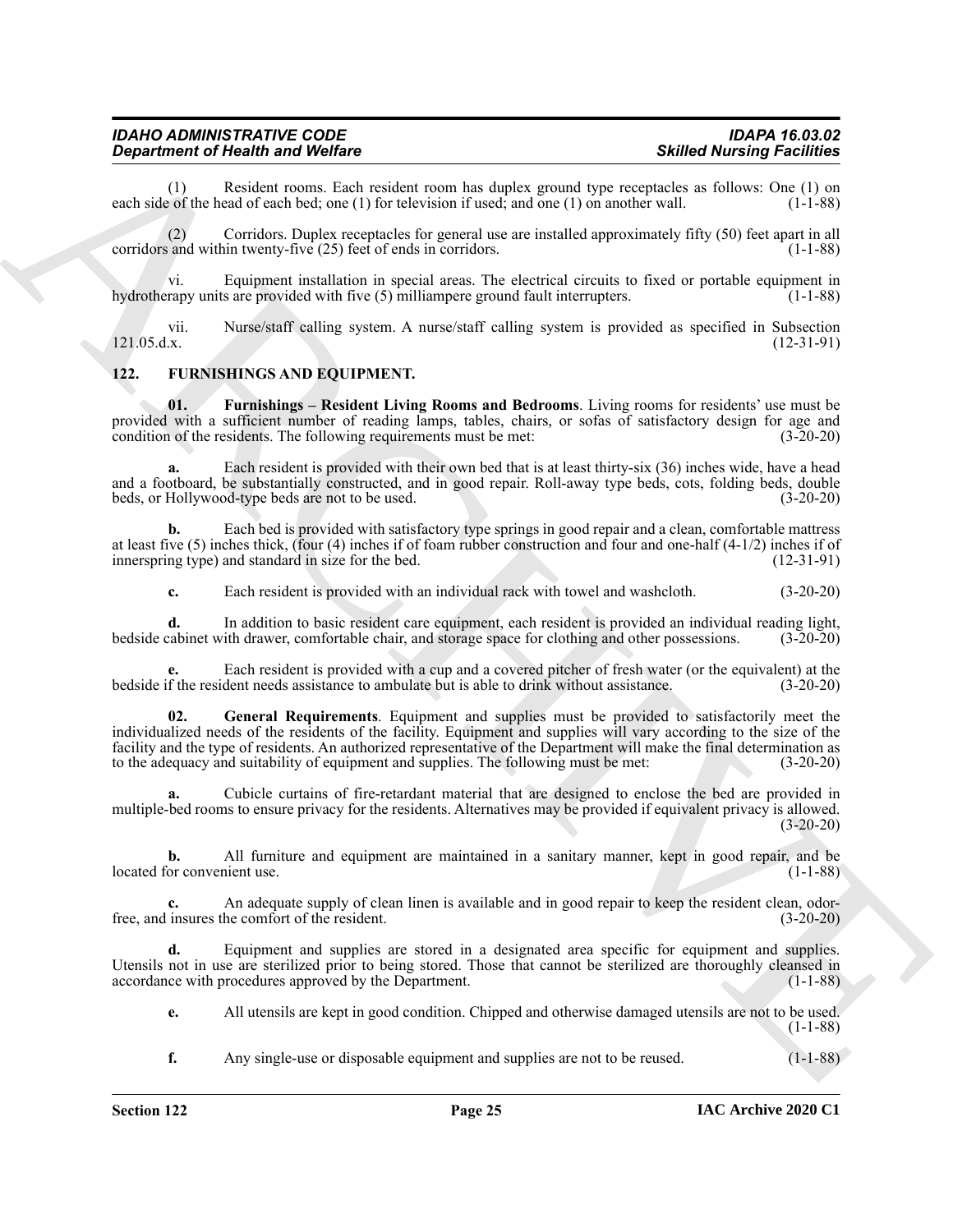#### <span id="page-25-0"></span>**123. -- 150. (RESERVED)**

#### <span id="page-25-7"></span><span id="page-25-1"></span>**151. ACTIVITIES PROGRAM.**

The facility must provide adequate funding for the activity program. Residents must not be required to support the funding.  $(3-20-20)$ 

#### <span id="page-25-15"></span><span id="page-25-2"></span>**152. SOCIAL SERVICES.**

The facility must provide for the identification of the social and emotional needs of the residents either directly or through arrangements with an outside resource and provide means to meet the needs identified. Sufficient staff must be provided to implement the program as follows: (3-20-20)

**01. Licensed Social Worker**. That a social worker is licensed by the state of Idaho as a social worker or who receives regular consultation from such a qualified social worker. (3-20-20)

**02.** Outside Resources. That if the facility does not provide the services directly but arranges with an outside resource to provide the services, a facility staff member is designated in writing as a liaison person. (3-20-20)

**03. Identify and Implement Programs**. That the facility ensures that identification of needs and implementation of programs meets the needs and appropriate record keeping is accomplished. (3-20-20)

#### <span id="page-25-3"></span>**153. (RESERVED)**

#### <span id="page-25-10"></span><span id="page-25-4"></span>**154. PHYSICIAN SERVICES.**

The following standards must be met: (3-20-20)

<span id="page-25-12"></span><span id="page-25-11"></span>**01. Physician Supervision**. That each resident is under the direct and continuing supervision of a n of their own choice licensed by the Idaho Board of Medicine. (3-20-20) physician of their own choice licensed by the Idaho Board of Medicine.

**Expansion of Newton Wolfres**<br>
13. 1.9. **CONSECTION CONFIDENTIES INTO CHANNEL INTERFERICATION** IS the second of the second of the second of the second of the second of the second of the second of the second of the second **02. Necessary Medical Information**. That the physician provides the facility with medical information necessary to care for the resident that includes at least a current history and physical or medical findings completed made no longer than five (5) days prior to admission or within forty-eight (48) hours after admission. The information includes diagnosis, medical findings, activity limitations, and rehabilitation potential. (3-20-20)

<span id="page-25-13"></span>**03. Physician's Plan of Care**. That a physician's plan of care is provided to the facility upon admission of the resident that reflects medication orders, treatments, diet orders, activity level approved, and any other directives to the facility for the care of the resident. (3-20-20) other directives to the facility for the care of the resident.

<span id="page-25-14"></span>**04.** Plan of Care Review. That the physician's plan of care for the resident is reviewed by the 1 as follows: (3-20-20) physician as follows:

**a.** Every thirty (30) to sixty (60) days for skilled care residents depending upon the visit schedule authorized. (3-20-20)

**b.** The plan of care is reordered with any changes included by the physician and signed and dated by ician at the time of the review. (1-1-88) the physician at the time of the review.

#### <span id="page-25-5"></span>**155. -- 199. (RESERVED)**

#### <span id="page-25-8"></span><span id="page-25-6"></span>**200. NURSING SERVICES.**

The following requirements must be met: (3-20-20)

**01. Director of Nursing Services (DNS)**. A licensed registered nurse currently licensed by the state of Idaho and qualified by training and experience is designated DNS in each SNF and is responsible and accountable for the following: (3-20-20) the following:

<span id="page-25-9"></span>**a.** Participating in the development and implementation of resident care policies; (3-20-20)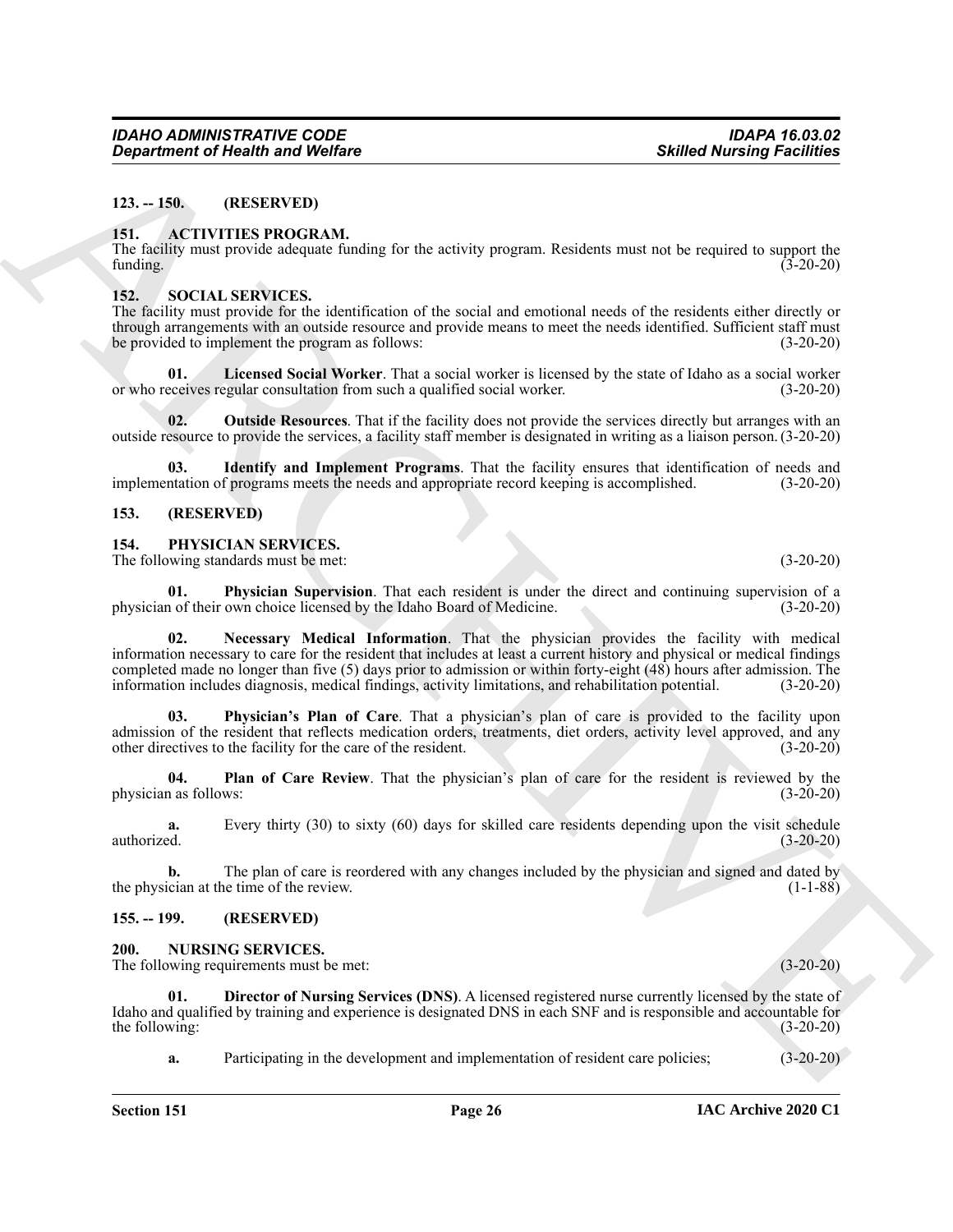**b.** Developing and/or maintaining goals and objectives of nursing service, standards of nursing practice, and nursing policy and procedures manuals; (1-1-88) (1-1-88)

**c.** Assisting in the screening and selection of prospective residents in terms of their needs, and the services available in the facility; (3-20-20)

**d.** Observing and evaluating the condition of each resident and developing a written, individualized patient care plan that is based upon an assessment of the needs of each resident, and that is kept current through review and revision; (3-20-20)

*Great tried this interior behind the United States of the Contents of the Contents of the Contents of the Contents of the Contents of the Contents of the Contents of the Contents of the Contents of the Contents of the C* **e.** Recommending to the administrator the numbers and categories of nursing and auxiliary personnel to be employed and participating in their recruitment, selection, training, supervision, evaluation, counseling, discipline, and termination when necessary. Developing written job descriptions for all nursing and auxiliary personnel; (1-1-88)

**f.** Planning and coordinating orientation programs for new nursing and auxiliary personnel, as well as a formal, coordinated in-service education program for all nursing personnel; (1-1-88)

**g.** Preparing daily work schedule for nursing and auxiliary personnel that includes names of employees, professional designation, hours worked, and daily patient census; and (1-1-88)

**h.** Coordinating the nursing service with related resident care services; (3-20-20)

<span id="page-26-0"></span>**02. Minimum Staffing Requirements**. That minimum staffing requirements include the following:  $(3-20-20)$ 

**a.** A Director of Nursing Services (DNS) works full time on the day shift but the shift may be varied for management purposes. If the DNS is temporarily responsible for administration of the facility, there is a licensed registered nurse (RN) assistant to direct patient care. The DNS is required for all facilities five (5) days per week.

 $(3-20-20)$ 

The DNS in facilities with an average occupancy rate of sixty (60) residents or more has strictly nursing administrative duties. (3-20-20)

ii. The DNS. in facilities with an average occupancy rate of fifty-nine (59) residents or less may, in to administrative responsibilities, serve as the supervising nurse. (3-20-20) addition to administrative responsibilities, serve as the supervising nurse.

**b.** A supervising nurse, licensed registered nurse, or a licensed practical nurse, and who meets the requirements designated by the Idaho Board of Nursing to assume responsibilities as a charge nurse and meets the definition in Subsection 002.35. (3-20-20)

**c.** A charge nurse, a licensed registered, or a licensed practical nurse, and who meets the requirements designated by the Idaho Board of Nursing to assume responsibilities as a charge nurse in accordance with the definition in Subsection 002.07. A charge nurse is on duty as follows: (3-20-20)

In SNFs with an average occupancy rate of fifty-nine (59) residents or less a licensed registered nurse is on duty eight (8) hours of each day and no less than a licensed practical nurse is on duty for each of the other two (2) shifts. (3-20-20)

ii. In SNFs with an average occupancy rate of sixty (60) to eighty-nine (89) residents a licensed registered nurse is on duty for each a.m. shift (approximately 7:00 a.m. - 3:00 p.m.) and p.m. shift (approximately 3:00 p.m. to 11:00 p.m.) and no less than a licensed practical nurse on the night shift. (3-20-20)

iii. In SNFs with an average occupancy rate of ninety (90) or more residents a licensed registered nurse is on duty at all times.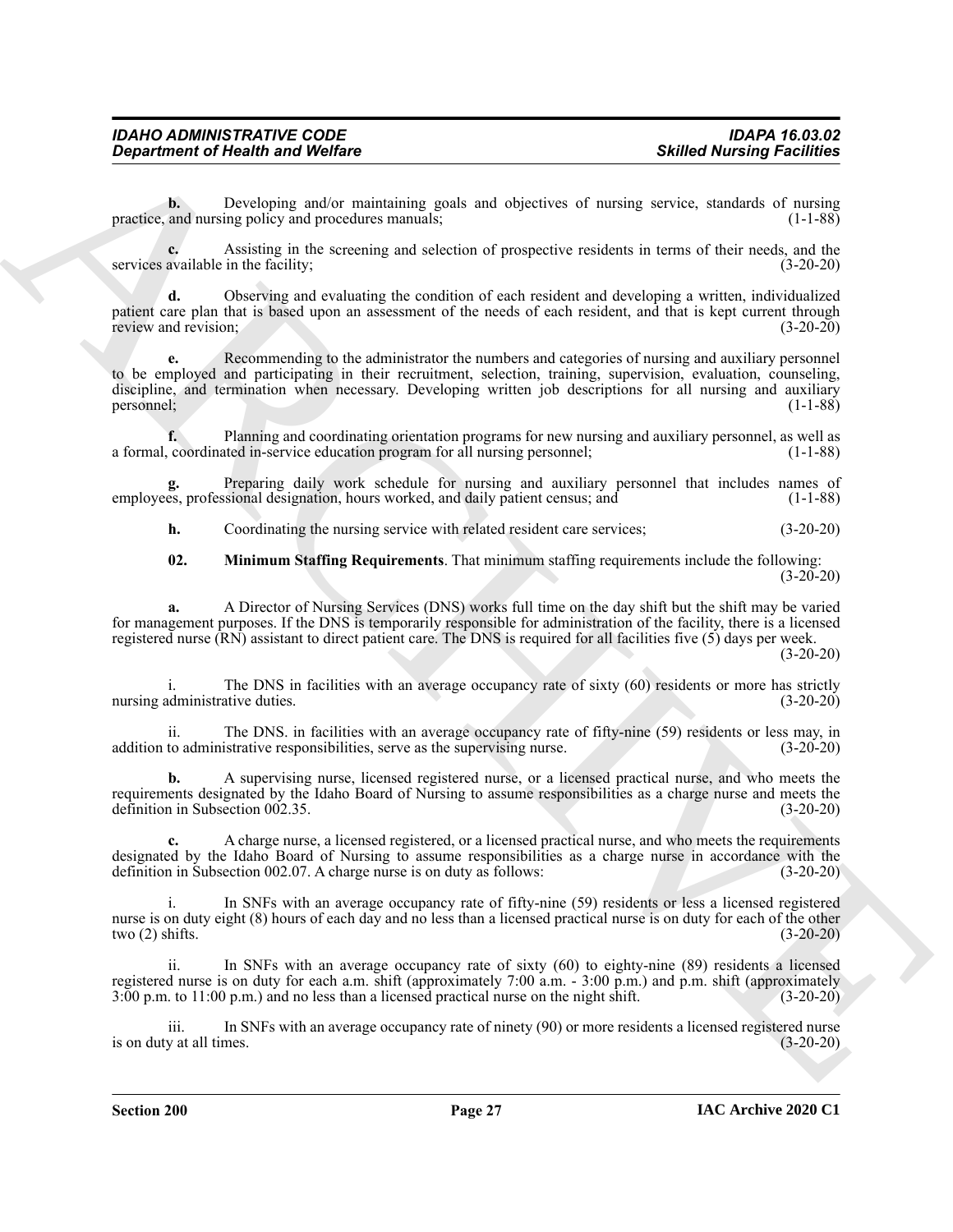| <b>IDAHO ADMINISTRATIVE CODE</b> | <b>IDAPA 16.03.02</b>             |
|----------------------------------|-----------------------------------|
| Department of Health and Welfare | <b>Skilled Nursing Facilities</b> |

iv. In those facilities authorized to utilize a licensed practical nurse as charge nurse, the facility must make documented arrangements for a licensed registered nurse to be on call for these shifts to provide professional nursing support. (1-1-88)

**d.** Nursing hours per resident per day are provided to meet the total needs of the residents. The minimum staffing is as follows: (3-20-20)

i. Skilled Nursing Facilities with a census of fifty-nine (59) or less residents provide two and fourtenths (2.4) hours per resident per day. Hours do not include the DNS but the supervising nurse on each shift may be counted in the calculations of the two and four-tenths (2.4) hours per resident per day. (3-20-20)

ii. Skilled Nursing Facilities with a census of sixty (60) or more residents provide two and four-tenths urs per resident per day. Hours do not include the DNS or supervising nurse. (3-20-20)  $(2.4)$  hours per resident per day. Hours do not include the DNS or supervising nurse.

iii. Nursing hours per resident per day are required seven (7) days a week with provision for relief personnel. (3-20-20)

iv. Skilled Nursing Facilities are considered in compliance with the minimum staffing ratios if, on Monday of each week, the total hours worked by nursing personnel for the previous seven (7) days equal or exceed the minimum, staffing ratio for the same period when averaged on a daily basis and the facility has received prior approval from the Licensing Agency to calculate nursing hours in this manner. (3-20-20)

**e.** Combined Hospital and Skilled Nursing Facility. In a combined facility the DNS may serve both the hospital and long term care unit with supervising and charge nurses as required under Subsection 200.02.b. and 200.02.c. In a combined facility of less than forty-one (41) beds, the supervising or charge nurse may be an LPN. Combined beds (forty-one (41) or less) represent the total number of acute care (hospital) and long term care (nursing home) beds.  $(12-31-91)$ 

**f.** Waiver of Licensed Registered Nurse as Supervising or Charge Nurse. In the event that a facility is unable to hire licensed registered nursing personnel to meet these regulation requirements, a licensed practical nurse will satisfy the requirements so long as: (1-1-88) will satisfy the requirements so long as:

The facility continues to seek a licensed registered nurse at a compensation level at least equal to that prevailing in the community; (1-1-88)

ii. A documented record of efforts to secure employment of licensed registered nursing personnel is maintained in the facility; (1-1-88)

iii. The facility maintains at least forty (40) hours a week R.N. coverage. (1-1-88)

**g.** There is at least two (2) nursing personnel on duty on each shift to ensure resident safety in the event of accidents, fires, or other disasters. (3-20-20)

**h.** Nursing care is given only by licensed staff, nursing personnel, and auxiliary nursing personnel. (1-1-88)

**Expansion of New York Construction** of Wilder Sincessi periodic and the state New York Construction of New York Construction of New York Construction of New York Construction of New York Construction of New York Construc **03. Resident Care**. That nursing staff must document on the resident medical record, any assessments of the resident, any interventions taken, effect of interventions, significant changes and observations, and the administration of medications, treatments, and any other services provided, and entries made at the time the action occurs with signature, date and time. At a minimum, a monthly summary of the resident's condition and reactions to care must be written by a licensed nursing staff person. (3-20-20)

**04. Medication Administration**. Medications must be provided to residents by licensed nursing staff in accordance with established written procedures that includes at least the following: (3-20-20)

<span id="page-27-0"></span>**a.** Administered in accordance with physician's, dentist's, or nurse practitioner's written orders;

 $(1-1-88)$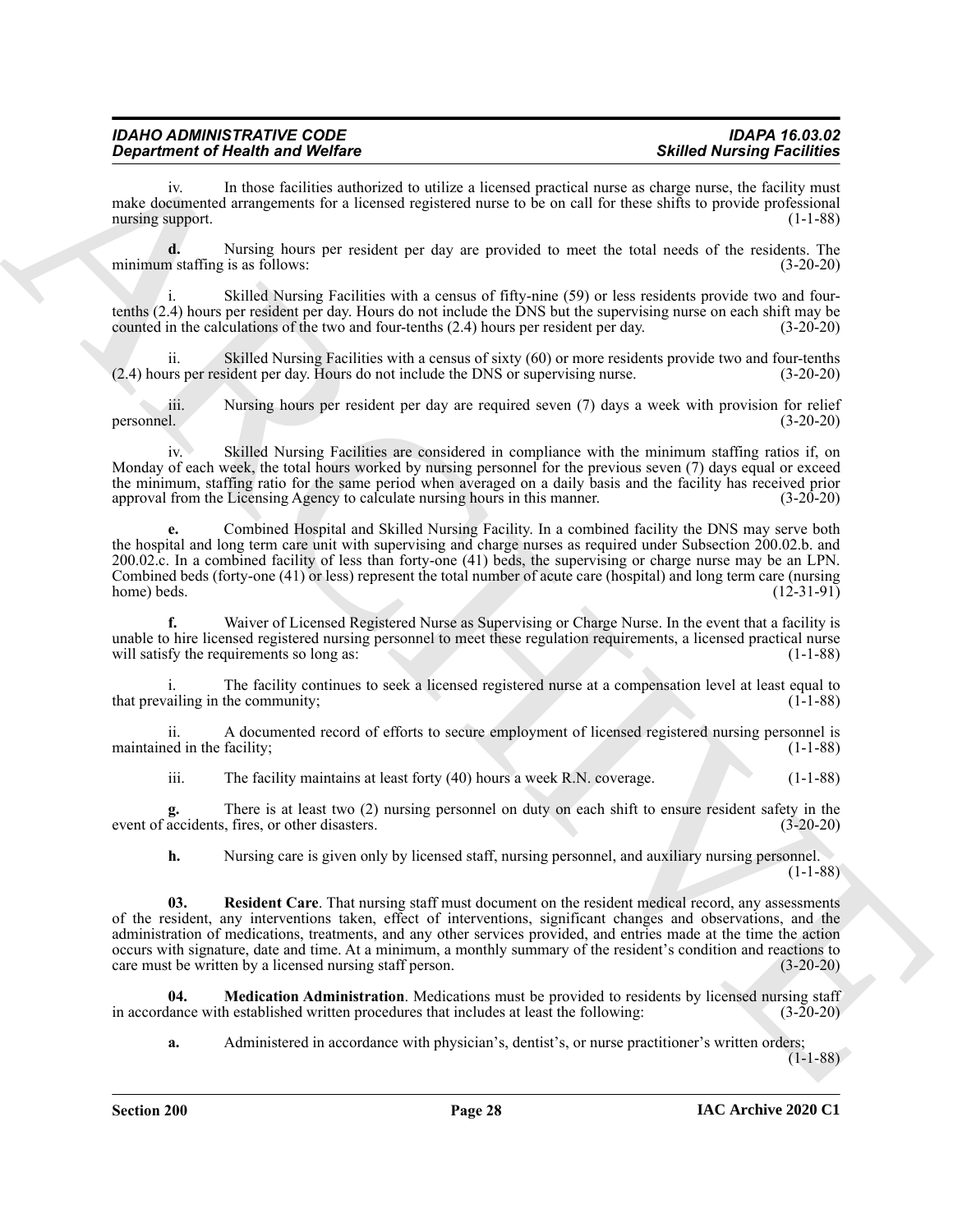<span id="page-28-3"></span><span id="page-28-2"></span><span id="page-28-1"></span><span id="page-28-0"></span>

|                         | <b>Department of Health and Welfare</b>                                                                                                                                                                                                                                                    | <b>Skilled Nursing Facilities</b> |
|-------------------------|--------------------------------------------------------------------------------------------------------------------------------------------------------------------------------------------------------------------------------------------------------------------------------------------|-----------------------------------|
| $\mathbf{b}$ .          | The resident is identified prior to administering the medication;                                                                                                                                                                                                                          | $(1-1-88)$                        |
| c.                      | Medications are administered as soon as possible after preparation;                                                                                                                                                                                                                        | $(1-1-88)$                        |
| d.                      | Medications are administered only if properly identified;                                                                                                                                                                                                                                  | $(1-1-88)$                        |
| (exception: Unit dose); | Medications are administered by the person preparing the medication for delivery to the resident                                                                                                                                                                                           | $(3-20-20)$                       |
| f.                      | Residents are observed for reactions to medications and if a reaction occurs, it is immediately<br>reported to the charge nurse and attending physician;                                                                                                                                   | $(1-1-88)$                        |
|                         | Each resident's medication is properly recorded on their individual medication record by the person<br>administering the medication. The record includes:                                                                                                                                  | $(3-20-20)$                       |
| i.                      | Method of administration;                                                                                                                                                                                                                                                                  | $(1-1-88)$                        |
| ii.                     | Name and dosage of the medication;                                                                                                                                                                                                                                                         | $(1-1-88)$                        |
| iii.                    | Date and time of administration;                                                                                                                                                                                                                                                           | $(1-1-88)$                        |
| iv.                     | Site of injections;                                                                                                                                                                                                                                                                        | $(1-1-88)$                        |
| V.                      | Name or initial (that has elsewhere been identified) of person administering the medication;                                                                                                                                                                                               | $(1-1-88)$                        |
| vi.                     | Medications omitted;                                                                                                                                                                                                                                                                       | $(1-1-88)$                        |
| vii.                    | Medication errors (that are reported to the charge nurse and attending physician.                                                                                                                                                                                                          | $(1-1-88)$                        |
| 05.                     | Tuberculosis Control. That in order to assure the control of tuberculosis in the facility, there is a<br>planned, organized program of prevention through written and implemented procedures that are consistent with<br>current accepted practices and includes:                          | $(3-20-20)$                       |
| a.<br>admission.        | The results of a T.B. skin test is established for each resident upon admission. If the status is not<br>known upon admission, a T.B. skin test is done as soon as possible, but no longer than thirty (30) days after                                                                     | $(1-1-88)$                        |
| b.                      | If the T.B. skin test is negative, the test does not have to be repeated.                                                                                                                                                                                                                  | $(1-1-88)$                        |
| c.<br>acceptable.       | If the T.B. skin test is positive, if determined upon admission or following the test conducted after<br>admission, the resident receives a chest x-ray. A chest x-ray conducted thirty (30) days prior to admission is                                                                    | $(3-20-20)$                       |
| d.                      | When a chest x-ray is indicated and the resident's condition presents a transportation problem to the<br>x-ray machine, a Sputum culture for m.tuberculosis is acceptable instead of a chest x-ray until the resident's next visit<br>for any purpose to a place where x-ray is available. | $(1-1-88)$                        |
| e.                      | Annual T.B. skin testing and/or chest x-rays are not required.                                                                                                                                                                                                                             | $(1-1-88)$                        |
| f.                      | If a case of T.B. is found in the facility, all residents and employees are retested.                                                                                                                                                                                                      | $(3-20-20)$                       |
| 201.                    | PHARMACY SERVICES.<br>The following requirements must be met:                                                                                                                                                                                                                              | $(3-20-20)$                       |
| 01.                     | <b>Pharmacy Service.</b> That each SNF has a written agreement with a pharmacist licensed by the state                                                                                                                                                                                     |                                   |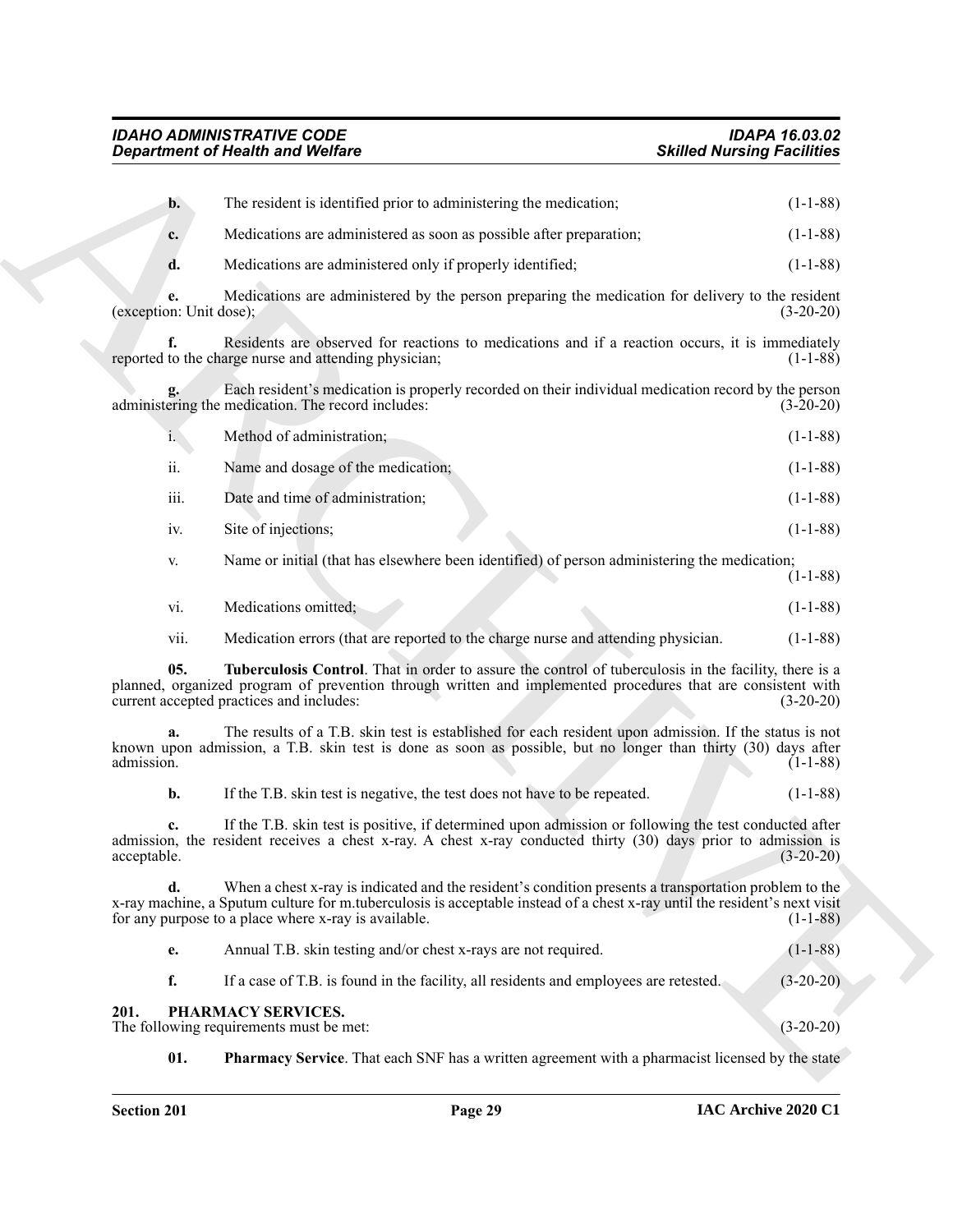of Idaho to direct, supervise, and be responsible for pharmacy service in the facility and for coordinating services when more than one (1) supplier of medications is utilized by the facility. (3-20-20) when more than one  $(1)$  supplier of medications is utilized by the facility.

<span id="page-29-0"></span>**02. Care of General Medications**. That the care and handling of medications is conducted in the following manner: (3-20-20)

**a.** Medications are administered to residents of the SNF only on the order of a person authorized by law in Idaho to prescribe medications. This order is recorded on the resident's medical record, dated and signed by the ordering physician, dentist or nurse practitioner. (3-20-20)

**b.** All telephone and verbal orders are taken by licensed nurses, pharmacists and physicians only, and recorded on the resident's clinical record, dated and signed by the person taking the order. Telephone and verbal orders are countersigned by the ordering physician, dentist or nurse practitioner within seven (7) days. (1orders are countersigned by the ordering physician, dentist or nurse practitioner within seven (7) days.

**c.** No person other than licensed nursing personnel and physicians administer medications. This does not include execution of duties of inhalation therapists as ordered by the attending physician. (1-1-88)

**d.** Nursing service personnel do not package or repackage, bottle or label any medication, in whole or in part. (1-1-88)

**e.** Prescription medication is administered only to the resident whose name appears on the prescription legend.

**f.** All medications are labeled with the original prescription legend including the name and address of the pharmacy, resident's name, physician's name, prescription number, original date and refill date, dosage unit, number of dosage units, and instructions for use and drug name. (Exception: See Unit Dose System.) (1-1-88)

**g.** No alteration or replacement of original prescription legend is allowed. (1-1-88)

**h.** Prescription renewal or refill is made only under physician's, dentist's, or nurse practitioner's authorization. (1-1-88)

**i.** Drugs dispensed meet the standards established by the United States Pharmacopeia, the National Formulary, New Drugs, the Idaho Board of Pharmacy, and the U.S. Food and Drug Administration. (1-1-88)

**j.** All medications in the facility are maintained in a locked cabinet with the key for the lock carried only by licensed nursing personnel and/or the pharmacist. (3-20-20)

**k.** Poisons and toxic chemicals are stored in separate locked areas apart from medications. (1-1-88)

#### <span id="page-29-1"></span>**03. Record of Medications**. (7-1-93)

**Sincering in Westlin Warding Street Distribution**<br> **Contribution Control in Westlin Street Experimental** the guidenpote parties in the second of the second stress of the second stress of the second stress of the second **a.** An accurate and complete record of all medication given, both prescription and nonprescription, is recorded in the resident's chart. The record includes the time given, the medication given, date, dosage, method of administration, and the name and professional designation (R.N., L.P.N.) of the person preparing and administering the medication. The first and last name initials may be used if identified fully elsewhere in the medical record.

(1-1-88)

**b.** Entries are made on the resident's medication record whenever medications are started or discontinued. (1-1-88) discontinued. (1-1-88)

**c.** Reasons for administration of a PRN medication and the resident's response to the medication are documented in the nurse's notes. (1-1-88)

<span id="page-29-2"></span>**04.** Unit Dose Pharmacy. That a unit dose pharmacy system may be provided in a SNF as the drug on system under the following rules and regulations. (3-20-20) distribution system under the following rules and regulations.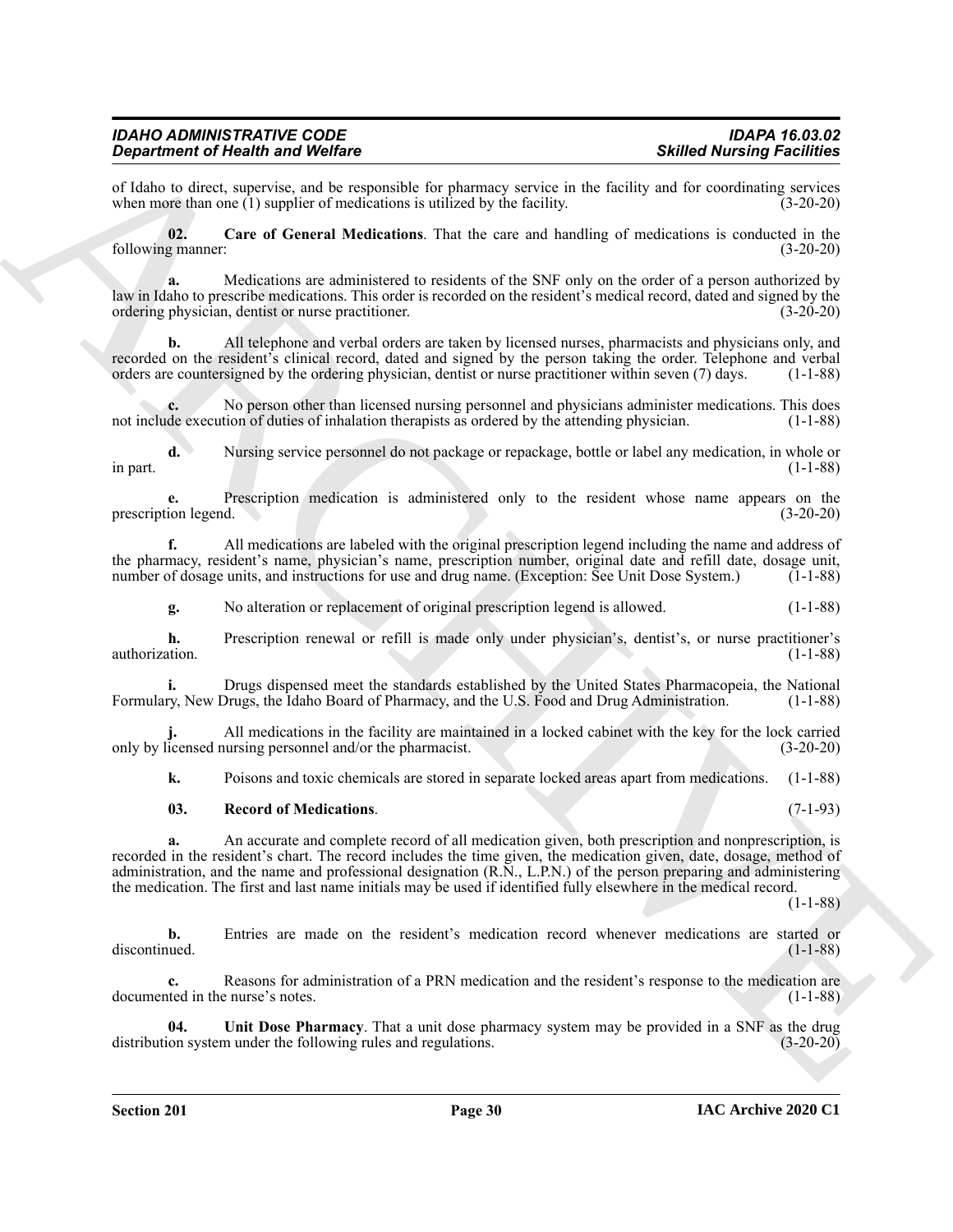| <b>IDAHO ADMINISTRATIVE CODE</b> | <b>IDAPA 16.03.02</b>             |
|----------------------------------|-----------------------------------|
| Department of Health and Welfare | <b>Skilled Nursing Facilities</b> |

**a.** All residents of the facility are served by the unit dose system. (1-1-88)

**b.** All medications distributed to the residents are under the unit dose system, if they are prepared and available in unit dose. (1-1-88)

**c.** The unit dose system is on a signed, written agreement basis between the facility and the pharmacist. If the facility employs a pharmacist to operate its own in-house pharmacy, a signed, written agreement is not necessary. (1-1-88)

**Exparament of Newth wave Wolfing**<br>
A A model and Wolfing Section 2 at the control by the sunt does system.<br>
A M model and the first the control of the stationary of the system.<br>
A model and the stationary of the stationa **d.** All medications are packaged by individual unit dose, and labeled with drug (proprietary and/or generic) name, unit of dose, and lot identification number or date packaged, and such other rules that may be promulgated by the Board of Pharmacy. The pharmacist maintains a log identifying the drug lot number by date packaged. (1-1-88) (1-1-88)

**e.** The pharmacist (or the facility) provides suitable drug-distribution cabinets that can be locked, or in lieu of a locked cabinet, medications are stored in a room that can be locked. Safe, orderly transport of the drug distribution cabinets are assured by the pharmacist.

**f.** A direct copy of all medication orders from the resident's chart are supplied to the pharmacist in a timely manner so that they can maintain each individual resident's medication profile in the pharmacy from which they fill each resident's twenty-four (24) hour medication orders. (1-1-88)

**g.** The pharmacist is responsible to see that each individual resident's medication drawer is filled from the drug distribution cabinet each twenty-four (24) hours from the resident's medication profile; records individual doses not administered from returned sets of drawers; indicates the reason the medication was not administered; and records medications supplied for the next twenty-four (24) hour period. (1-1-88) records medications supplied for the next twenty-four  $(24)$  hour period.

**h.** Designated nursing staff check each resident's medication drawer contents against their medication profile prior to distribution to the resident. (3-20-20)

**i.** The unit dose system is an alternate to packaging and labeling requirements and does not preclude ty from meeting all other requirements of Section 201. (12-31-91) the facility from meeting all other requirements of Section 201.

<span id="page-30-5"></span>**05. Customized Medication Packaging**. That the packaging of medications commonly referred to as "blister paks," "punch cards" and "bingo cards" may be utilized by the facility provided that measures of accountability, safety and sanitation are employed. Customized packaging is not to be interpreted to mean a unit dose system. All other requirements of Section 201 applies except for alternate packaging systems. (3-20-20)

#### <span id="page-30-1"></span><span id="page-30-0"></span>**202. PET THERAPY.**

The following requirements must be met: (3-20-20)

**01. Policies and Procedures**. That policies and procedures are developed by the facility concerning the admission of pets through a visitation program or on a permanent basis. (3-20-20)

<span id="page-30-4"></span><span id="page-30-3"></span>**02. Type of Pet Allowed**. That the types of pets allowed are as follows: (3-20-20)

**a.** Only domesticated household pets (dogs, cats, birds, fish, hamsters, etc.) are permitted. Exotic pets and wild animals, even though trained, are not be permitted due to the high potential for spread of disease and injury to residents or staff. These include, but are not limited to, iguanas, snakes and other reptiles, monkeys, raccoons and skunks. Turtles are not permitted in the facility. (3-20-20) skunks. Turtles are not permitted in the facility.

**b.** If animals that are prohibited as designated in Subsection 202.02.a. of these rules are brought in for visitation, they are kept on a leash and under the control of the trainer at all times. (1-1-88)

<span id="page-30-2"></span>**03. Examination of Pets**. That pets receive an examination by a veterinarian prior to admission to the facility. Appropriate vaccinations are given. Birds subject to transmission of psittacosis are included. (3-20-20)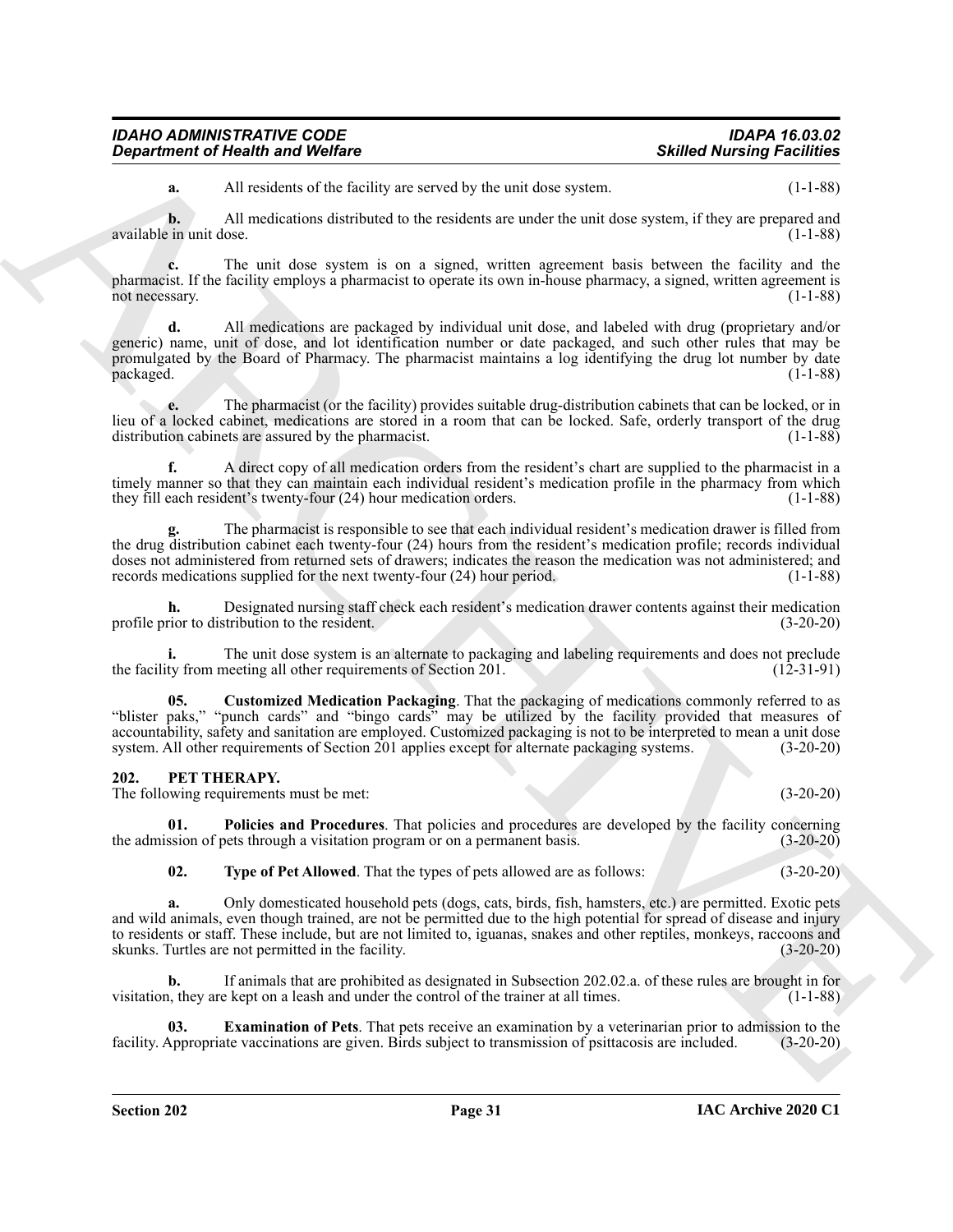| <b>IDAHO ADMINISTRATIVE CODE</b>        | <b>IDAPA 16.03.02</b>             |
|-----------------------------------------|-----------------------------------|
| <b>Department of Health and Welfare</b> | <b>Skilled Nursing Facilities</b> |

<span id="page-31-13"></span><span id="page-31-12"></span><span id="page-31-11"></span>**04. Enclosures**. That small animals such as hamsters and birds are kept in enclosures. (3-20-20)

**05. Permitted Areas**. That pets are not to be allowed in food preparation or storage areas or any other area if their presence would pose a significant risk to residents, staff or visitors. (3-20-20)

**06. Interference**. That the presence of pets do not interfere with the health and rights of other individuals, i.e., noise, odor, allergies, and interference with the free movement of individuals about the facility.  $(3-20-20)$ 

#### <span id="page-31-14"></span><span id="page-31-0"></span>**203. RESIDENT RECORDS.**

The facility maintains medical records for all residents in accordance with accepted professional standards and practices. The following requirements must be met: (3-20-20)

**Expansion of Newtown Models**<br>
Using the Chinara Chinara Chinara Chinara Chinara Chinara Chinara Chinara Chinara Chinara Chinara Chinara Chinara Chinara Chinara Chinara Chinara Chinara Chinara Chinara Chinara Chinara Chin **Responsible Staff.** That the administrator designates a staff member the responsibility for the accurate maintenance of medical records. If this person is not a Registered Health Information Administrator (RHIA) or a Registered Health Information Technician (RHIT), consultation from such a qualified individual is provided<br>periodically to the designated staff person. (3-20-20) periodically to the designated staff person.

**02. Individual Medical Record**. That an individual medical record is maintained for each admission with all entries kept current, dated, and signed. (3-20-20)

**03.** Confidentiality. That the facility safeguards medical record information against loss, destruction, thorized use. (3-20-20) and unauthorized use.

#### <span id="page-31-7"></span><span id="page-31-1"></span>**204. DAY CARE SERVICES.**

Day care services may be provided for up to twelve (12) hours per day as determined by facility policy. If provided, it cannot interfere with the regular services to facility residents. The following requirements must be met: (3-20-20)

<span id="page-31-10"></span>**01. Staffing**. That the facility provides additional staff depending upon the number of day care participants with the following: (3-20-20)

**a.** Assure that in-house facility residents are provided the nursing hours per resident per day as described in Subsection 200.02.c. (12-31-91)

**b.** Assure that the day care participants receive the services necessary to meet their needs. (1-1-88)

<span id="page-31-9"></span><span id="page-31-8"></span>**02. Records**. That a day care participant record is maintained. (3-20-20)

**03. Space and Supplies**. That facilities accepting day care participants provide such space and supplies as necessary to comfortably and efficiently meet the needs of both in-house residents and day care participants. (3-20-20)

#### <span id="page-31-3"></span><span id="page-31-2"></span>**205. CHILD CARE CENTERS.**

The following requirements must be met: (3-20-20)

<span id="page-31-6"></span>**01. Policies and Procedures**. That any facility that permits a child care center adjacent to or attached to the skilled nursing facility establishes well-defined written and implemented policies and procedures pertaining to the relationship between the child care center and the SNF. These include, but are not limited to infection control and prevention of disease transmission. (3-20-20)

<span id="page-31-5"></span>**02. Day Care Licensure**. That any day care home or day care center for children, as defined under Basic Day Care License Act, Sections 39-1101 through 39-1117, Idaho Code, either attached as a distinct part or as a separate facility on the premises of the SNF facility is licensed separately by the appropriate state or local licensing agency. (3-20-20)

<span id="page-31-4"></span>Day Care Compliance. That every child day care home or center complies with the Idaho Department of Health and Welfare Rules, IDAPA 16.02.10, "Idaho Reportable Diseases." (3-20-20)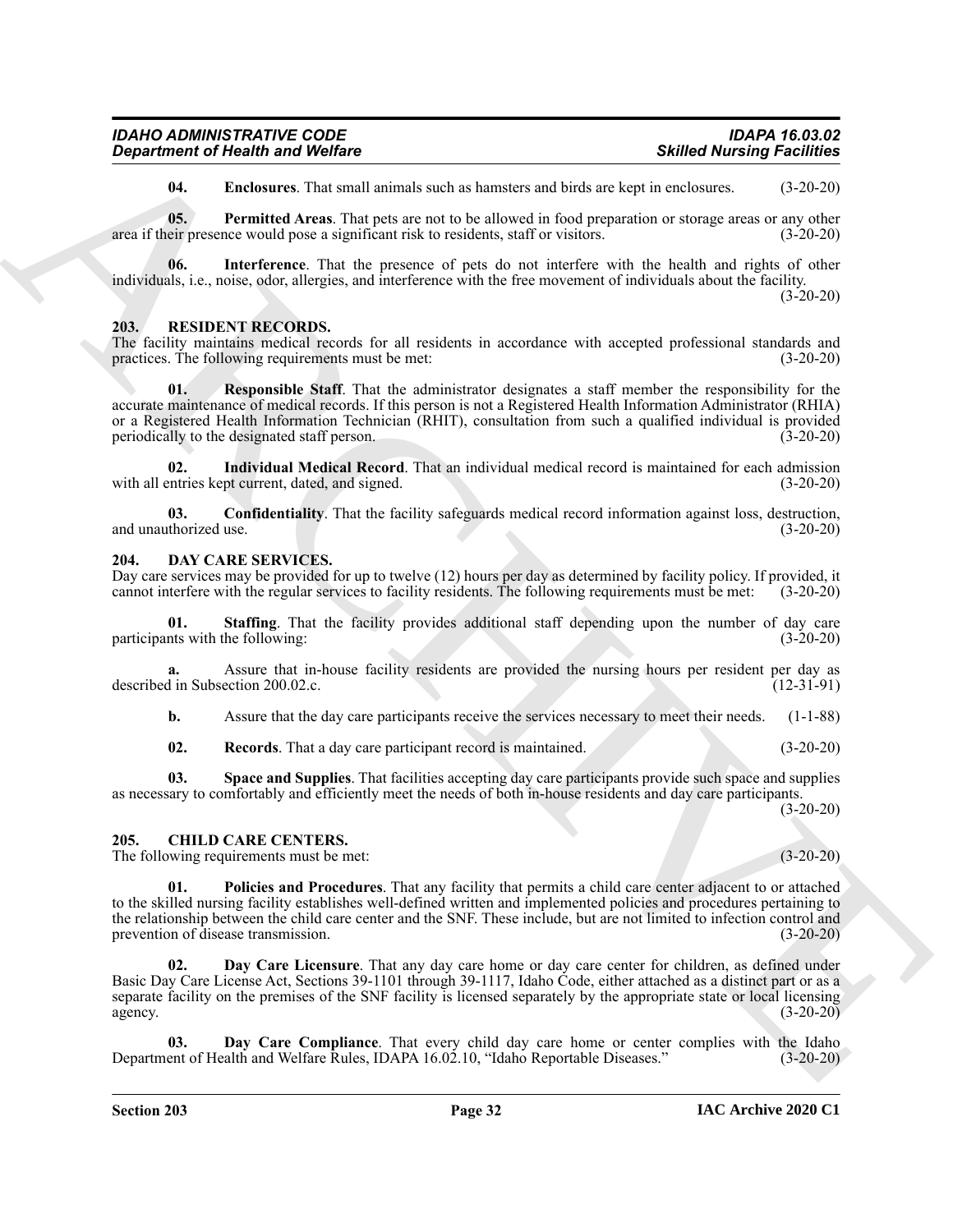|  |  | $IAC$ Archive 2020 $C1$ |  |
|--|--|-------------------------|--|

<span id="page-32-2"></span>**04.** Day Care Staff. That each child day care home or center is staffed appropriately to meet the needs of the children cared for as a completely separate staff from those employees of the SNF facility. (3-20-20)

## <span id="page-32-0"></span>**206. -- 300. (RESERVED)**

### <span id="page-32-3"></span><span id="page-32-1"></span>**301. RESPITE CARE SERVICES.**

If the SNF offers respite care to relieve families or other individuals, there must be policies and procedures written and implemented regarding the program. The following requirements must be met: (3-20-20)

**01. Admissions**. That respite care residents are admitted to the facility in the same manner as any other admission that includes, but is not limited to: (3-20-20)

<span id="page-32-4"></span>**a.** Authorization by a physician. (1-1-88)

**b.** Current medical and other information sufficient to allow the facility to safely care for the resident. (1-1-88)

<span id="page-32-6"></span>**c.** Medication and treatment orders signed and dated by the resident's attending physician. (1-1-88)

**Exparament of Newth wave Wolfing Constant West Constant Constant Constant Constant Constant Constant Constant Constant Constant Constant Constant Constant Constant Constant Constant Constant Constant Constant Constant Co 02. Limitations**. That no resident is considered as respite care when the stay at the facility is not for purposes of relief for other care givers or families and that exceeds a four (4) week period of time. Variances may be granted by the Department on a case-by-case basis. (3-20-20) granted by the Department on a case-by-case basis.

**03.** Records. That records are maintained for all respite care residents that include at least the following:  $(3-20-20)$ following: (3-20-20)

<span id="page-32-7"></span>**a.** Medical information sufficient to care for the resident submitted by the attending physician. (1-1-88)

**b.** Signed and dated physician's orders for care, including diet, medications, treatments, and any physical activity limitations. (1-1-88)

**c.** Nursing and other notes by staff caring for the resident. (1-1-88)

<span id="page-32-5"></span>**d.** Medication administration record. (1-1-88)

**e.** Pertinent resident data information such as name, address, next of kin, who to call in an emergency, name of physician, etc. (1-1-88)

**04. Exceptions**. That due to the short length of stay, certain documents and actions provided to and required for other in-house nonrespite care residents are not required for respite care residents. Allowances to be considered are as follows: (3-20-20)

**a.** A complete history and physical examination by the physician is not required so long as he the facility with sufficient information to care for the resident. (1-1-88) provides the facility with sufficient information to care for the resident.

**b.** Physician visits are required only if the resident needs such a visit due to illness or injury or if the resident exceeds the definition of respite care and remains in the facility beyond a four (4) week period of time.

 $(1-1-88)$ 

**c.** The resident care plan may be limited to include care and services to be provided during their stay and short and long term goals are not necessary. (3-20-20)

**d.** Activity assessments and plans are not necessary so long as any activity limitations are known and on the resident's plan of care. (1-1-88) recorded on the resident's plan of care.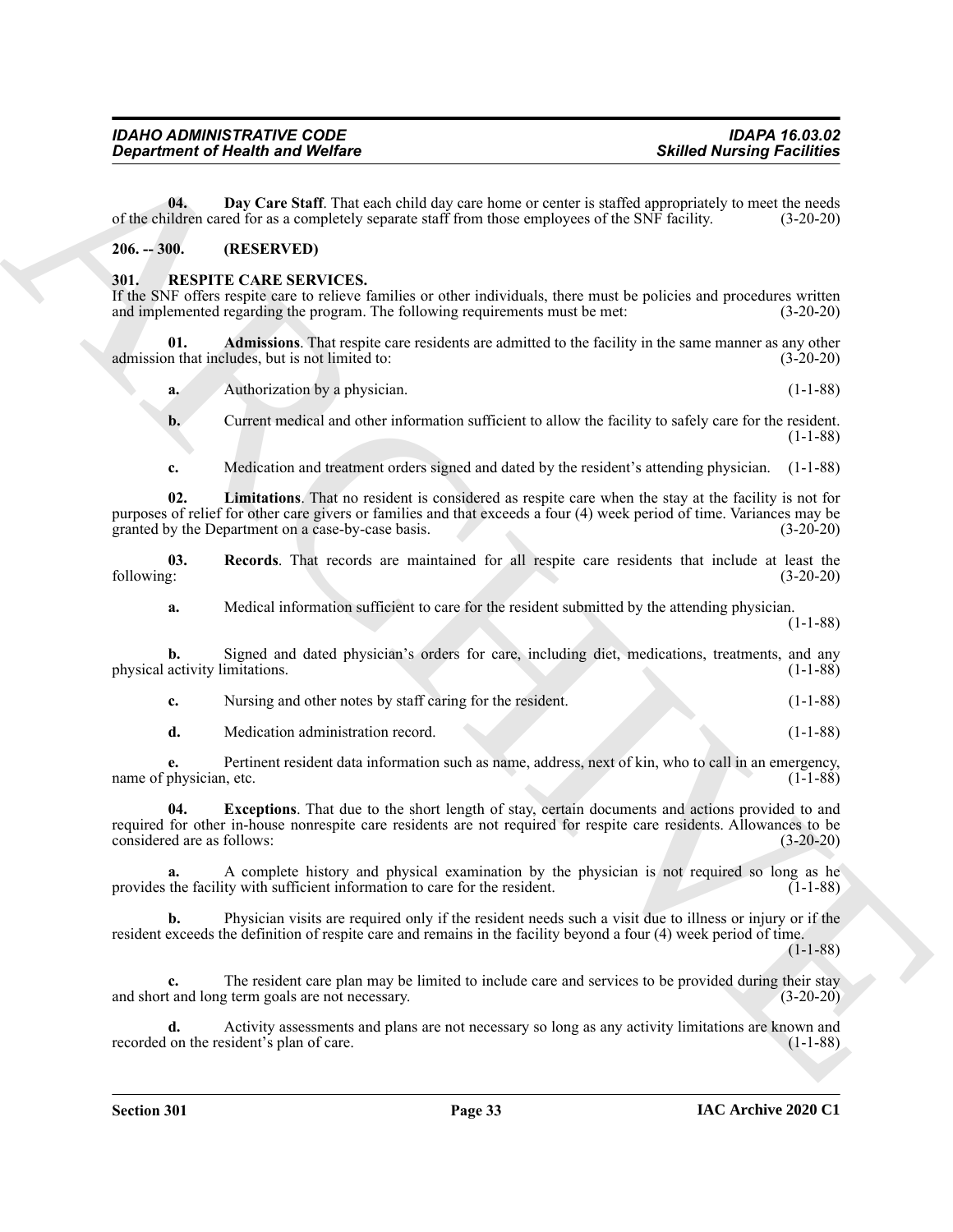#### *IDAHO ADMINISTRATIVE CODE IDAPA 16.03.02 Department of Health and Welfare Skilled Nursing Facilities*

# <span id="page-33-0"></span>**302. (RESERVED)**

#### <span id="page-33-3"></span><span id="page-33-1"></span>**303. OTHER SERVICES.**

ARCHIVE If a SNF offers home health, hospice, or other services from the facility, the needs and requirements for the delivery of those services must in no way interfere with the ongoing operation of the SNF. (3-20-20)

<span id="page-33-2"></span>**304. -- 999. (RESERVED)**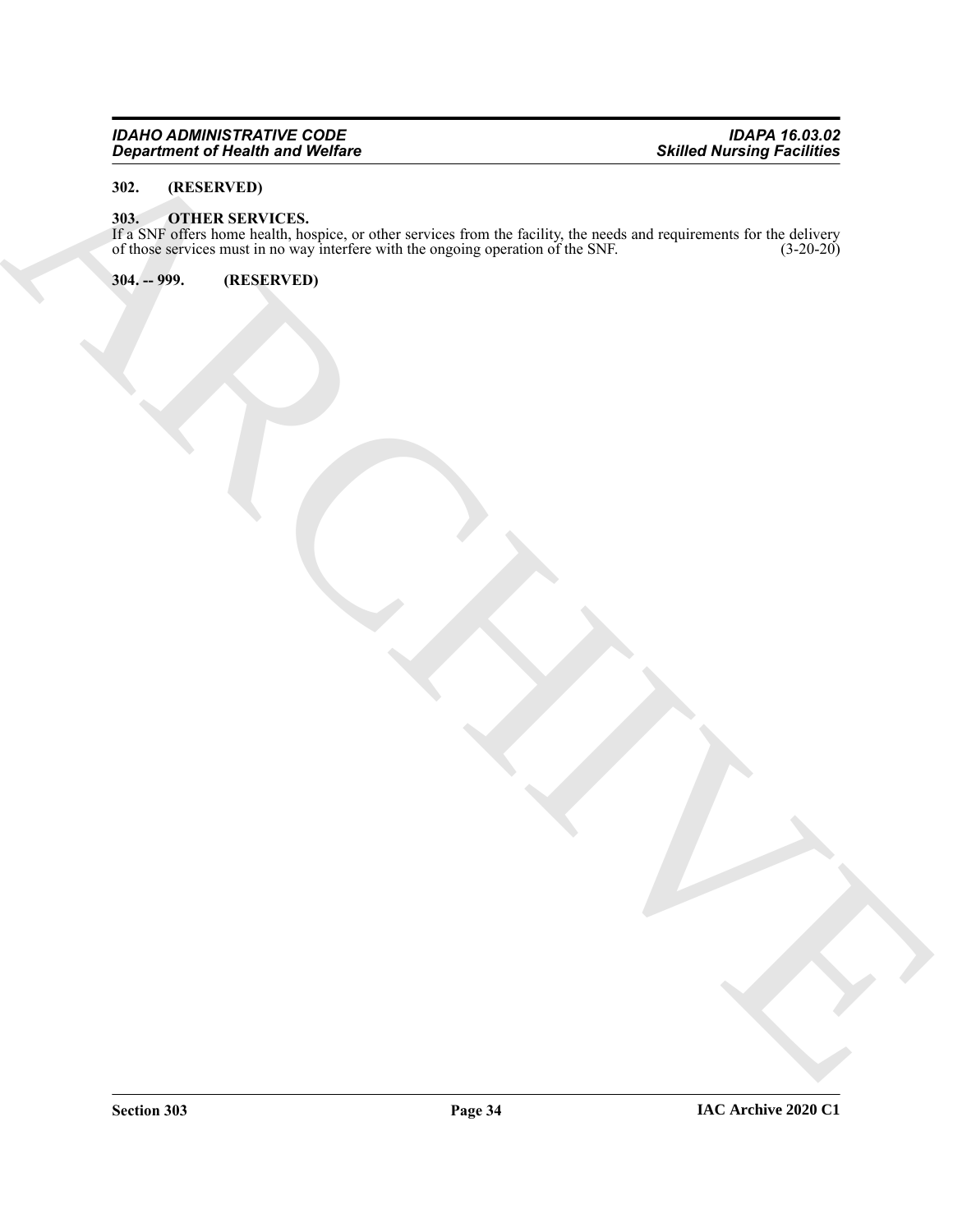# *Subject Index*

#### **A**

Activities Program 26 Administration 7 Accident or Injury 9 Administrator 8 Admission Policies 8 Governing Body 7 Record of Resident's Personal Valuables 9 Use of Restraints 9

## **C**

Child Care Centers 32 Day Care Compliance 32 Day Care Licensure 32 Day Care Staff 33 Policies & Procedures 32 Criminal History & Background Check Requirements 3

#### **D**

Archives David 2011 (Andreas David Standards David Standards David [C](#page-9-3)ontrol (Andreas David Standards David Standards David Standards David Standards David Standards David Standards David Standards David Standards David Sta Day Care Services 32 Records 32 Space & Supplies 32 Staffing 32 Definitions, IDAPA 16.03.02 4 4 Advanced Practice Registered Nurse 4 Board 4 Change of Ownership 4 Department 4 Director 4 Director of Nursing Services (DNS) 4 Existing Facility 4 Governmental Unit 4 Hospital Licensing Act 4 Licensed Nursing Personnel 4 Licensee 4 Licensing Agency 4 New Construction 5 Person<sub>5</sub> Pharmacist 5 Physician 5 Resident 5 Skilled Nursing Facility (SNF) 5 Substantial Compliance 5 Supervising Nurse 5 Waiver or Variance 5 Dietary Service 11 **E** Enclosures, Pet Therapy 32

Environmental Sanitation 11 Linen-Laundry Facilities 12 Water Supply 11 Existing Buildings 12

Codes & Standards 12 Dining/Recreation Facilities 14 Electrical & Lighting 15 General Building Requirements 12 Heating 15 Isolation Units (Temporary) 14 Plumbing 15 Resident Accommodations 13 Resident/Staff Communication 13 Site Requirements 12 Storage Space 15 Utility Areas 15 Ventilation 15

### **F**

Fire & Life Safety 10 General Requirements 10 Life Safety Code Requirements 10 Report of Fire 11 Smoking 11 Storage, Heating Appliances, Hazardous Substances 11 Furnishings & Equipment 25 Furnishings - Resident Living Rooms & Bedrooms 25 General Requirements 25

#### **L**

Legal Authority 3 Licensure 5 Application for an Initial License 6 Change of Ownership, Operator, or Lessee 7 Denial or Revocation of License 6 Expiration & Renewal of License 6 General Requirements 5 Issuance of License 6 Penalty for Operating a Facility or Agency Without License 7

#### **N**

New Construction Standards 16 Administration & Public Areas 21 Central Stores 21 Codes & Standards 16 Construction Features 23 Details & Finishes 21 Dietary Facilities 20 Engineering Services & Equipment Areas 21 Janitors' Closets 21

Linen Services 21 Personal Care Unit 20 Plans, Specifications, & Inspections 16 Rehabilitation Therapy Facilities 20 Resident Care Unit 17 Resident Dining & Recreation Areas 19 Site Requirements 17 Nursing Services 26 Director of Nursing Services 26 Medication Administration 28 Minimum Staffing Requirements 27 Tuberculosis Control 29

# **O**

**P**

Other Services 34

Personnel 9 Age Limitations 9 Daily Work Schedules 9 Employee Health 10 Job Description 9 Personnel Files 10 Resident Employment 9 Pet Therapy 31 Examination of Pets 31 Interference 32 Permitted Areas 32 Policies & Procedures 31 Type of Pet Allowed 31 Pharmacy Services 29 Care of General Medications 30 Customized Medication Packaging 31 Pharmacy Service 29 Record of Medications 30 Unit Dose Pharmacy 30 Physician Services 26 Necessary Medical Information 26 Physician Supervision 26 Physician's Plan of Care 26 Plan of Care Review 26

# **R**

Resident Records 32 Respite Care Services 33 Admissions 33 Exceptions 33 Limitations 33 Records 33

**S**

Social Services 26